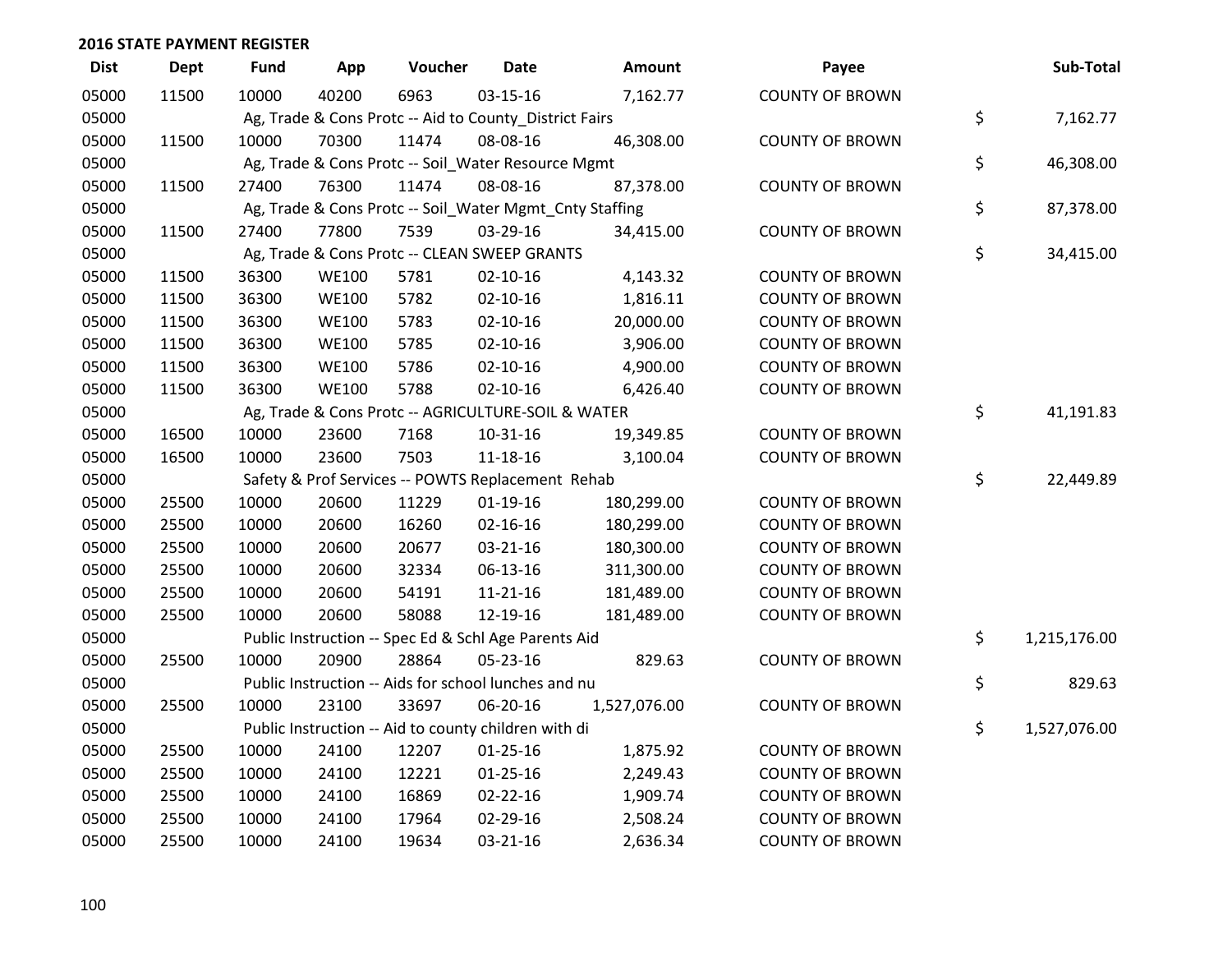| <b>Dist</b> | <b>Dept</b> | <b>Fund</b> | App   | Voucher                                             | <b>Date</b>    | Amount    | Payee                  | Sub-Total       |
|-------------|-------------|-------------|-------|-----------------------------------------------------|----------------|-----------|------------------------|-----------------|
| 05000       | 25500       | 10000       | 24100 | 21174                                               | 03-28-16       | 2,067.41  | <b>COUNTY OF BROWN</b> |                 |
| 05000       | 25500       | 10000       | 24100 | 24257                                               | 04-18-16       | 2,633.47  | <b>COUNTY OF BROWN</b> |                 |
| 05000       | 25500       | 10000       | 24100 | 26808                                               | 05-02-16       | 2,172.28  | <b>COUNTY OF BROWN</b> |                 |
| 05000       | 25500       | 10000       | 24100 | 30115                                               | 05-31-16       | 2,678.74  | <b>COUNTY OF BROWN</b> |                 |
| 05000       | 25500       | 10000       | 24100 | 30122                                               | 05-31-16       | 2,710.06  | <b>COUNTY OF BROWN</b> |                 |
| 05000       | 25500       | 10000       | 24100 | 32697                                               | 06-20-16       | 2,068.76  | <b>COUNTY OF BROWN</b> |                 |
| 05000       | 25500       | 10000       | 24100 | 35752                                               | 06-27-16       | 2,897.61  | <b>COUNTY OF BROWN</b> |                 |
| 05000       | 25500       | 10000       | 24100 | 38513                                               | $07 - 25 - 16$ | 2,709.60  | <b>COUNTY OF BROWN</b> |                 |
| 05000       | 25500       | 10000       | 24100 | 38524                                               | $07 - 25 - 16$ | 284.22    | <b>COUNTY OF BROWN</b> |                 |
| 05000       | 25500       | 10000       | 24100 | 44311                                               | 09-19-16       | 2,932.80  | <b>COUNTY OF BROWN</b> |                 |
| 05000       | 25500       | 10000       | 24100 | 45236                                               | 09-26-16       | 3,299.76  | <b>COUNTY OF BROWN</b> |                 |
| 05000       | 25500       | 10000       | 24100 | 50116                                               | 10-24-16       | 2,814.00  | <b>COUNTY OF BROWN</b> |                 |
| 05000       | 25500       | 10000       | 24100 | 50128                                               | $10-24-16$     | 2,727.34  | <b>COUNTY OF BROWN</b> |                 |
| 05000       | 25500       | 10000       | 24100 | 52672                                               | $11 - 21 - 16$ | 1,413.84  | <b>COUNTY OF BROWN</b> |                 |
| 05000       | 25500       | 10000       | 24100 | 54689                                               | 11-28-16       | 3,166.42  | <b>COUNTY OF BROWN</b> |                 |
| 05000       | 25500       | 10000       | 24100 | 57009                                               | 12-19-16       | 1,027.44  | <b>COUNTY OF BROWN</b> |                 |
| 05000       | 25500       | 10000       | 24100 | 58362                                               | 12-27-16       | 2,789.34  | <b>COUNTY OF BROWN</b> |                 |
| 05000       |             |             |       | Public Instruction -- Federal aids, local aid       |                |           |                        | \$<br>51,572.76 |
| 05000       | 37000       | 10000       | 60400 | 22644                                               | 02-03-16       | 8,698.83  | <b>COUNTY OF BROWN</b> |                 |
| 05000       | 37000       | 10000       | 60400 | 28296                                               | $02 - 11 - 16$ | 270.00    | <b>COUNTY OF BROWN</b> |                 |
| 05000       |             |             |       | Natural Resources -- Envir plan aids - loc wat qual |                |           |                        | \$<br>8,968.83  |
| 05000       | 37000       | 10000       | 68300 | 47509                                               | 04-26-16       | 46,329.38 | <b>COUNTY OF BROWN</b> |                 |
| 05000       |             |             |       | Natural Resources -- EA - federal funds             |                |           |                        | \$<br>46,329.38 |
| 05000       | 37000       | 10000       | 94100 | 21214                                               | $01-13-16$     | 8,000.00  | <b>COUNTY OF BROWN</b> |                 |
| 05000       | 37000       | 10000       | 94100 | 21219                                               | $01 - 13 - 16$ | 45,000.00 | <b>COUNTY OF BROWN</b> |                 |
| 05000       |             |             |       | Natural Resources -- GPO - federal funds            |                |           |                        | \$<br>53,000.00 |
| 05000       | 37000       | 21200       | 38100 | 37542                                               | 03-22-16       | 4,582.22  | <b>COUNTY OF BROWN</b> |                 |
| 05000       |             |             |       | Natural Resources -- GPO -federal funds             |                |           |                        | \$<br>4,582.22  |
| 05000       | 37000       | 21200       | 54900 | 33713                                               | 03-16-16       | 1,112.00  | <b>COUNTY OF BROWN</b> |                 |
| 05000       |             |             |       | Natural Resources -- Venison processing             |                |           |                        | \$<br>1,112.00  |
| 05000       | 37000       | 21200       | 55000 | 37542                                               | 03-22-16       | 15,877.41 | <b>COUNTY OF BROWN</b> |                 |
| 05000       |             |             |       | Natural Resources -- Enf A - boating enforcement    |                |           |                        | \$<br>15,877.41 |
| 05000       | 37000       | 21200       | 55100 | 94547                                               | 09-28-16       | 4,074.13  | <b>COUNTY OF BROWN</b> |                 |
| 05000       |             |             |       | Natural Resources -- Enf A - atv & utv enforcement  |                |           |                        | \$<br>4,074.13  |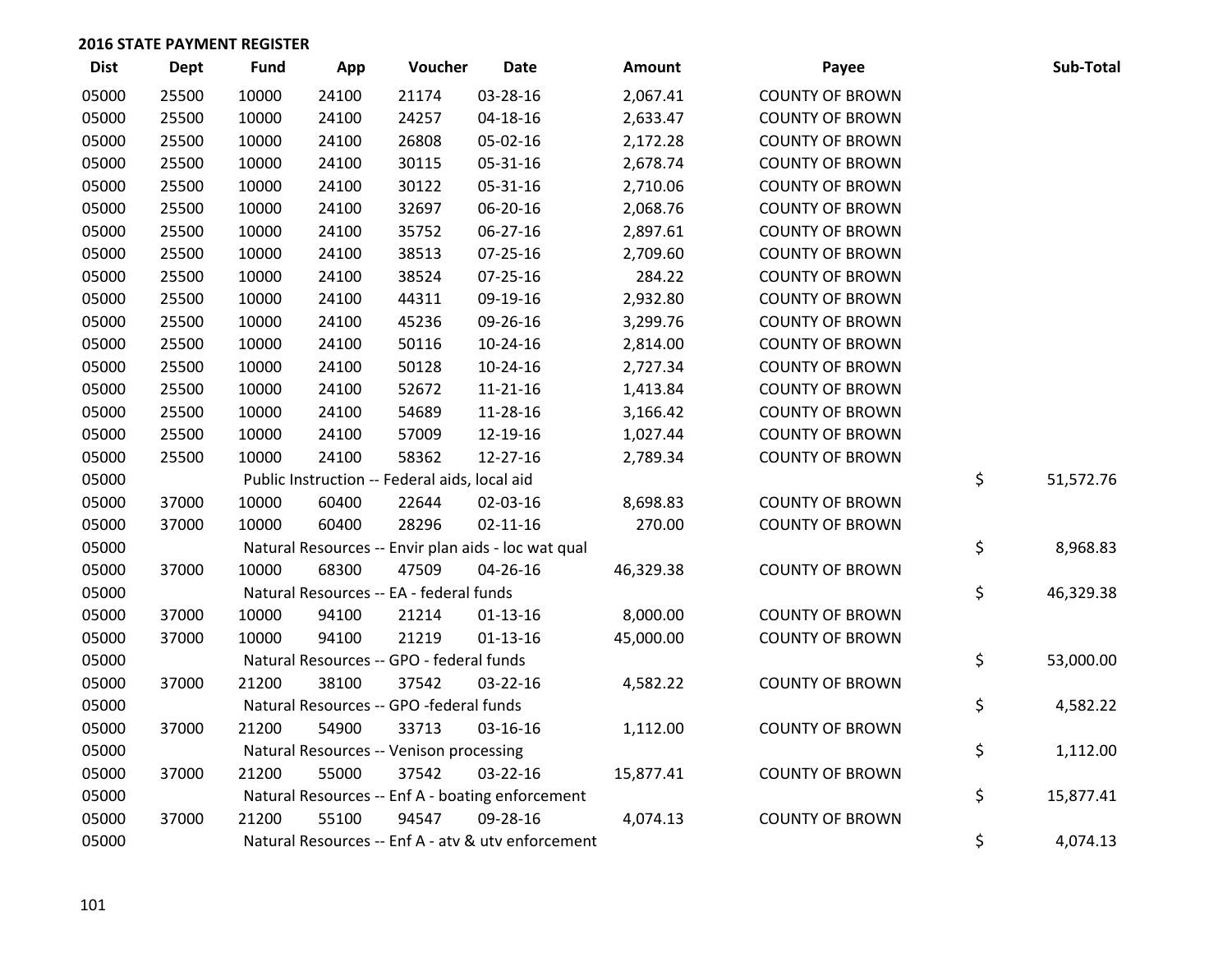| <b>Dist</b> | <b>Dept</b> | <b>Fund</b> | App   | Voucher                                             | <b>Date</b>    | Amount       | Payee                  | Sub-Total          |
|-------------|-------------|-------------|-------|-----------------------------------------------------|----------------|--------------|------------------------|--------------------|
| 05000       | 37000       | 21200       | 55200 | 94337                                               | 09-28-16       | 7,675.95     | <b>COUNTY OF BROWN</b> |                    |
| 05000       |             |             |       | Natural Resources -- Enf A - snow enforcement       |                |              |                        | \$<br>7,675.95     |
| 05000       | 37000       | 21200       | 55300 | 33713                                               | 03-16-16       | 12,828.93    | <b>COUNTY OF BROWN</b> |                    |
| 05000       |             |             |       | Natural Resources -- Wildlife damage claims & abat  |                |              |                        | \$<br>12,828.93    |
| 05000       | 37000       | 21200       | 57500 | 94128                                               | 09-23-16       | 47,975.00    | <b>COUNTY OF BROWN</b> |                    |
| 05000       |             |             |       | Natural Resources -- RA- snowmobile trail areas     |                |              |                        | \$<br>47,975.00    |
| 05000       | 37000       | 21200       | 58900 | 102093                                              | 11-18-16       | 382.96       | <b>COUNTY OF BROWN</b> |                    |
| 05000       |             |             |       | Natural Resources -- Resource aids - distribution o |                |              |                        | \$<br>382.96       |
| 05000       | 37000       | 27400       | 22200 | 39326                                               | 03-24-16       | 9,040.21     | <b>COUNTY OF BROWN</b> |                    |
| 05000       | 37000       | 27400       | 22200 | 39328                                               | 03-24-16       | 42,151.07    | <b>COUNTY OF BROWN</b> |                    |
| 05000       | 37000       | 27400       | 22200 | 39329                                               | 03-24-16       | 88,741.19    | <b>COUNTY OF BROWN</b> |                    |
| 05000       |             |             |       | Natural Resources -- SWM - site-specific remediatio |                |              |                        | \$<br>139,932.47   |
| 05000       | 39500       | 21100       | 18500 | 26466                                               | 09-21-16       | 5,787.04     | <b>COUNTY OF BROWN</b> |                    |
| 05000       | 39500       | 21100       | 18500 | 26487                                               | 09-21-16       | 6,677.11     | <b>COUNTY OF BROWN</b> |                    |
| 05000       | 39500       | 21100       | 18500 | 31844                                               | 09-28-16       | 4,000.00     | <b>COUNTY OF BROWN</b> |                    |
| 05000       | 39500       | 21100       | 18500 | 45022                                               | 11-30-16       | 2,488.24     | <b>COUNTY OF BROWN</b> |                    |
| 05000       | 39500       | 21100       | 18500 | 45040                                               | 11-23-16       | 5,835.01     | <b>COUNTY OF BROWN</b> |                    |
| 05000       | 39500       | 21100       | 18500 | 45041                                               | 11-23-16       | 3,670.18     | <b>COUNTY OF BROWN</b> |                    |
| 05000       | 39500       | 21100       | 18500 | 60472                                               | 12-12-16       | 2,149.97     | <b>COUNTY OF BROWN</b> |                    |
| 05000       |             |             |       | Transportation -- Hwy Sfty Loc Aid Ffd              |                |              |                        | \$<br>30,607.55    |
| 05000       | 39500       | 21100       | 19000 | 114                                                 | 07-05-16       | 2,068,263.76 | <b>COUNTY OF BROWN</b> |                    |
| 05000       | 39500       | 21100       | 19000 | 29068                                               | 10-03-16       | 1,034,131.88 | <b>COUNTY OF BROWN</b> |                    |
| 05000       |             |             |       | Transportation -- Trans Aids To Co.-Sf              |                |              |                        | \$<br>3,102,395.64 |
| 05000       | 39500       | 21100       | 90500 | 19200                                               | 08-31-16       | 990,255.60   | <b>COUNTY OF BROWN</b> |                    |
| 05000       |             |             |       | Transportation -- Harbor Bond Fund 4                |                |              |                        | \$<br>990,255.60   |
| 05000       | 39500       | 21100       | 16800 | 88005                                               | 05-06-16       | 534,127.00   | <b>COUNTY OF BROWN</b> |                    |
| 05000       |             |             |       | Transportation -- Eldly&Disa Co/Aid Sf              |                |              |                        | \$<br>534,127.00   |
| 05000       | 39500       | 21100       | 18500 | 71694                                               | $01 - 22 - 16$ | 2,846.36     | TREAS BROWN CO         |                    |
| 05000       | 39500       | 21100       | 18500 | 71694                                               | $01-22-16$     | 4,760.45     | TREAS BROWN CO         |                    |
| 05000       | 39500       | 21100       | 18500 | 71694                                               | $01-22-16$     | 5,569.64     | TREAS BROWN CO         |                    |
| 05000       | 39500       | 21100       | 18500 | 73038                                               | 02-08-16       | 4,536.49     | TREAS BROWN CO         |                    |
| 05000       | 39500       | 21100       | 18500 | 76327                                               | 03-14-16       | 3,627.46     | TREAS BROWN CO         |                    |
| 05000       | 39500       | 21100       | 18500 | 79500                                               | 04-18-16       | 4,705.58     | <b>TREAS BROWN CO</b>  |                    |
| 05000       | 39500       | 21100       | 18500 | 79730                                               | $04 - 21 - 16$ | 2,601.10     | TREAS BROWN CO         |                    |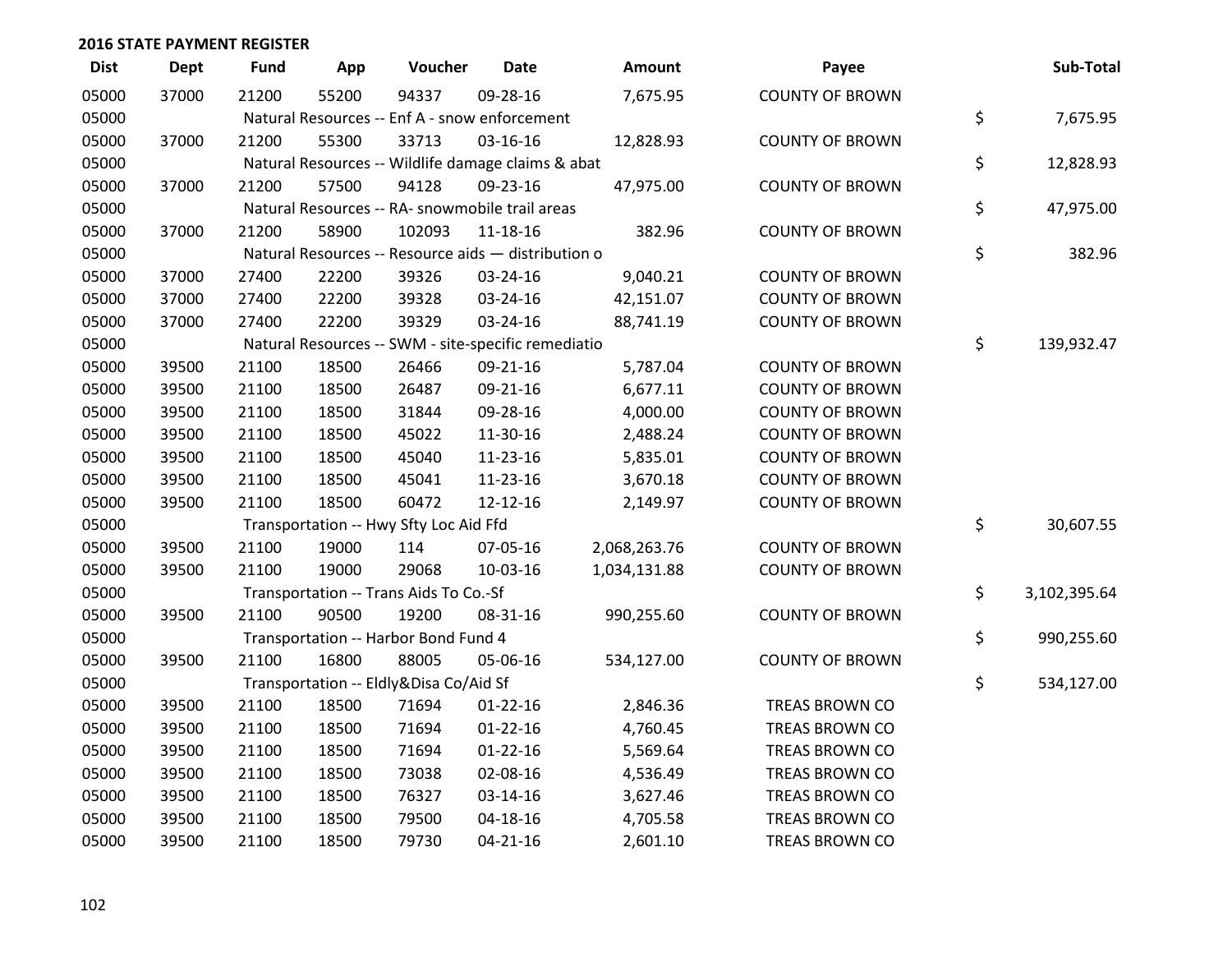| <b>Dist</b> | Dept  | <b>Fund</b> | App   | Voucher                                           | <b>Date</b>    | Amount       | Payee                  | Sub-Total          |
|-------------|-------|-------------|-------|---------------------------------------------------|----------------|--------------|------------------------|--------------------|
| 05000       | 39500 | 21100       | 18500 | 81486                                             | 05-10-16       | 3,083.87     | <b>TREAS BROWN CO</b>  |                    |
| 05000       | 39500 | 21100       | 18500 | 81486                                             | 05-10-16       | 4,960.25     | TREAS BROWN CO         |                    |
| 05000       | 39500 | 21100       | 18500 | 84249                                             | 06-13-16       | 2,105.29     | TREAS BROWN CO         |                    |
| 05000       | 39500 | 21100       | 18500 | 84249                                             | 06-13-16       | 5,939.18     | TREAS BROWN CO         |                    |
| 05000       | 39500 | 21100       | 18500 | 86799                                             | 07-08-16       | 5,566.89     | TREAS BROWN CO         |                    |
| 05000       | 39500 | 21100       | 18500 | 86799                                             | 07-08-16       | 7,189.83     | TREAS BROWN CO         |                    |
| 05000       | 39500 | 21100       | 18500 | 87590                                             | $07 - 14 - 16$ | 4,000.00     | TREAS BROWN CO         |                    |
| 05000       |       |             |       | Transportation -- Hwy Sfty Loc Aid Ffd            |                |              |                        | \$<br>61,492.39    |
| 05000       | 39500 | 21100       | 19000 | 74005                                             | $01 - 04 - 16$ | 1,034,131.88 | <b>COUNTY OF BROWN</b> |                    |
| 05000       |       |             |       | Transportation -- Trans Aids To Co.-Sf            |                |              |                        | \$<br>1,034,131.88 |
| 05000       | 39500 | 21100       | 27800 | 71872                                             | $01 - 21 - 16$ | 350,000.00   | TREAS BROWN CO         |                    |
| 05000       | 39500 | 21100       | 27800 | 72910                                             | $02 - 02 - 16$ | 225,758.60   | TREAS BROWN CO         |                    |
| 05000       |       |             |       | Transportation -- Loc Rd Imp Prg St Fd            |                |              |                        | \$<br>575,758.60   |
| 05000       | 41000 | 10000       | 11600 | 92008                                             | 11-29-16       | 308,960.00   | <b>COUNTY OF BROWN</b> |                    |
| 05000       |       |             |       | Corrections -- Reimbursing counties for proba     |                |              |                        | \$<br>308,960.00   |
| 05000       | 41000 | 10000       | 30200 | 19323                                             | $01 - 13 - 16$ | 8,793.00     | <b>COUNTY OF BROWN</b> |                    |
| 05000       |       |             |       | Corrections -- Community intervention program     |                |              |                        | \$<br>8,793.00     |
| 05000       | 41000 | 10000       | 31300 | 48632                                             | $05-12-16$     | 384,539.00   | <b>COUNTY OF BROWN</b> |                    |
| 05000       |       |             |       | Corrections -- Community youth and family aid     |                |              |                        | \$<br>384,539.00   |
| 05000       | 43500 | 10000       | 10700 | 34360                                             | 03-18-16       | 644.56       | <b>COUNTY OF BROWN</b> |                    |
| 05000       | 43500 | 10000       | 10700 | 34409                                             | 05-31-16       | 1,765.56     | <b>COUNTY OF BROWN</b> |                    |
| 05000       | 43500 | 10000       | 10700 | 47337                                             | 05-20-16       | 791.75       | <b>COUNTY OF BROWN</b> |                    |
| 05000       | 43500 | 10000       | 10700 | 53641                                             | 06-16-16       | 1,095.03     | <b>COUNTY OF BROWN</b> |                    |
| 05000       | 43500 | 10000       | 10700 | 60125                                             | $07-12-16$     | 1,367.45     | <b>COUNTY OF BROWN</b> |                    |
| 05000       | 43500 | 10000       | 10700 | 60759                                             | $07 - 14 - 16$ | 744.60       | <b>COUNTY OF BROWN</b> |                    |
| 05000       | 43500 | 10000       | 10700 | 82356                                             | 10-19-16       | 800.15       | <b>COUNTY OF BROWN</b> |                    |
| 05000       | 43500 | 10000       | 10700 | 90168                                             | 11-25-16       | 649.66       | <b>COUNTY OF BROWN</b> |                    |
| 05000       | 43500 | 10000       | 10700 | 93514                                             | 12-16-16       | 881.51       | <b>COUNTY OF BROWN</b> |                    |
| 05000       |       |             |       | Health Services -- Public health dispensaries and |                |              |                        | \$<br>8,740.27     |
| 05000       | 43500 | 10000       | 15000 | 63931                                             | 08-03-16       | 1,000.00     | <b>COUNTY OF BROWN</b> |                    |
| 05000       | 43500 | 10000       | 15000 | 83425                                             | $10-27-16$     | 1,400.00     | <b>COUNTY OF BROWN</b> |                    |
| 05000       |       |             |       | Health Services -- Federal project aids           |                |              |                        | \$<br>2,400.00     |
| 05000       | 43500 | 10000       | 41400 | 50145                                             | 06-03-16       | 90,559.00    | <b>COUNTY OF BROWN</b> |                    |
| 05000       |       |             |       | Health Services -- Income maintenance             |                |              |                        | \$<br>90,559.00    |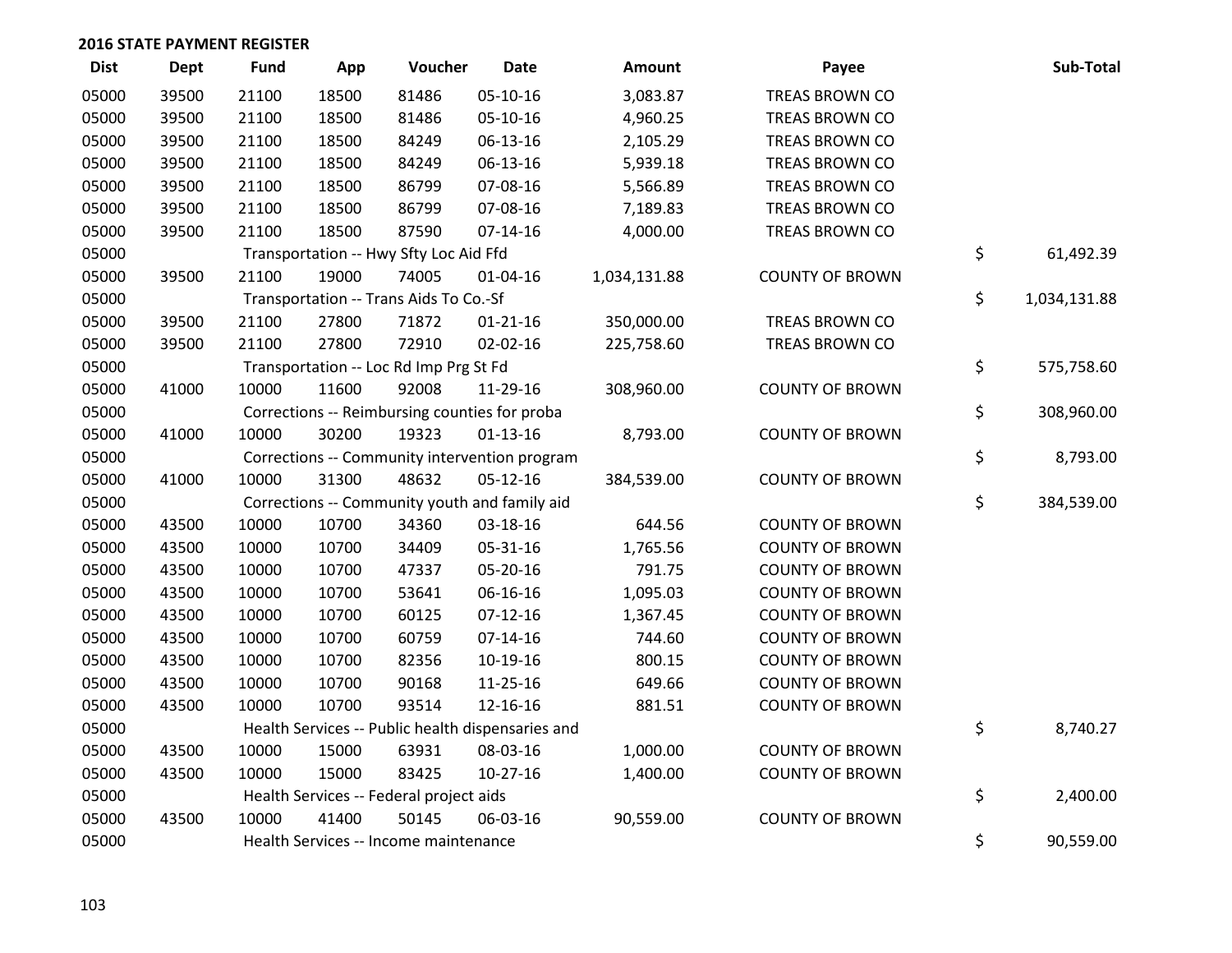| <b>Dist</b> | Dept  | <b>Fund</b> | App   | Voucher                                     | Date           | Amount       | Payee                  | Sub-Total           |
|-------------|-------|-------------|-------|---------------------------------------------|----------------|--------------|------------------------|---------------------|
| 05000       | 43500 | 10000       | 97500 | 33441                                       | 03-17-16       | 716.33       | <b>COUNTY OF BROWN</b> |                     |
| 05000       | 43500 | 10000       | 97500 | 62805                                       | $07 - 22 - 16$ | 1,765.56     | <b>COUNTY OF BROWN</b> |                     |
| 05000       |       |             |       | Health Services -- 975- GENERAL RCPT/CLRING |                |              |                        | \$<br>2,481.89      |
| 05000       | 43500 | 10000       | 00000 | 90613                                       | $01 - 02 - 16$ | 32,197.00    | <b>BROWN CO</b>        |                     |
| 05000       | 43500 | 10000       | 00000 | 90614                                       | $01 - 04 - 16$ | 409,805.00   | <b>BROWN CO</b>        |                     |
| 05000       | 43500 | 10000       | 00000 | 90616                                       | $02 - 01 - 16$ | 708,410.00   | <b>BROWN CO</b>        |                     |
| 05000       | 43500 | 10000       | 00000 | 90618                                       | 03-01-16       | 772,205.00   | <b>BROWN CO</b>        |                     |
| 05000       | 43500 | 10000       | 00000 | 90622                                       | $04 - 01 - 16$ | 25,536.00    | <b>BROWN CO</b>        |                     |
| 05000       | 43500 | 10000       | 00000 | 90624                                       | 05-02-16       | 136,347.00   | <b>BROWN CO</b>        |                     |
| 05000       | 43500 | 10000       | 00000 | 90627                                       | 06-01-16       | 2,073,443.00 | <b>BROWN CO</b>        |                     |
| 05000       | 43500 | 10000       | 00000 | 90700                                       | $07 - 01 - 16$ | 120,127.00   | <b>BROWN CO</b>        |                     |
| 05000       | 43500 | 10000       | 00000 | 90701                                       | 08-01-16       | 4,146,982.00 | <b>BROWN CO</b>        |                     |
| 05000       | 43500 | 10000       | 00000 | 90702                                       | 09-01-16       | 2,181,870.00 | <b>BROWN CO</b>        |                     |
| 05000       | 43500 | 10000       | 00000 | 90704                                       | $10-01-16$     | 1,064,927.00 | <b>BROWN CO</b>        |                     |
| 05000       | 43500 | 10000       | 00000 | 90705                                       | $11 - 01 - 16$ | 479,273.00   | <b>BROWN CO</b>        |                     |
| 05000       | 43500 | 10000       | 00000 | 90706                                       | 12-01-16       | 477,996.00   | <b>BROWN CO</b>        |                     |
| 05000       |       |             |       | Health Services -- State/Fed Aids           |                |              |                        | \$<br>12,629,118.00 |
| 05000       | 45500 | 10000       | 22100 | 14296                                       | $07 - 22 - 16$ | 12,720.00    | <b>COUNTY OF BROWN</b> |                     |
| 05000       |       |             |       | Justice -- Crime laboratories, DNA          |                |              |                        | \$<br>12,720.00     |
| 05000       | 45500 | 10000       | 22500 | 6343                                        | $02 - 16 - 16$ | 33,922.00    | <b>COUNTY OF BROWN</b> |                     |
| 05000       |       |             |       | Justice -- Drug crimes enforcement, local   |                |              |                        | \$<br>33,922.00     |
| 05000       | 45500 | 10000       | 23100 | 6808                                        | $02 - 25 - 16$ | 2,150.00     | <b>COUNTY OF BROWN</b> |                     |
| 05000       | 45500 | 10000       | 23100 | 17675                                       | $10-12-16$     | 42,080.00    | <b>COUNTY OF BROWN</b> |                     |
| 05000       |       |             |       | Justice -- Law enforcement train, local     |                |              |                        | \$<br>44,230.00     |
| 05000       | 45500 | 10000       | 24100 | 5097                                        | $01-19-16$     | 213.74       | <b>COUNTY OF BROWN</b> |                     |
| 05000       | 45500 | 10000       | 24100 | 12671                                       | 06-16-16       | 1,486.72     | <b>COUNTY OF BROWN</b> |                     |
| 05000       | 45500 | 10000       | 24100 | 14582                                       | 07-26-16       | 138.85       | <b>COUNTY OF BROWN</b> |                     |
| 05000       | 45500 | 10000       | 24100 | 17330                                       | 09-30-16       | 1,781.40     | <b>COUNTY OF BROWN</b> |                     |
| 05000       |       |             |       | Justice -- Federal aid, state operations    |                |              |                        | \$<br>3,620.71      |
| 05000       | 45500 | 10000       | 25100 | 5748                                        | 02-08-16       | 20,736.47    | <b>COUNTY OF BROWN</b> |                     |
| 05000       | 45500 | 10000       | 25100 | 19104                                       | 11-09-16       | 28,287.49    | <b>COUNTY OF BROWN</b> |                     |
| 05000       |       |             |       | Justice -- Federal aid, local assistance    |                |              |                        | \$<br>49,023.96     |
| 05000       | 45500 | 10000       | 26300 | 5057                                        | $01-19-16$     | 18,222.00    | <b>COUNTY OF BROWN</b> |                     |
| 05000       |       |             |       | Justice -- County-tribal programs, local    |                |              |                        | \$<br>18,222.00     |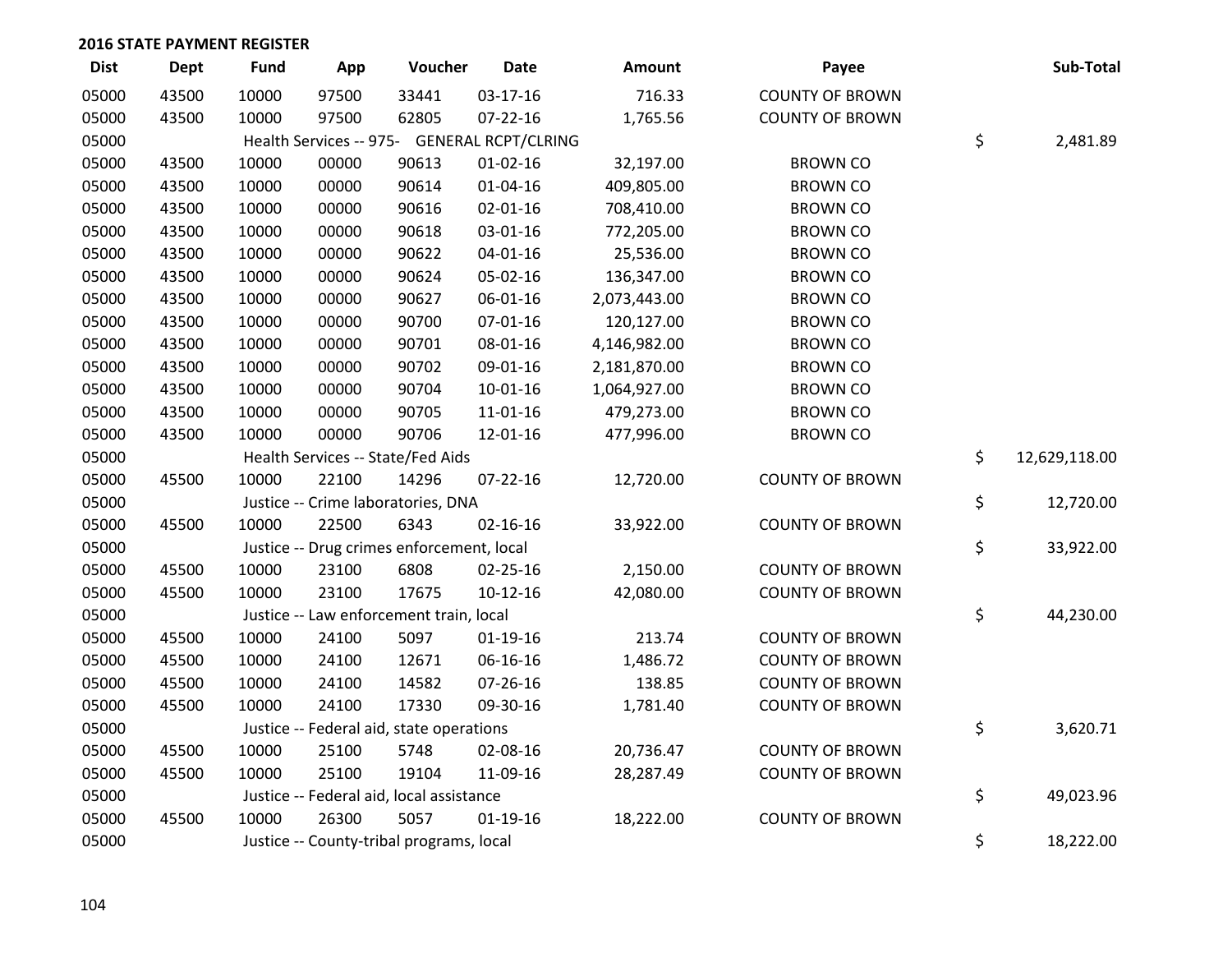| <b>Dist</b> | <b>Dept</b> | <b>Fund</b> | App   | Voucher                                           | <b>Date</b>                                        | Amount    | Payee                  | Sub-Total        |
|-------------|-------------|-------------|-------|---------------------------------------------------|----------------------------------------------------|-----------|------------------------|------------------|
| 05000       | 45500       | 10000       | 27100 | 6090                                              | 02-08-16                                           | 16,452.35 | <b>COUNTY OF BROWN</b> |                  |
| 05000       | 45500       | 10000       | 27100 | 10470                                             | 05-31-16                                           | 47,506.38 | <b>COUNTY OF BROWN</b> |                  |
| 05000       | 45500       | 10000       | 27100 | 15441                                             | 08-17-16                                           | 41,453.64 | <b>COUNTY OF BROWN</b> |                  |
| 05000       |             |             |       | Justice -- Alt prosecution alcohol drugs          |                                                    |           |                        | \$<br>105,412.37 |
| 05000       | 45500       | 10000       | 28400 | 19658                                             | 11-17-16                                           | 1,350.35  | <b>COUNTY OF BROWN</b> |                  |
| 05000       |             |             |       | Justice -- Internet Crimes Against Childr         |                                                    |           |                        | \$<br>1,350.35   |
| 05000       | 45500       | 10000       | 53200 | 14410                                             | $07 - 22 - 16$                                     | 57,458.04 | <b>COUNTY OF BROWN</b> |                  |
| 05000       |             |             |       | Justice -- Crime victim witness assist            |                                                    |           |                        | \$<br>57,458.04  |
| 05000       | 45500       | 10000       | 53900 | 7580                                              | 03-14-16                                           | 70,856.17 | <b>COUNTY OF BROWN</b> |                  |
| 05000       |             |             |       | Justice -- County reimb victim-witness            |                                                    |           |                        | \$<br>70,856.17  |
| 05000       | 45500       | 10000       | 54200 | 8169                                              | 03-29-16                                           | 18,383.00 | <b>COUNTY OF BROWN</b> |                  |
| 05000       | 45500       | 10000       | 54200 | 10488                                             | 05-27-16                                           | 21,681.00 | <b>COUNTY OF BROWN</b> |                  |
| 05000       | 45500       | 10000       | 54200 | 17089                                             | 09-30-16                                           | 22,560.00 | <b>COUNTY OF BROWN</b> |                  |
| 05000       | 45500       | 10000       | 54200 | 19531                                             | $11 - 17 - 16$                                     | 20,818.00 | <b>COUNTY OF BROWN</b> |                  |
| 05000       | 45500       | 10000       | 54200 | 20178                                             | 11-30-16                                           | 1,219.00  | <b>COUNTY OF BROWN</b> |                  |
| 05000       |             |             |       | Justice -- Federal aid, victim assistance         |                                                    |           |                        | \$<br>84,661.00  |
| 05000       | 46500       | 10000       | 30800 | 6658                                              | 03-01-16                                           | 381.00    | <b>COUNTY OF BROWN</b> |                  |
| 05000       | 46500       | 10000       | 30800 | 17994                                             | $11 - 17 - 16$                                     | 6,283.03  | <b>COUNTY OF BROWN</b> |                  |
| 05000       |             |             |       |                                                   | Military Affairs -- Emergency response equipment   |           |                        | \$<br>6,664.03   |
| 05000       | 46500       | 10000       | 33700 | 12908                                             | 07-20-16                                           | 34,337.50 | <b>COUNTY OF BROWN</b> |                  |
| 05000       | 46500       | 10000       | 33700 | 18587                                             | 12-06-16                                           | 34,337.50 | <b>COUNTY OF BROWN</b> |                  |
| 05000       |             |             |       | Military Affairs -- Local emer planning grants    |                                                    |           |                        | \$<br>68,675.00  |
| 05000       | 46500       | 10000       | 34200 | 5019                                              | $01-27-16$                                         | 39,836.72 | <b>COUNTY OF BROWN</b> |                  |
| 05000       | 46500       | 10000       | 34200 | 5569                                              | 02-04-16                                           | 31,689.45 | <b>COUNTY OF BROWN</b> |                  |
| 05000       | 46500       | 10000       | 34200 | 13847                                             | 08-16-16                                           | 53,886.23 | <b>COUNTY OF BROWN</b> |                  |
| 05000       | 46500       | 10000       | 34200 | 15564                                             | 09-22-16                                           | 11,500.00 | <b>COUNTY OF BROWN</b> |                  |
| 05000       | 46500       | 10000       | 34200 | 18656                                             | 12-06-16                                           | 46,320.31 | <b>COUNTY OF BROWN</b> |                  |
| 05000       |             |             |       | Military Affairs -- Federal aid, local assistance |                                                    |           |                        | \$<br>183,232.71 |
| 05000       | 46500       | 10000       | 35000 | 18092                                             | 11-22-16                                           | 28,200.00 | <b>COUNTY OF BROWN</b> |                  |
| 05000       | 46500       | 10000       | 35000 | 18375                                             | 12-01-16                                           | 9,716.00  | <b>COUNTY OF BROWN</b> |                  |
| 05000       |             |             |       |                                                   | Military Affairs -- Federal aid, homeland security |           |                        | \$<br>37,916.00  |
| 05000       | 48500       | 15200       | 12700 | 7762                                              | 03-04-16                                           | 35.08     | <b>COUNTY OF BROWN</b> |                  |
| 05000       | 48500       | 15200       | 12700 | 13949                                             | 06-30-16                                           | 886.82    | <b>COUNTY OF BROWN</b> |                  |
| 05000       |             |             |       | Veterans Affairs -- Grants to counties            |                                                    |           |                        | \$<br>921.90     |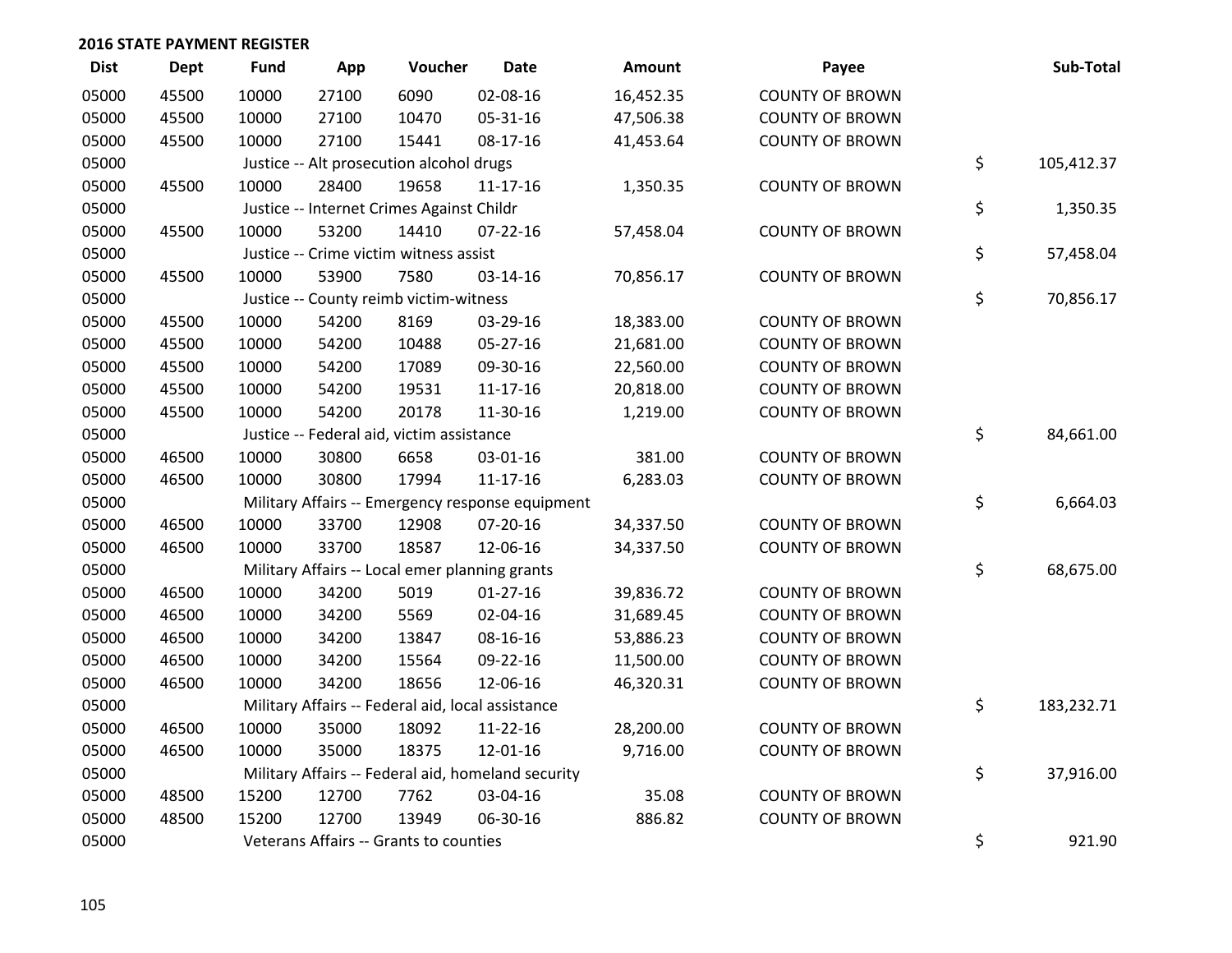| <b>Dist</b> | Dept  | <b>Fund</b> | App                           | Voucher                                          | <b>Date</b>    | Amount     | Payee                  | Sub-Total          |
|-------------|-------|-------------|-------------------------------|--------------------------------------------------|----------------|------------|------------------------|--------------------|
| 05000       | 48500 | 58200       | 26700                         | 7762                                             | 03-04-16       | 157.86     | <b>COUNTY OF BROWN</b> |                    |
| 05000       | 48500 | 58200       | 26700                         | 13949                                            | 06-30-16       | 3,990.70   | <b>COUNTY OF BROWN</b> |                    |
| 05000       | 48500 | 58300       | 37000                         | 7762                                             | 03-04-16       | 157.85     | <b>COUNTY OF BROWN</b> |                    |
| 05000       | 48500 | 58300       | 37000                         | 13949                                            | 06-30-16       | 3,990.70   | <b>COUNTY OF BROWN</b> |                    |
| 05000       |       |             |                               | Veterans Affairs -- County grants                |                |            |                        | \$<br>8,297.11     |
| 05000       | 50500 | 10000       | 14200                         | 26798                                            | 08-22-16       | 33,574.97  | <b>COUNTY OF BROWN</b> |                    |
| 05000       |       |             | Administration -- Federal aid |                                                  |                |            |                        | \$<br>33,574.97    |
| 05000       | 50500 | 10000       | 15500                         | 17639                                            | 04-28-16       | 17,232.00  | <b>COUNTY OF BROWN</b> |                    |
| 05000       | 50500 | 10000       | 15500                         | 20729                                            | 05-31-16       | 27,612.00  | <b>COUNTY OF BROWN</b> |                    |
| 05000       | 50500 | 10000       | 15500                         | 22048                                            | 06-14-16       | 13,357.00  | <b>COUNTY OF BROWN</b> |                    |
| 05000       | 50500 | 10000       | 15500                         | 24385                                            | $07 - 15 - 16$ | 13,306.00  | <b>COUNTY OF BROWN</b> |                    |
| 05000       | 50500 | 10000       | 15500                         | 26054                                            | 07-29-16       | 12,272.00  | <b>COUNTY OF BROWN</b> |                    |
| 05000       | 50500 | 10000       | 15500                         | 27503                                            | 08-16-16       | 10,297.00  | <b>COUNTY OF BROWN</b> |                    |
| 05000       | 50500 | 10000       | 15500                         | 29934                                            | 09-14-16       | 8,200.00   | <b>COUNTY OF BROWN</b> |                    |
| 05000       | 50500 | 10000       | 15500                         | 31009                                            | 09-28-16       | 12,453.00  | <b>COUNTY OF BROWN</b> |                    |
| 05000       | 50500 | 10000       | 15500                         | 37634                                            | 12-14-16       | 31,141.00  | <b>COUNTY OF BROWN</b> |                    |
| 05000       | 50500 | 10000       | 15500                         | 38757                                            | 12-28-16       | 24,341.00  | <b>COUNTY OF BROWN</b> |                    |
| 05000       |       |             |                               | Administration -- Federal aid, local assistance  |                |            |                        | \$<br>170,211.00   |
| 05000       | 50500 | 10000       | 17500                         | 36534                                            | 12-19-16       | 23,852.00  | <b>COUNTY OF BROWN</b> |                    |
| 05000       |       |             |                               | Administration -- HV trans In environ impact fee |                |            |                        | \$<br>23,852.00    |
| 05000       | 50500 | 10000       | 74300                         | 8865                                             | $01 - 25 - 16$ | 311,465.00 | <b>COUNTY OF BROWN</b> |                    |
| 05000       | 50500 | 10000       | 74300                         | 17143                                            | 05-09-16       | 349,553.00 | <b>COUNTY OF BROWN</b> |                    |
| 05000       | 50500 | 10000       | 74300                         | 24044                                            | $07-14-16$     | 309,221.00 | <b>COUNTY OF BROWN</b> |                    |
| 05000       | 50500 | 10000       | 74300                         | 32815                                            | 10-28-16       | 324,540.00 | <b>COUNTY OF BROWN</b> |                    |
| 05000       |       |             |                               | Administration -- Federal aid, local assistance  |                |            |                        | \$<br>1,294,779.00 |
| 05000       | 50500 | 23500       | 37100                         | 17639                                            | 04-28-16       | 15,128.00  | <b>COUNTY OF BROWN</b> |                    |
| 05000       | 50500 | 23500       | 37100                         | 20729                                            | 05-31-16       | 19,714.00  | <b>COUNTY OF BROWN</b> |                    |
| 05000       | 50500 | 23500       | 37100                         | 22048                                            | 06-14-16       | 9,384.00   | <b>COUNTY OF BROWN</b> |                    |
| 05000       | 50500 | 23500       | 37100                         | 24385                                            | $07 - 15 - 16$ | 8,001.00   | <b>COUNTY OF BROWN</b> |                    |
| 05000       | 50500 | 23500       | 37100                         | 26054                                            | 07-29-16       | 8,921.00   | <b>COUNTY OF BROWN</b> |                    |
| 05000       | 50500 | 23500       | 37100                         | 27503                                            | 08-16-16       | 5,257.00   | <b>COUNTY OF BROWN</b> |                    |
| 05000       | 50500 | 23500       | 37100                         | 29934                                            | 09-14-16       | 6,208.00   | <b>COUNTY OF BROWN</b> |                    |
| 05000       | 50500 | 23500       | 37100                         | 31009                                            | 09-28-16       | 4,727.00   | <b>COUNTY OF BROWN</b> |                    |
| 05000       | 50500 | 23500       | 37100                         | 37634                                            | 12-14-16       | 51,573.00  | <b>COUNTY OF BROWN</b> |                    |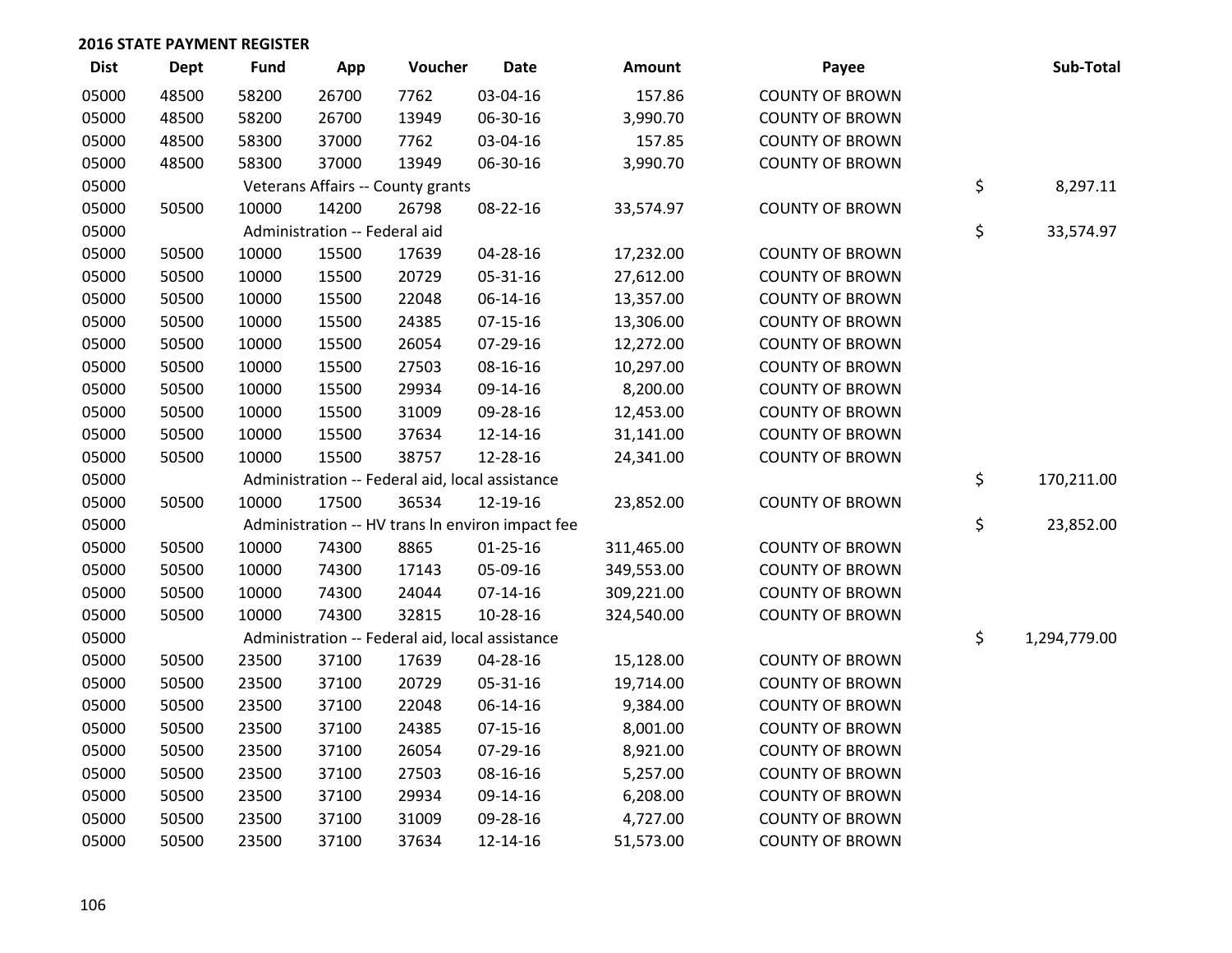| <b>Dist</b> | <b>Dept</b> | <b>Fund</b> | App                                  | Voucher                                             | <b>Date</b>    | <b>Amount</b> | Payee                  | Sub-Total           |
|-------------|-------------|-------------|--------------------------------------|-----------------------------------------------------|----------------|---------------|------------------------|---------------------|
| 05000       | 50500       | 23500       | 37100                                | 38757                                               | 12-28-16       | 6,837.00      | <b>COUNTY OF BROWN</b> |                     |
| 05000       |             |             |                                      | Administration -- Low-income assistance grants      |                |               |                        | \$<br>135,750.00    |
| 05000       | 50500       | 26900       | 16600                                | 13198                                               | 03-23-16       | 1,000.00      | <b>COUNTY OF BROWN</b> |                     |
| 05000       | 50500       | 26900       | 16600                                | 18212                                               | 05-10-16       | 25,000.00     | <b>COUNTY OF BROWN</b> |                     |
| 05000       |             |             | Administration -- Land               |                                                     |                |               |                        | \$<br>26,000.00     |
| 05000       | 83500       | 10000       | 10500                                | 5407                                                | 07-25-16       | 494,160.68    | <b>COUNTY OF BROWN</b> |                     |
| 05000       | 83500       | 10000       | 10500                                | 12925                                               | $11 - 21 - 16$ | 2,252,940.69  | <b>COUNTY OF BROWN</b> |                     |
| 05000       |             |             |                                      | Revenue -- County and Municipal Aid                 |                |               |                        | \$<br>2,747,101.37  |
| 05000       | 83500       | 10000       | 10900                                | 7197                                                | $07 - 25 - 16$ | 749,177.00    | <b>COUNTY OF BROWN</b> |                     |
| 05000       |             |             |                                      | Revenue -- State Aid, Tax Exempt Proprty            |                |               |                        | \$<br>749,177.00    |
| 05000       | 83500       | 10000       | 11000                                | 12925                                               | $11 - 21 - 16$ | 552,415.50    | <b>COUNTY OF BROWN</b> |                     |
| 05000       |             |             |                                      | Revenue -- Public Utility Distribution              |                |               |                        | \$<br>552,415.50    |
| 05000       | 83500       | 10000       | 30200                                | 4999                                                | $07 - 25 - 16$ | 2,774,212.90  | <b>COUNTY OF BROWN</b> |                     |
| 05000       | 83500       | 10000       | 30200                                | 5143                                                | $07 - 25 - 16$ | 19,142,951.20 | <b>COUNTY OF BROWN</b> |                     |
| 05000       |             |             |                                      | Revenue -- School Lvy Tx/First Dollar Cr            |                |               |                        | \$<br>21,917,164.10 |
| 05000       | 83500       | 52100       | 36300                                | 3402                                                | 03-28-16       | 3,332,734.50  | <b>COUNTY OF BROWN</b> |                     |
| 05000       |             |             |                                      | Revenue -- Lottery & Gaming Credit                  |                |               |                        | \$<br>3,332,734.50  |
| 05000       |             |             | <b>District Total Appropriations</b> |                                                     |                |               |                        | \$<br>54,910,601.77 |
| 05010       | 16500       | 10000       | 22500                                | 5138                                                | 07-06-16       | 5,784.30      | <b>TOWN OF EATON</b>   |                     |
| 05010       |             |             |                                      | Safety & Prof Services -- Fire dues distribution    |                |               |                        | \$<br>5,784.30      |
| 05010       | 37000       | 21200       | 16600                                | 62976                                               | 06-20-16       | 21.36         | <b>TOWN OF EATON</b>   |                     |
| 05010       |             |             |                                      | Natural Resources -- Gen program ops-state funds-FR |                |               |                        | \$<br>21.36         |
| 05010       | 37000       | 21200       | 57100                                | 62976                                               | 06-20-16       | 9.60          | <b>TOWN OF EATON</b>   |                     |
| 05010       |             |             |                                      | Natural Resources -- ResAids - cnty forst, cl & mfl |                |               |                        | \$<br>9.60          |
| 05010       | 37000       | 21200       | 58900                                | 102094                                              | 11-18-16       | 77.44         | <b>TOWN OF EATON</b>   |                     |
| 05010       |             |             |                                      | Natural Resources -- Resource aids - distribution o |                |               |                        | \$<br>77.44         |
| 05010       | 37000       | 27400       | 67000                                | 55707                                               | $05-27-16$     | 3,142.54      | TOWN OF EATON          |                     |
| 05010       |             |             |                                      | Natural Resources -- Fin asst for responsible units |                |               |                        | \$<br>3,142.54      |
| 05010       | 39500       | 21100       | 19100                                | 280                                                 | 07-05-16       | 23,407.26     | <b>TOWN OF EATON</b>   |                     |
| 05010       | 39500       | 21100       | 19100                                | 29352                                               | 10-03-16       | 23,407.26     | <b>TOWN OF EATON</b>   |                     |
| 05010       | 39500       | 21100       | 19100                                | 76099                                               | 01-04-16       | 23,407.26     | TOWN OF EATON          |                     |
| 05010       | 39500       | 21100       | 19100                                | 84099                                               | 04-04-16       | 23,407.26     | TOWN OF EATON          |                     |
| 05010       |             |             |                                      | Transportation -- Trns Aids To Mnc.-Sf              |                |               |                        | \$<br>93,629.04     |
| 05010       | 83500       | 10000       | 10500                                | 5384                                                | $07 - 25 - 16$ | 3,548.26      | <b>TOWN OF EATON</b>   |                     |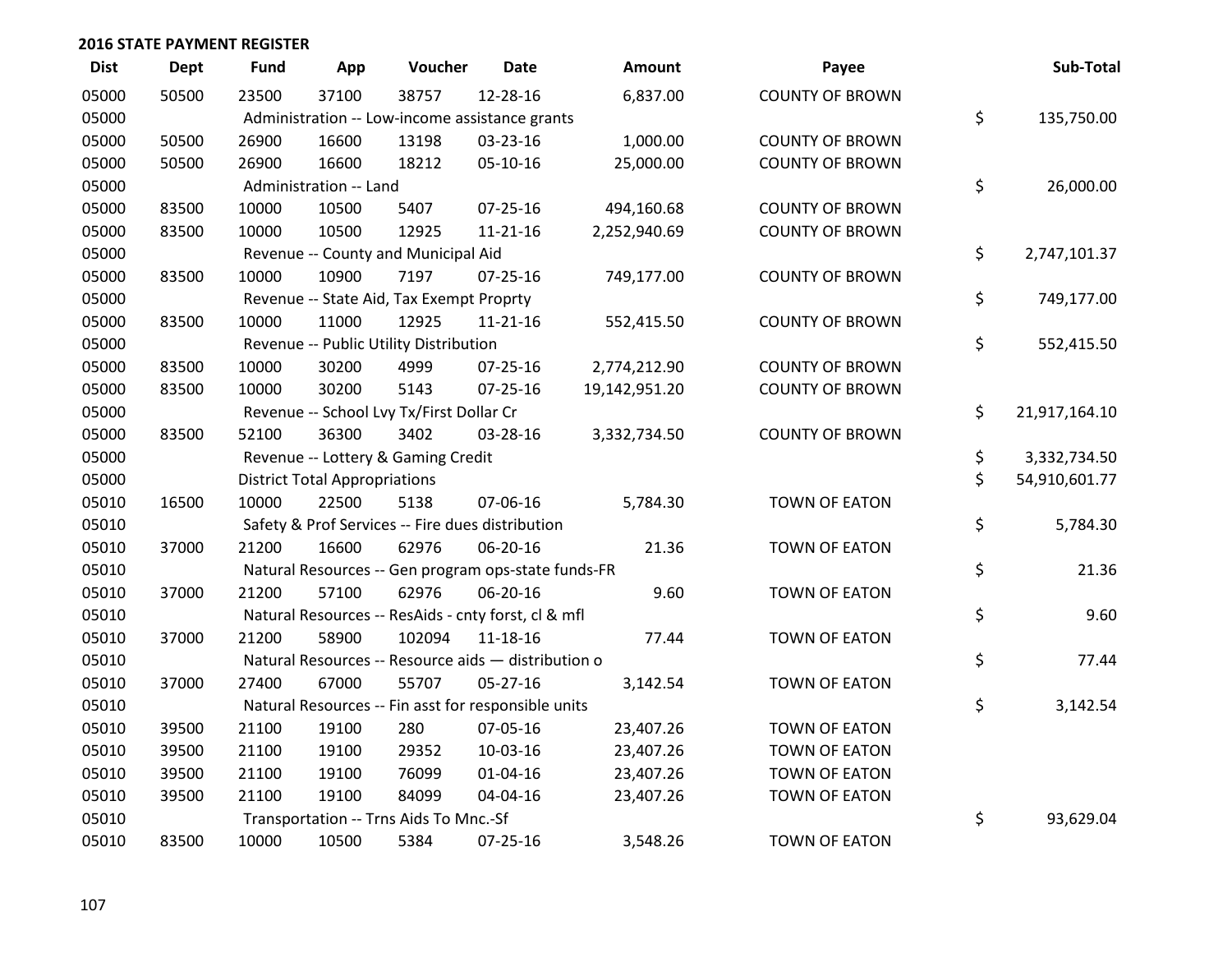| <b>Dist</b> | <b>Dept</b> | <b>Fund</b> | App                                  | Voucher                                          | <b>Date</b>                                         | <b>Amount</b> | Payee                     | Sub-Total        |
|-------------|-------------|-------------|--------------------------------------|--------------------------------------------------|-----------------------------------------------------|---------------|---------------------------|------------------|
| 05010       | 83500       | 10000       | 10500                                | 12901                                            | $11 - 21 - 16$                                      | 20,106.80     | <b>TOWN OF EATON</b>      |                  |
| 05010       |             |             |                                      | Revenue -- County and Municipal Aid              |                                                     |               |                           | \$<br>23,655.06  |
| 05010       | 83500       | 10000       | 10900                                | 7356                                             | $07 - 25 - 16$                                      | 248.00        | <b>TOWN OF EATON</b>      |                  |
| 05010       |             |             |                                      | Revenue -- State Aid, Tax Exempt Proprty         |                                                     |               |                           | \$<br>248.00     |
| 05010       |             |             | <b>District Total Appropriations</b> |                                                  |                                                     |               |                           | \$<br>126,567.34 |
| 05012       | 16500       | 10000       | 22500                                | 3486                                             | 06-27-16                                            | 4,214.77      | TOWN OF GLENMORE          |                  |
| 05012       |             |             |                                      | Safety & Prof Services -- Fire dues distribution |                                                     |               |                           | \$<br>4,214.77   |
| 05012       | 37000       | 21200       | 16600                                | 62977                                            | 06-20-16                                            | 7.12          | <b>TOWN OF GLENMORE</b>   |                  |
| 05012       |             |             |                                      |                                                  | Natural Resources -- Gen program ops-state funds-FR |               |                           | \$<br>7.12       |
| 05012       | 37000       | 21200       | 57100                                | 62977                                            | 06-20-16                                            | 3.20          | <b>TOWN OF GLENMORE</b>   |                  |
| 05012       |             |             |                                      |                                                  | Natural Resources -- ResAids - cnty forst, cl & mfl |               |                           | \$<br>3.20       |
| 05012       | 37000       | 27400       | 67000                                | 56350                                            | $05 - 27 - 16$                                      | 1,641.51      | TOWN OF GLENMORE          |                  |
| 05012       |             |             |                                      |                                                  | Natural Resources -- Fin asst for responsible units |               |                           | \$<br>1,641.51   |
| 05012       | 37000       | 27400       | 67300                                | 56350                                            | 05-27-16                                            | 296.21        | <b>TOWN OF GLENMORE</b>   |                  |
| 05012       |             |             |                                      |                                                  | Natural Resources -- Recycling consolidation grants |               |                           | \$<br>296.21     |
| 05012       | 39500       | 21100       | 19100                                | 281                                              | 07-05-16                                            | 33,085.05     | <b>TOWN OF GLENMORE</b>   |                  |
| 05012       | 39500       | 21100       | 19100                                | 29353                                            | 10-03-16                                            | 33,085.05     | <b>TOWN OF GLENMORE</b>   |                  |
| 05012       | 39500       | 21100       | 19100                                | 76100                                            | $01 - 04 - 16$                                      | 33,085.05     | <b>TOWN OF GLENMORE</b>   |                  |
| 05012       | 39500       | 21100       | 19100                                | 84100                                            | 04-04-16                                            | 33,085.05     | <b>TOWN OF GLENMORE</b>   |                  |
| 05012       |             |             |                                      | Transportation -- Trns Aids To Mnc.-Sf           |                                                     |               |                           | \$<br>132,340.20 |
| 05012       | 83500       | 10000       | 10500                                | 5385                                             | $07 - 25 - 16$                                      | 4,252.59      | <b>TOWN OF GLENMORE</b>   |                  |
| 05012       | 83500       | 10000       | 10500                                | 12902                                            | $11 - 21 - 16$                                      | 21,317.64     | <b>TOWN OF GLENMORE</b>   |                  |
| 05012       |             |             |                                      | Revenue -- County and Municipal Aid              |                                                     |               |                           | \$<br>25,570.23  |
| 05012       | 83500       | 10000       | 10900                                | 7357                                             | $07 - 25 - 16$                                      | 302.00        | <b>TOWN OF GLENMORE</b>   |                  |
| 05012       |             |             |                                      | Revenue -- State Aid, Tax Exempt Proprty         |                                                     |               |                           | \$<br>302.00     |
| 05012       | 83500       | 10000       | 11000                                | 12902                                            | $11 - 21 - 16$                                      | 2,796.54      | <b>TOWN OF GLENMORE</b>   |                  |
| 05012       |             |             |                                      | Revenue -- Public Utility Distribution           |                                                     |               |                           | \$<br>2,796.54   |
| 05012       | 83500       | 10000       | 50100                                | 2431                                             | $01-29-16$                                          | 63.16         | <b>TOWN OF GLENMORE</b>   |                  |
| 05012       |             |             |                                      | Revenue -- Payments for municipal svcs           |                                                     |               |                           | \$<br>63.16      |
| 05012       |             |             | <b>District Total Appropriations</b> |                                                  |                                                     |               |                           | \$<br>167,234.94 |
| 05014       | 16500       | 10000       | 22500                                | 3487                                             | 06-27-16                                            | 8,356.42      | <b>GREEN BAY, TOWN OF</b> |                  |
| 05014       |             |             |                                      | Safety & Prof Services -- Fire dues distribution |                                                     |               |                           | \$<br>8,356.42   |
| 05014       | 37000       | 21200       | 16600                                | 62978                                            | 06-20-16                                            | 64.48         | <b>GREEN BAY, TOWN OF</b> |                  |
| 05014       |             |             |                                      |                                                  | Natural Resources -- Gen program ops-state funds-FR |               |                           | \$<br>64.48      |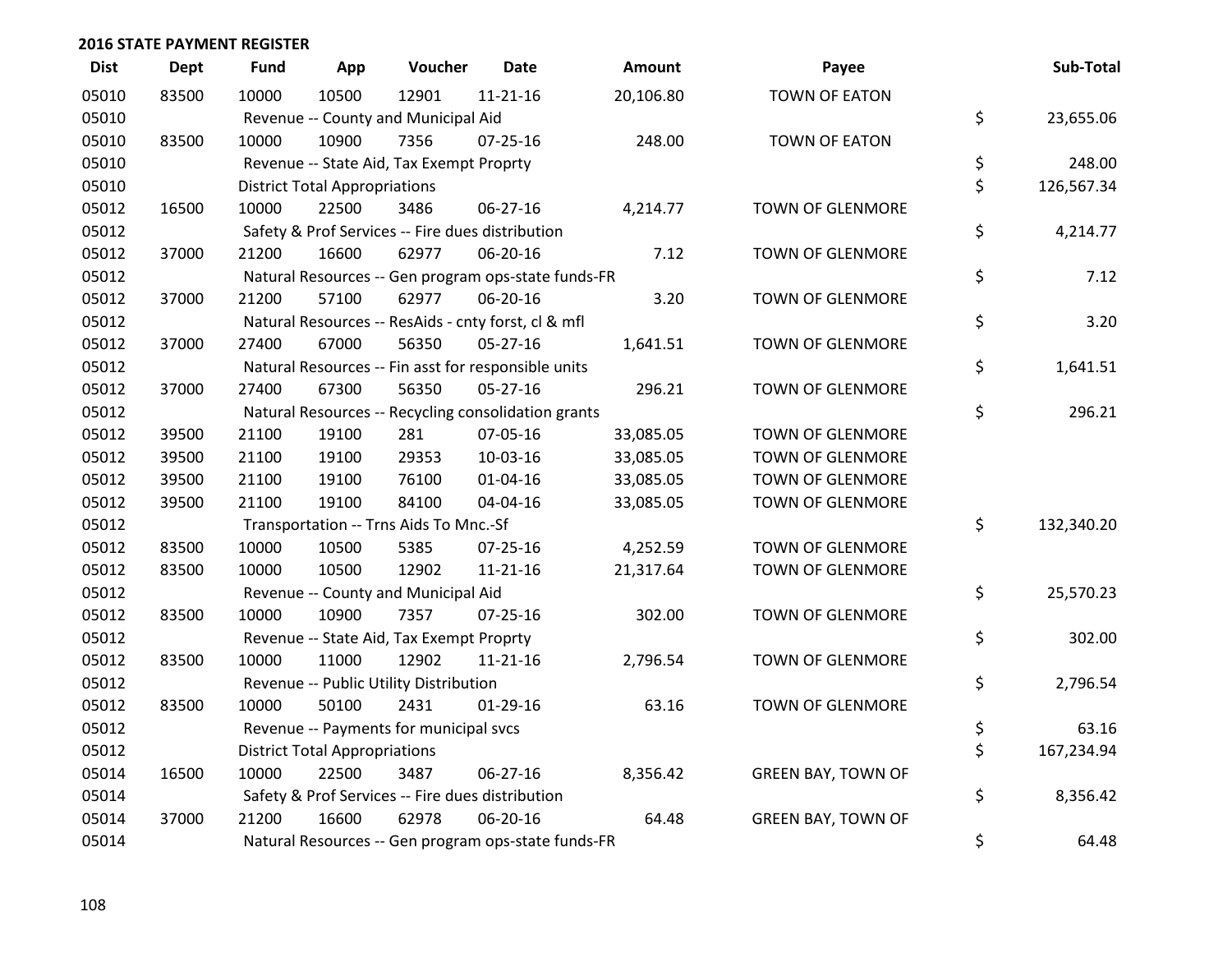| <b>Dist</b> | <b>Dept</b> | <b>Fund</b> | App                                  | Voucher                                             | Date           | <b>Amount</b> | Payee                     | Sub-Total        |
|-------------|-------------|-------------|--------------------------------------|-----------------------------------------------------|----------------|---------------|---------------------------|------------------|
| 05014       | 37000       | 21200       | 57100                                | 62978                                               | 06-20-16       | 28.98         | <b>GREEN BAY, TOWN OF</b> |                  |
| 05014       |             |             |                                      | Natural Resources -- ResAids - cnty forst, cl & mfl |                |               |                           | \$<br>28.98      |
| 05014       | 37000       | 27400       | 67000                                | 56172                                               | $05 - 27 - 16$ | 4,127.45      | <b>GREEN BAY, TOWN OF</b> |                  |
| 05014       |             |             |                                      | Natural Resources -- Fin asst for responsible units |                |               |                           | \$<br>4,127.45   |
| 05014       | 37000       | 27400       | 67300                                | 56172                                               | $05 - 27 - 16$ | 543.18        | <b>GREEN BAY, TOWN OF</b> |                  |
| 05014       |             |             |                                      | Natural Resources -- Recycling consolidation grants |                |               |                           | \$<br>543.18     |
| 05014       | 39500       | 21100       | 19100                                | 282                                                 | 07-05-16       | 24,755.98     | <b>GREEN BAY, TOWN OF</b> |                  |
| 05014       | 39500       | 21100       | 19100                                | 29354                                               | 10-03-16       | 24,756.00     | <b>GREEN BAY, TOWN OF</b> |                  |
| 05014       | 39500       | 21100       | 19100                                | 76101                                               | $01 - 04 - 16$ | 24,755.98     | TOWN OF GREEN BAY         |                  |
| 05014       | 39500       | 21100       | 19100                                | 84101                                               | 04-04-16       | 24,755.98     | TOWN OF GREEN BAY         |                  |
| 05014       |             |             |                                      | Transportation -- Trns Aids To Mnc.-Sf              |                |               |                           | \$<br>99,023.94  |
| 05014       | 83500       | 10000       | 10500                                | 5386                                                | $07 - 25 - 16$ | 3,987.29      | <b>GREEN BAY, TOWN OF</b> |                  |
| 05014       | 83500       | 10000       | 10500                                | 12903                                               | $11 - 21 - 16$ | 17,587.02     | <b>GREEN BAY, TOWN OF</b> |                  |
| 05014       |             |             |                                      | Revenue -- County and Municipal Aid                 |                |               |                           | \$<br>21,574.31  |
| 05014       | 83500       | 10000       | 10900                                | 7358                                                | $07 - 25 - 16$ | 2,031.00      | <b>GREEN BAY, TOWN OF</b> |                  |
| 05014       |             |             |                                      | Revenue -- State Aid, Tax Exempt Proprty            |                |               |                           | \$<br>2,031.00   |
| 05014       | 83500       | 10000       | 11000                                | 12903                                               | $11 - 21 - 16$ | 5,028.27      | <b>GREEN BAY, TOWN OF</b> |                  |
| 05014       |             |             |                                      | Revenue -- Public Utility Distribution              |                |               |                           | \$<br>5,028.27   |
| 05014       |             |             | <b>District Total Appropriations</b> |                                                     |                |               |                           | \$<br>140,778.03 |
| 05018       | 16500       | 10000       | 22500                                | 3488                                                | 06-27-16       | 5,941.32      | TOWN OF HOLLAND           |                  |
| 05018       |             |             |                                      | Safety & Prof Services -- Fire dues distribution    |                |               |                           | \$<br>5,941.32   |
| 05018       | 37000       | 10000       | 50300                                | 45290                                               | $04 - 21 - 16$ | 106.59        | <b>TOWN OF HOLLAND</b>    |                  |
| 05018       |             |             |                                      | Natural Resources -- Aids in lieu of taxes - gener  |                |               |                           | \$<br>106.59     |
| 05018       | 37000       | 21200       | 16600                                | 62979                                               | 06-20-16       | 408.89        | TOWN OF HOLLAND           |                  |
| 05018       |             |             |                                      | Natural Resources -- Gen program ops-state funds-FR |                |               |                           | \$<br>408.89     |
| 05018       | 37000       | 21200       | 57100                                | 62979                                               | 06-20-16       | 187.54        | TOWN OF HOLLAND           |                  |
| 05018       |             |             |                                      | Natural Resources -- ResAids - cnty forst, cl & mfl |                |               |                           | \$<br>187.54     |
| 05018       | 37000       | 21200       | 57900                                | 45289                                               | $04 - 21 - 16$ | 291.14        | TOWN OF HOLLAND           |                  |
| 05018       |             |             |                                      | Natural Resources -- Aids in lieu of taxes - sum s  |                |               |                           | \$<br>291.14     |
| 05018       | 37000       | 21200       | 58900                                | 102095                                              | $11 - 18 - 16$ | 105.91        | TOWN OF HOLLAND           |                  |
| 05018       |             |             |                                      | Natural Resources -- Resource aids - distribution o |                |               |                           | \$<br>105.91     |
| 05018       | 37000       | 27400       | 67000                                | 55773                                               | $05 - 27 - 16$ | 3,028.35      | TOWN OF HOLLAND           |                  |
| 05018       |             |             |                                      | Natural Resources -- Fin asst for responsible units |                |               |                           | \$<br>3,028.35   |
| 05018       | 39500       | 21100       | 19100                                | 283                                                 | 07-05-16       | 30,431.64     | TOWN OF HOLLAND           |                  |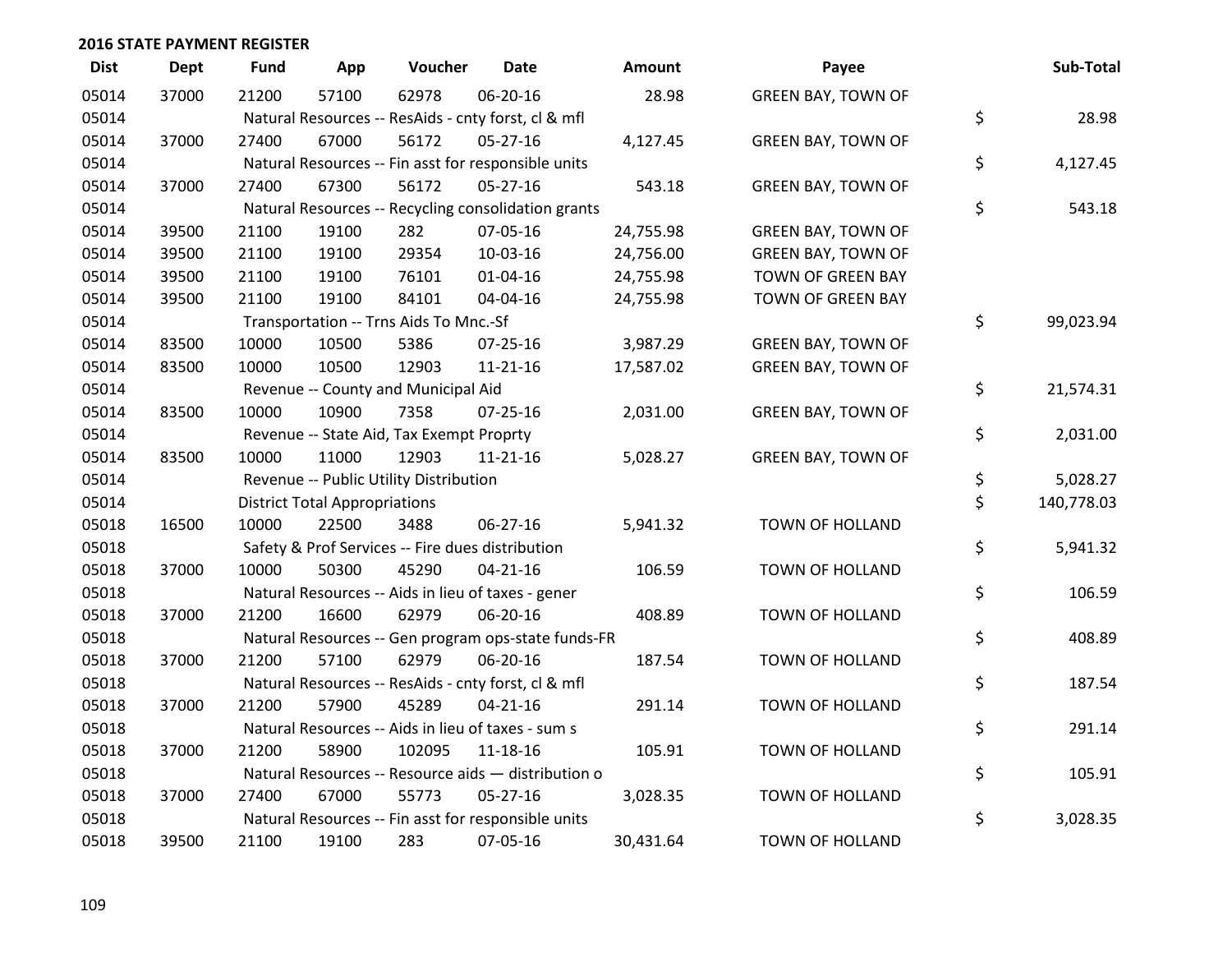| <b>Dist</b> | Dept  | <b>Fund</b> | App                                  | Voucher                                             | <b>Date</b>    | <b>Amount</b> | Payee                   | Sub-Total        |
|-------------|-------|-------------|--------------------------------------|-----------------------------------------------------|----------------|---------------|-------------------------|------------------|
| 05018       | 39500 | 21100       | 19100                                | 29355                                               | 10-03-16       | 30,431.64     | <b>TOWN OF HOLLAND</b>  |                  |
| 05018       | 39500 | 21100       | 19100                                | 76102                                               | 01-04-16       | 30,431.64     | TOWN OF HOLLAND         |                  |
| 05018       | 39500 | 21100       | 19100                                | 84102                                               | 04-04-16       | 30,431.64     | TOWN OF HOLLAND         |                  |
| 05018       |       |             |                                      | Transportation -- Trns Aids To Mnc.-Sf              |                |               |                         | \$<br>121,726.56 |
| 05018       | 50500 | 10000       | 17400                                | 17028                                               | 04-28-16       | 6,471.00      | <b>TOWN OF HOLLAND</b>  |                  |
| 05018       |       |             |                                      | Administration -- HV trans In annual impact fee     |                |               |                         | \$<br>6,471.00   |
| 05018       | 50500 | 10000       | 17500                                | 36535                                               | 12-19-16       | 11,747.00     | TOWN OF HOLLAND         |                  |
| 05018       |       |             |                                      | Administration -- HV trans In environ impact fee    |                |               |                         | \$<br>11,747.00  |
| 05018       | 83500 | 10000       | 10500                                | 5387                                                | $07 - 25 - 16$ | 7,100.46      | TOWN OF HOLLAND         |                  |
| 05018       | 83500 | 10000       | 10500                                | 12904                                               | $11 - 21 - 16$ | 40,235.95     | TOWN OF HOLLAND         |                  |
| 05018       |       |             |                                      | Revenue -- County and Municipal Aid                 |                |               |                         | \$<br>47,336.41  |
| 05018       | 83500 | 10000       | 10900                                | 7359                                                | $07 - 25 - 16$ | 133.00        | <b>TOWN OF HOLLAND</b>  |                  |
| 05018       |       |             |                                      | Revenue -- State Aid, Tax Exempt Proprty            |                |               |                         | \$<br>133.00     |
| 05018       |       |             | <b>District Total Appropriations</b> |                                                     |                |               |                         | \$<br>197,483.71 |
| 05022       | 16500 | 10000       | 22500                                | 3489                                                | 06-27-16       | 4,300.58      | TOWN OF HUMBOLDT        |                  |
| 05022       |       |             |                                      | Safety & Prof Services -- Fire dues distribution    |                |               |                         | \$<br>4,300.58   |
| 05022       | 37000 | 21200       | 16600                                | 62980                                               | 06-20-16       | 15.58         | TOWN OF HUMBOLDT        |                  |
| 05022       |       |             |                                      | Natural Resources -- Gen program ops-state funds-FR |                |               |                         | \$<br>15.58      |
| 05022       | 37000 | 21200       | 57100                                | 62980                                               | 06-20-16       | 23.20         | TOWN OF HUMBOLDT        |                  |
| 05022       |       |             |                                      | Natural Resources -- ResAids - cnty forst, cl & mfl |                |               |                         | \$<br>23.20      |
| 05022       | 37000 | 21200       | 58900                                | 102096                                              | $11 - 18 - 16$ | 220.50        | TOWN OF HUMBOLDT        |                  |
| 05022       |       |             |                                      | Natural Resources -- Resource aids - distribution o |                |               |                         | \$<br>220.50     |
| 05022       | 37000 | 27400       | 67000                                | 55645                                               | 05-27-16       | 2,355.22      | TOWN OF HUMBOLDT        |                  |
| 05022       |       |             |                                      | Natural Resources -- Fin asst for responsible units |                |               |                         | \$<br>2,355.22   |
| 05022       | 39500 | 21100       | 19100                                | 284                                                 | 07-05-16       | 20,181.33     | TOWN OF HUMBOLDT        |                  |
| 05022       | 39500 | 21100       | 19100                                | 29356                                               | 10-03-16       | 20,181.33     | TOWN OF HUMBOLDT        |                  |
| 05022       | 39500 | 21100       | 19100                                | 76103                                               | 01-04-16       | 20,181.33     | TOWN OF HUMBOLDT        |                  |
| 05022       | 39500 | 21100       | 19100                                | 84103                                               | 04-04-16       | 20,181.33     | TOWN OF HUMBOLDT        |                  |
| 05022       |       |             |                                      | Transportation -- Trns Aids To Mnc.-Sf              |                |               |                         | \$<br>80,725.32  |
| 05022       | 83500 | 10000       | 10500                                | 5388                                                | $07 - 25 - 16$ | 9,272.66      | TOWN OF HUMBOLDT        |                  |
| 05022       | 83500 | 10000       | 10500                                | 12905                                               | $11 - 21 - 16$ | 52,545.09     | TOWN OF HUMBOLDT        |                  |
| 05022       |       |             |                                      | Revenue -- County and Municipal Aid                 |                |               |                         | \$<br>61,817.75  |
| 05022       | 83500 | 10000       | 10900                                | 7360                                                | $07 - 25 - 16$ | 79.00         | <b>TOWN OF HUMBOLDT</b> |                  |
| 05022       |       |             |                                      | Revenue -- State Aid, Tax Exempt Proprty            |                |               |                         | \$<br>79.00      |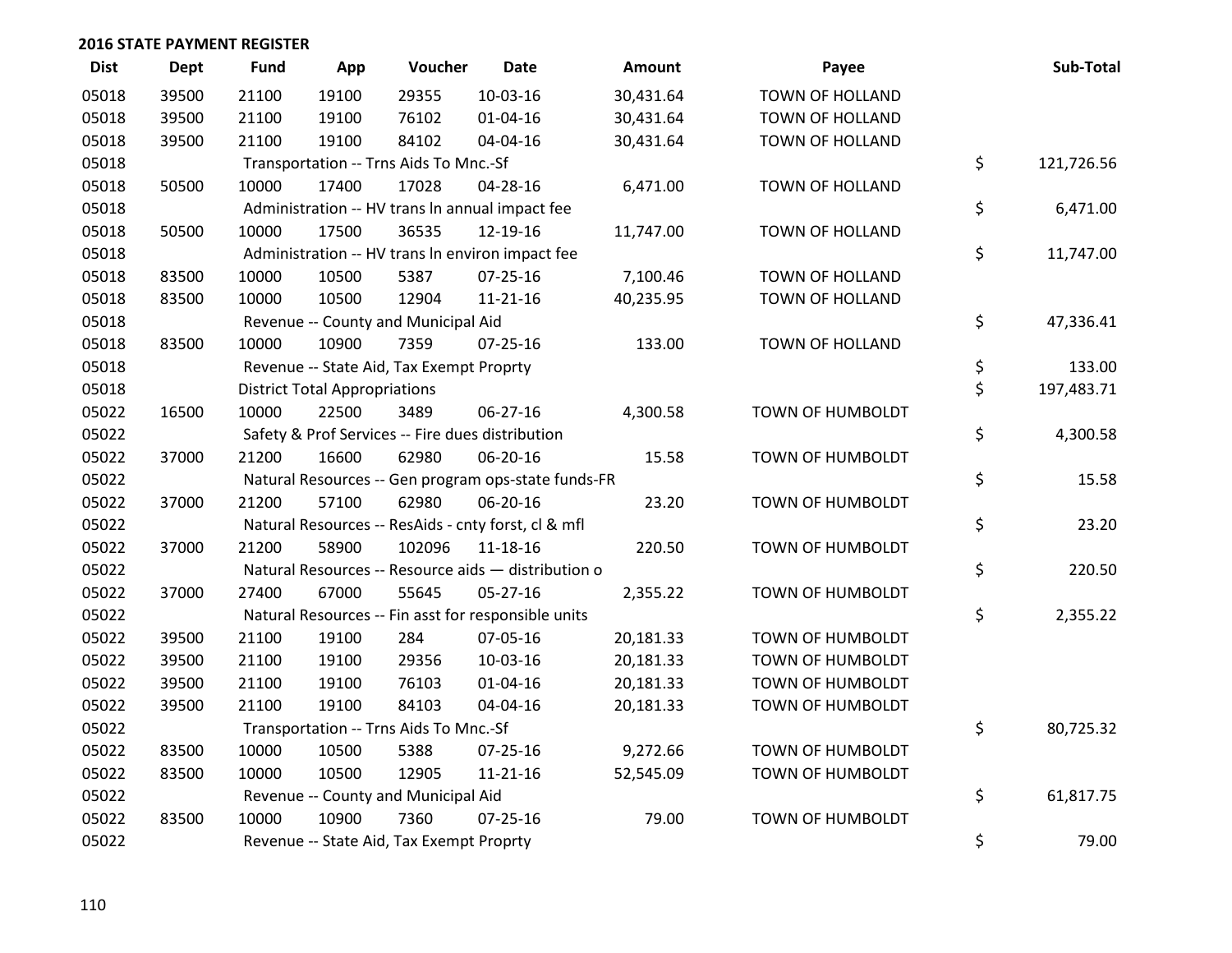| <b>Dist</b> | Dept  | <b>Fund</b> | App                                  | Voucher                                             | Date           | <b>Amount</b> | Payee                   | Sub-Total        |
|-------------|-------|-------------|--------------------------------------|-----------------------------------------------------|----------------|---------------|-------------------------|------------------|
| 05022       |       |             | <b>District Total Appropriations</b> |                                                     |                |               |                         | \$<br>149,537.15 |
| 05024       | 16500 | 10000       | 22500                                | 3490                                                | 06-27-16       | 21,578.91     | TOWN OF LAWRENCE        |                  |
| 05024       |       |             |                                      | Safety & Prof Services -- Fire dues distribution    |                |               |                         | \$<br>21,578.91  |
| 05024       | 37000 | 21200       | 57900                                | 46194                                               | $04 - 21 - 16$ | 16.90         | <b>TOWN OF LAWRENCE</b> |                  |
| 05024       |       |             |                                      | Natural Resources -- Aids in lieu of taxes - sum s  |                |               |                         | \$<br>16.90      |
| 05024       | 37000 | 27400       | 65800                                | 59008                                               | 06-07-16       | 15,156.45     | <b>TOWN OF LAWRENCE</b> |                  |
| 05024       |       |             |                                      | Natural Resources -- EA - urban nonpoint source     |                |               |                         | \$<br>15,156.45  |
| 05024       | 37000 | 27400       | 67000                                | 56297                                               | $05 - 27 - 16$ | 1,223.81      | TOWN OF LAWRENCE        |                  |
| 05024       |       |             |                                      | Natural Resources -- Fin asst for responsible units |                |               |                         | \$<br>1,223.81   |
| 05024       | 37000 | 27400       | 67300                                | 56297                                               | 05-27-16       | 1,233.28      | TOWN OF LAWRENCE        |                  |
| 05024       |       |             |                                      | Natural Resources -- Recycling consolidation grants |                |               |                         | \$<br>1,233.28   |
| 05024       | 39500 | 21100       | 19100                                | 285                                                 | 07-05-16       | 35,731.91     | <b>TOWN OF LAWRENCE</b> |                  |
| 05024       | 39500 | 21100       | 19100                                | 29357                                               | 10-03-16       | 35,731.91     | TOWN OF LAWRENCE        |                  |
| 05024       | 39500 | 21100       | 19100                                | 76104                                               | $01 - 04 - 16$ | 35,731.91     | <b>TOWN OF LAWRENCE</b> |                  |
| 05024       | 39500 | 21100       | 19100                                | 84104                                               | 04-04-16       | 35,731.91     | TOWN OF LAWRENCE        |                  |
| 05024       |       |             |                                      | Transportation -- Trns Aids To Mnc.-Sf              |                |               |                         | \$<br>142,927.64 |
| 05024       | 83500 | 10000       | 10500                                | 5389                                                | $07 - 25 - 16$ | 3,875.56      | TOWN OF LAWRENCE        |                  |
| 05024       | 83500 | 10000       | 10500                                | 12906                                               | $11 - 21 - 16$ | 15,312.76     | TOWN OF LAWRENCE        |                  |
| 05024       |       |             |                                      | Revenue -- County and Municipal Aid                 |                |               |                         | \$<br>19,188.32  |
| 05024       | 83500 | 10000       | 10900                                | 7361                                                | $07 - 25 - 16$ | 7,684.00      | TOWN OF LAWRENCE        |                  |
| 05024       |       |             |                                      | Revenue -- State Aid, Tax Exempt Proprty            |                |               |                         | \$<br>7,684.00   |
| 05024       | 83500 | 10000       | 11000                                | 12906                                               | $11 - 21 - 16$ | 6,726.43      | <b>TOWN OF LAWRENCE</b> |                  |
| 05024       |       |             |                                      | Revenue -- Public Utility Distribution              |                |               |                         | \$<br>6,726.43   |
| 05024       |       |             | <b>District Total Appropriations</b> |                                                     |                |               |                         | \$<br>215,735.74 |
| 05025       | 16500 | 10000       | 22500                                | 3491                                                | 06-27-16       | 33,251.77     | TOWN OF LEDGEVIEW       |                  |
| 05025       |       |             |                                      | Safety & Prof Services -- Fire dues distribution    |                |               |                         | \$<br>33,251.77  |
| 05025       | 37000 | 21200       | 16600                                | 62981                                               | 06-20-16       | 17.80         | TOWN OF LEDGEVIEW       |                  |
| 05025       |       |             |                                      | Natural Resources -- Gen program ops-state funds-FR |                |               |                         | \$<br>17.80      |
| 05025       | 37000 | 21200       | 57100                                | 62981                                               | 06-20-16       | 8.00          | TOWN OF LEDGEVIEW       |                  |
| 05025       |       |             |                                      | Natural Resources -- ResAids - cnty forst, cl & mfl |                |               |                         | \$<br>8.00       |
| 05025       | 37000 | 27400       | 65800                                | 59007                                               | 06-07-16       | 33,390.00     | TOWN OF LEDGEVIEW       |                  |
| 05025       |       |             |                                      | Natural Resources -- EA - urban nonpoint source     |                |               |                         | \$<br>33,390.00  |
| 05025       | 37000 | 27400       | 67000                                | 55705                                               | $05 - 27 - 16$ | 14,758.58     | TOWN OF LEDGEVIEW       |                  |
| 05025       |       |             |                                      | Natural Resources -- Fin asst for responsible units |                |               |                         | \$<br>14,758.58  |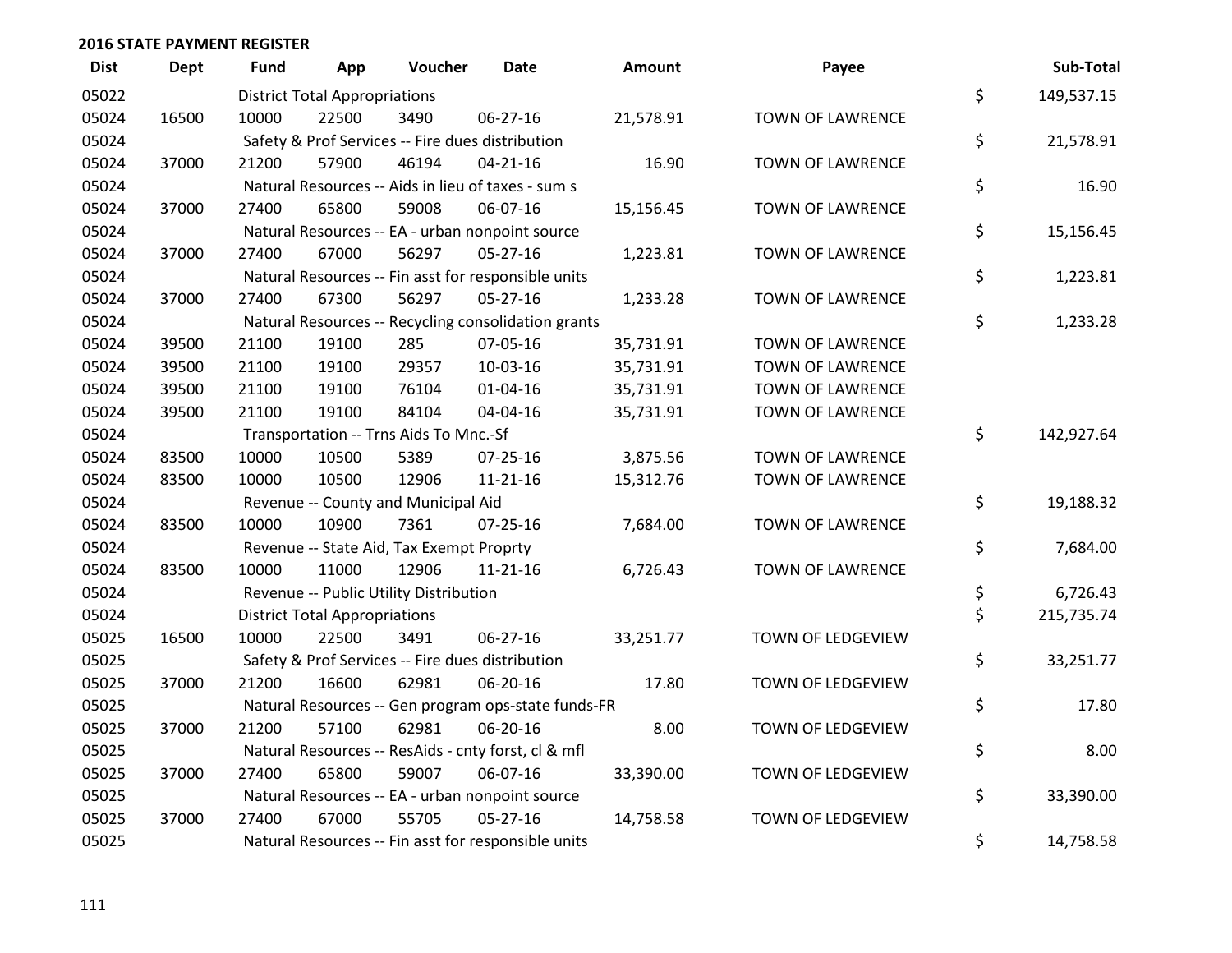| <b>Dist</b> | <b>Dept</b> | <b>Fund</b> | App                                  | Voucher                                             | Date           | <b>Amount</b> | Payee                   | Sub-Total        |
|-------------|-------------|-------------|--------------------------------------|-----------------------------------------------------|----------------|---------------|-------------------------|------------------|
| 05025       | 39500       | 21100       | 19100                                | 286                                                 | 07-05-16       | 53,376.92     | TOWN OF LEDGEVIEW       |                  |
| 05025       | 39500       | 21100       | 19100                                | 29358                                               | 10-03-16       | 53,376.92     | TOWN OF LEDGEVIEW       |                  |
| 05025       | 39500       | 21100       | 19100                                | 76105                                               | $01 - 04 - 16$ | 53,376.92     | TOWN OF LEDGEVIEW       |                  |
| 05025       | 39500       | 21100       | 19100                                | 84105                                               | 04-04-16       | 53,376.92     | TOWN OF LEDGEVIEW       |                  |
| 05025       |             |             |                                      | Transportation -- Trns Aids To Mnc.-Sf              |                |               |                         | \$<br>213,507.68 |
| 05025       | 83500       | 10000       | 10500                                | 5390                                                | $07 - 25 - 16$ | 3,852.59      | TOWN OF LEDGEVIEW       |                  |
| 05025       | 83500       | 10000       | 10500                                | 12907                                               | $11 - 21 - 16$ | 21,117.48     | TOWN OF LEDGEVIEW       |                  |
| 05025       |             |             |                                      | Revenue -- County and Municipal Aid                 |                |               |                         | \$<br>24,970.07  |
| 05025       | 83500       | 10000       | 10900                                | 7362                                                | $07 - 25 - 16$ | 3,368.00      | TOWN OF LEDGEVIEW       |                  |
| 05025       |             |             |                                      | Revenue -- State Aid, Tax Exempt Proprty            |                |               |                         | \$<br>3,368.00   |
| 05025       | 83500       | 10000       | 11000                                | 12907                                               | $11 - 21 - 16$ | 752.70        | TOWN OF LEDGEVIEW       |                  |
| 05025       |             |             |                                      | Revenue -- Public Utility Distribution              |                |               |                         | \$<br>752.70     |
| 05025       | 83500       | 10000       | 50100                                | 2432                                                | $01-29-16$     | 349.83        | TOWN OF LEDGEVIEW       |                  |
| 05025       |             |             |                                      | Revenue -- Payments for municipal svcs              |                |               |                         | \$<br>349.83     |
| 05025       |             |             | <b>District Total Appropriations</b> |                                                     |                |               |                         | \$<br>324,374.43 |
| 05026       | 16500       | 10000       | 22500                                | 3492                                                | 06-27-16       | 4,817.40      | <b>TOWN OF MORRISON</b> |                  |
| 05026       |             |             |                                      | Safety & Prof Services -- Fire dues distribution    |                |               |                         | \$<br>4,817.40   |
| 05026       | 37000       | 21200       | 16600                                | 62982                                               | 06-20-16       | 438.58        | <b>TOWN OF MORRISON</b> |                  |
| 05026       |             |             |                                      | Natural Resources -- Gen program ops-state funds-FR |                |               |                         | \$<br>438.58     |
| 05026       | 37000       | 21200       | 57100                                | 62982                                               | 06-20-16       | 205.46        | TOWN OF MORRISON        |                  |
| 05026       |             |             |                                      | Natural Resources -- ResAids - cnty forst, cl & mfl |                |               |                         | \$<br>205.46     |
| 05026       | 37000       | 27400       | 67000                                | 56025                                               | $05-27-16$     | 3,920.10      | TOWN OF MORRISON        |                  |
| 05026       |             |             |                                      | Natural Resources -- Fin asst for responsible units |                |               |                         | \$<br>3,920.10   |
| 05026       | 37000       | 27400       | 67300                                | 56025                                               | $05-27-16$     | 422.44        | TOWN OF MORRISON        |                  |
| 05026       |             |             |                                      | Natural Resources -- Recycling consolidation grants |                |               |                         | \$<br>422.44     |
| 05026       | 39500       | 21100       | 19100                                | 287                                                 | 07-05-16       | 29,473.77     | TOWN OF MORRISON        |                  |
| 05026       | 39500       | 21100       | 19100                                | 29359                                               | 10-03-16       | 29,473.77     | <b>TOWN OF MORRISON</b> |                  |
| 05026       | 39500       | 21100       | 19100                                | 76106                                               | $01 - 04 - 16$ | 29,473.77     | <b>TOWN OF MORRISON</b> |                  |
| 05026       | 39500       | 21100       | 19100                                | 84106                                               | 04-04-16       | 29,473.77     | TOWN OF MORRISON        |                  |
| 05026       |             |             |                                      | Transportation -- Trns Aids To Mnc.-Sf              |                |               |                         | \$<br>117,895.08 |
| 05026       | 83500       | 10000       | 10500                                | 5391                                                | 07-25-16       | 10,086.91     | TOWN OF MORRISON        |                  |
| 05026       | 83500       | 10000       | 10500                                | 12908                                               | $11 - 21 - 16$ | 57,159.17     | <b>TOWN OF MORRISON</b> |                  |
| 05026       |             |             |                                      | Revenue -- County and Municipal Aid                 |                |               |                         | \$<br>67,246.08  |
| 05026       | 83500       | 10000       | 10900                                | 7363                                                | $07 - 25 - 16$ | 48.00         | <b>TOWN OF MORRISON</b> |                  |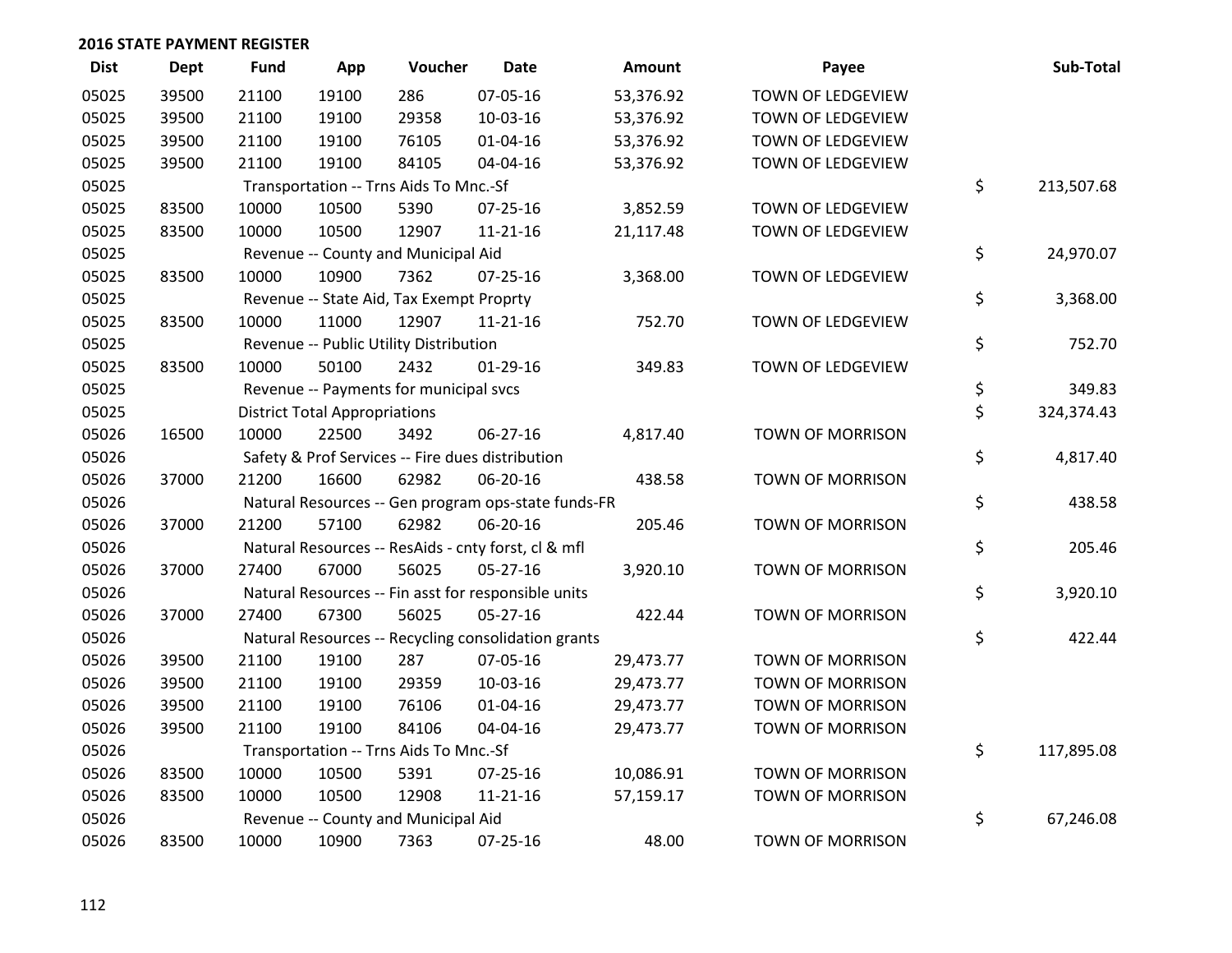| <b>Dist</b> | <b>Dept</b> | <b>Fund</b> | App                                  | Voucher                                             | <b>Date</b>    | Amount    | Payee                     | Sub-Total        |
|-------------|-------------|-------------|--------------------------------------|-----------------------------------------------------|----------------|-----------|---------------------------|------------------|
| 05026       |             |             |                                      | Revenue -- State Aid, Tax Exempt Proprty            |                |           |                           | \$<br>48.00      |
| 05026       |             |             | <b>District Total Appropriations</b> |                                                     |                |           |                           | \$<br>194,993.14 |
| 05028       | 16500       | 10000       | 22500                                | 3493                                                | 06-27-16       | 5,895.50  | TOWN OF NEW DENMARK       |                  |
| 05028       |             |             |                                      | Safety & Prof Services -- Fire dues distribution    |                |           |                           | \$<br>5,895.50   |
| 05028       | 37000       | 10000       | 50300                                | 30684                                               | $02 - 17 - 16$ | 480.51    | TOWN OF NEW DENMARK       |                  |
| 05028       |             |             |                                      | Natural Resources -- Aids in lieu of taxes - gener  |                |           |                           | \$<br>480.51     |
| 05028       | 37000       | 21200       | 16600                                | 62983                                               | 06-20-16       | 135.54    | TOWN OF NEW DENMARK       |                  |
| 05028       |             |             |                                      | Natural Resources -- Gen program ops-state funds-FR |                |           |                           | \$<br>135.54     |
| 05028       | 37000       | 21200       | 57100                                | 62983                                               | 06-20-16       | 60.90     | TOWN OF NEW DENMARK       |                  |
| 05028       |             |             |                                      | Natural Resources -- ResAids - cnty forst, cl & mfl |                |           |                           | \$<br>60.90      |
| 05028       | 37000       | 21200       | 58900                                | 102097                                              | 11-18-16       | 505.34    | TOWN OF NEW DENMARK       |                  |
| 05028       |             |             |                                      | Natural Resources -- Resource aids - distribution o |                |           |                           | \$<br>505.34     |
| 05028       | 37000       | 27400       | 67000                                | 55736                                               | $05 - 27 - 16$ | 4,612.01  | TOWN OF NEW DENMARK       |                  |
| 05028       |             |             |                                      | Natural Resources -- Fin asst for responsible units |                |           |                           | \$<br>4,612.01   |
| 05028       | 39500       | 21100       | 19100                                | 288                                                 | 07-05-16       | 32,980.45 | TOWN OF NEW DENMARK       |                  |
| 05028       | 39500       | 21100       | 19100                                | 29360                                               | 10-03-16       | 32,980.47 | TOWN OF NEW DENMARK       |                  |
| 05028       | 39500       | 21100       | 19100                                | 76107                                               | $01 - 04 - 16$ | 32,980.45 | TOWN OF NEW DENMARK       |                  |
| 05028       | 39500       | 21100       | 19100                                | 84107                                               | 04-04-16       | 32,980.45 | TOWN OF NEW DENMARK       |                  |
| 05028       |             |             |                                      | Transportation -- Trns Aids To Mnc.-Sf              |                |           |                           | \$<br>131,921.82 |
| 05028       | 83500       | 10000       | 10500                                | 5392                                                | 07-25-16       | 232.69    | TOWN OF NEW DENMARK       |                  |
| 05028       | 83500       | 10000       | 10500                                | 12909                                               | $11 - 21 - 16$ | 24,230.98 | TOWN OF NEW DENMARK       |                  |
| 05028       |             |             |                                      | Revenue -- County and Municipal Aid                 |                |           |                           | \$<br>24,463.67  |
| 05028       | 83500       | 10000       | 10900                                | 7364                                                | $07 - 25 - 16$ | 873.00    | TOWN OF NEW DENMARK       |                  |
| 05028       |             |             |                                      | Revenue -- State Aid, Tax Exempt Proprty            |                |           |                           | \$<br>873.00     |
| 05028       | 83500       | 10000       | 11000                                | 12909                                               | 11-21-16       | 15.27     | TOWN OF NEW DENMARK       |                  |
| 05028       |             |             |                                      | Revenue -- Public Utility Distribution              |                |           |                           | \$<br>15.27      |
| 05028       |             |             | <b>District Total Appropriations</b> |                                                     |                |           |                           | \$<br>168,963.56 |
| 05030       | 16500       | 10000       | 22500                                | 3494                                                | $06 - 27 - 16$ | 10,283.22 | TOWN OF PITTSFIELD        |                  |
| 05030       |             |             |                                      | Safety & Prof Services -- Fire dues distribution    |                |           |                           | \$<br>10,283.22  |
| 05030       | 37000       | 10000       | 50300                                | 39316                                               | 03-24-16       | 1,101.28  | <b>TOWN OF PITTSFIELD</b> |                  |
| 05030       |             |             |                                      | Natural Resources -- Aids in lieu of taxes - gener  |                |           |                           | \$<br>1,101.28   |
| 05030       | 37000       | 21200       | 16600                                | 62984                                               | 06-20-16       | 114.58    | <b>TOWN OF PITTSFIELD</b> |                  |
| 05030       |             |             |                                      | Natural Resources -- Gen program ops-state funds-FR |                |           |                           | \$<br>114.58     |
| 05030       | 37000       | 21200       | 57100                                | 62984                                               | 06-20-16       | 60.40     | TOWN OF PITTSFIELD        |                  |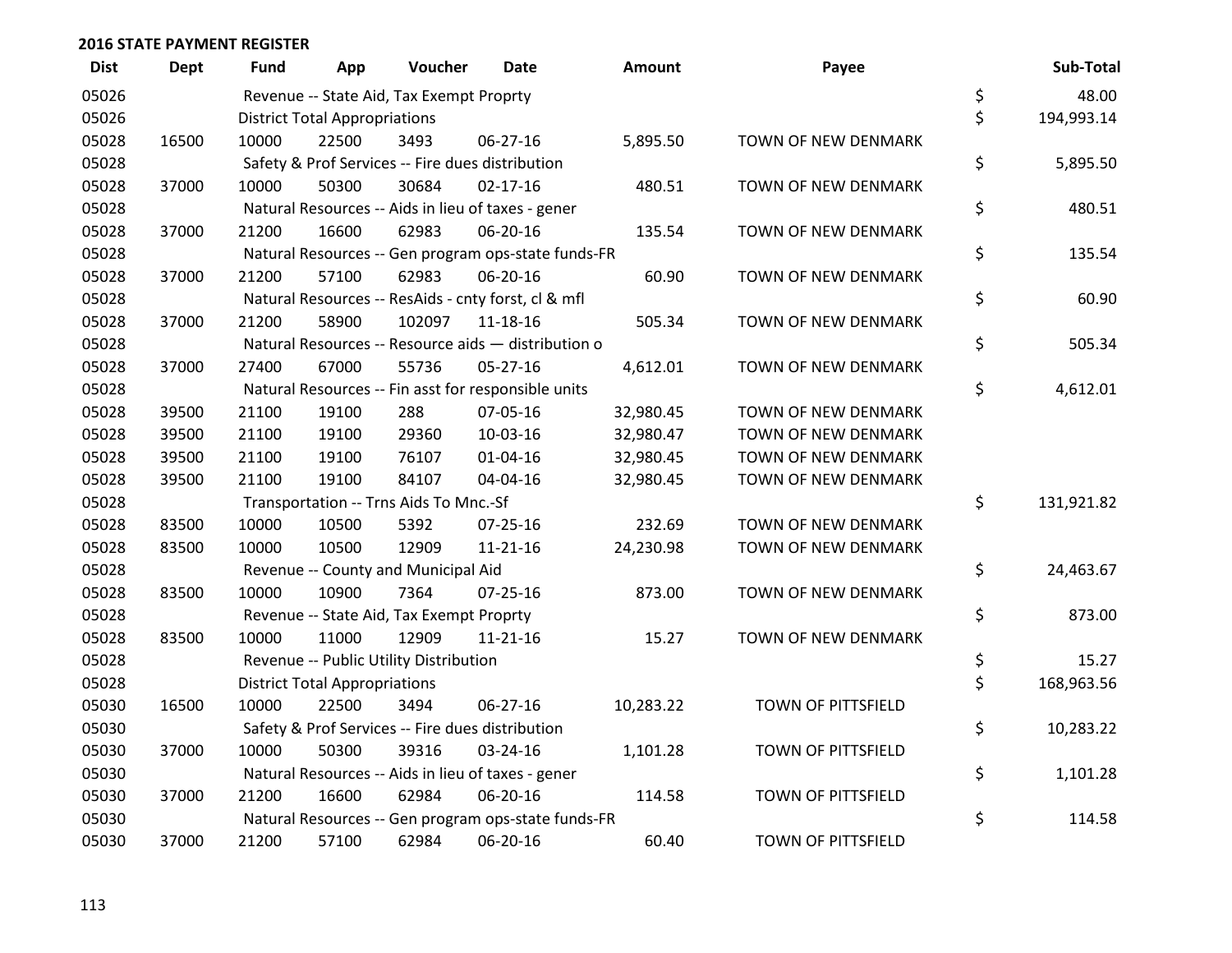| <b>Dist</b> | <b>Dept</b> | <b>Fund</b> | App                                  | Voucher                                             | <b>Date</b>    | Amount    | Payee                     | Sub-Total        |
|-------------|-------------|-------------|--------------------------------------|-----------------------------------------------------|----------------|-----------|---------------------------|------------------|
| 05030       |             |             |                                      | Natural Resources -- ResAids - cnty forst, cl & mfl |                |           |                           | \$<br>60.40      |
| 05030       | 37000       | 21200       | 58900                                | 102098                                              | 11-18-16       | 622.64    | <b>TOWN OF PITTSFIELD</b> |                  |
| 05030       |             |             |                                      | Natural Resources -- Resource aids - distribution o |                |           |                           | \$<br>622.64     |
| 05030       | 37000       | 27400       | 67000                                | 55663                                               | 05-27-16       | 3,395.72  | TOWN OF PITTSFIELD        |                  |
| 05030       |             |             |                                      | Natural Resources -- Fin asst for responsible units |                |           |                           | \$<br>3,395.72   |
| 05030       | 39500       | 21100       | 19100                                | 289                                                 | 07-05-16       | 32,226.27 | TOWN OF PITTSFIELD        |                  |
| 05030       | 39500       | 21100       | 19100                                | 29361                                               | 10-03-16       | 32,226.27 | TOWN OF PITTSFIELD        |                  |
| 05030       | 39500       | 21100       | 19100                                | 76108                                               | $01 - 04 - 16$ | 32,226.27 | TOWN OF PITTSFIELD        |                  |
| 05030       | 39500       | 21100       | 19100                                | 84108                                               | 04-04-16       | 32,226.27 | <b>TOWN OF PITTSFIELD</b> |                  |
| 05030       |             |             |                                      | Transportation -- Trns Aids To Mnc.-Sf              |                |           |                           | \$<br>128,905.08 |
| 05030       | 83500       | 10000       | 10500                                | 5393                                                | 07-25-16       | 5,078.22  | TOWN OF PITTSFIELD        |                  |
| 05030       | 83500       | 10000       | 10500                                | 12910                                               | $11 - 21 - 16$ | 28,776.61 | <b>TOWN OF PITTSFIELD</b> |                  |
| 05030       |             |             |                                      | Revenue -- County and Municipal Aid                 |                |           |                           | \$<br>33,854.83  |
| 05030       | 83500       | 10000       | 10900                                | 7365                                                | $07 - 25 - 16$ | 265.00    | TOWN OF PITTSFIELD        |                  |
| 05030       |             |             |                                      | Revenue -- State Aid, Tax Exempt Proprty            |                |           |                           | \$<br>265.00     |
| 05030       |             |             | <b>District Total Appropriations</b> |                                                     |                |           |                           | \$<br>178,602.75 |
| 05034       | 16500       | 10000       | 22500                                | 3495                                                | 06-27-16       | 7,814.29  | <b>TOWN OF ROCKLAND</b>   |                  |
| 05034       |             |             |                                      | Safety & Prof Services -- Fire dues distribution    |                |           |                           | \$<br>7,814.29   |
| 05034       | 37000       | 10000       | 50300                                | 28927                                               | $02 - 12 - 16$ | 5,484.03  | TOWN OF ROCKLAND          |                  |
| 05034       |             |             |                                      | Natural Resources -- Aids in lieu of taxes - gener  |                |           |                           | \$<br>5,484.03   |
| 05034       | 37000       | 21200       | 16600                                | 62985                                               | 06-20-16       | 8.90      | TOWN OF ROCKLAND          |                  |
| 05034       |             |             |                                      | Natural Resources -- Gen program ops-state funds-FR |                |           |                           | \$<br>8.90       |
| 05034       | 37000       | 21200       | 57100                                | 62985                                               | 06-20-16       | 4.00      | TOWN OF ROCKLAND          |                  |
| 05034       |             |             |                                      | Natural Resources -- ResAids - cnty forst, cl & mfl |                |           |                           | \$<br>4.00       |
| 05034       | 37000       | 27400       | 67000                                | 55785                                               | 05-27-16       | 2,283.84  | TOWN OF ROCKLAND          |                  |
| 05034       |             |             |                                      | Natural Resources -- Fin asst for responsible units |                |           |                           | \$<br>2,283.84   |
| 05034       | 39500       | 21100       | 19100                                | 290                                                 | 07-05-16       | 23,093.47 | TOWN OF ROCKLAND          |                  |
| 05034       | 39500       | 21100       | 19100                                | 29362                                               | 10-03-16       | 23,093.49 | TOWN OF ROCKLAND          |                  |
| 05034       | 39500       | 21100       | 19100                                | 76109                                               | $01 - 04 - 16$ | 23,093.47 | TOWN OF ROCKLAND          |                  |
| 05034       | 39500       | 21100       | 19100                                | 84109                                               | 04-04-16       | 23,093.47 | <b>TOWN OF ROCKLAND</b>   |                  |
| 05034       |             |             |                                      | Transportation -- Trns Aids To Mnc.-Sf              |                |           |                           | \$<br>92,373.90  |
| 05034       | 83500       | 10000       | 10500                                | 5394                                                | 07-25-16       | 3,181.09  | TOWN OF ROCKLAND          |                  |
| 05034       | 83500       | 10000       | 10500                                | 12911                                               | $11 - 21 - 16$ | 15,692.61 | <b>TOWN OF ROCKLAND</b>   |                  |
| 05034       |             |             |                                      | Revenue -- County and Municipal Aid                 |                |           |                           | \$<br>18,873.70  |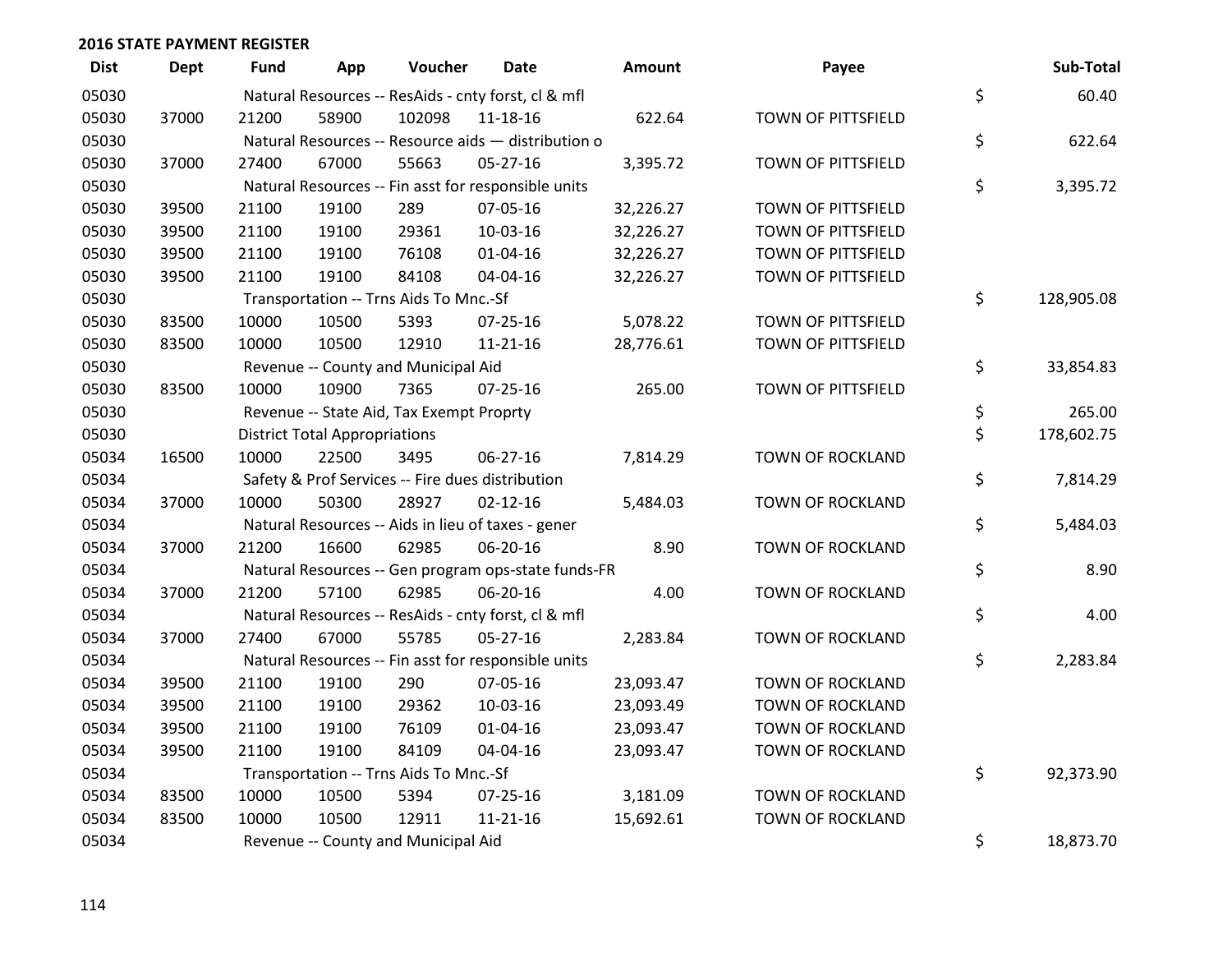| <b>Dist</b> | <b>Dept</b> | <b>Fund</b> | App                                  | Voucher                                          | <b>Date</b>                                         | Amount    | Payee                   | Sub-Total        |
|-------------|-------------|-------------|--------------------------------------|--------------------------------------------------|-----------------------------------------------------|-----------|-------------------------|------------------|
| 05034       | 83500       | 10000       | 10900                                | 7366                                             | $07 - 25 - 16$                                      | 144.00    | <b>TOWN OF ROCKLAND</b> |                  |
| 05034       |             |             |                                      | Revenue -- State Aid, Tax Exempt Proprty         |                                                     |           |                         | \$<br>144.00     |
| 05034       | 83500       | 10000       | 11000                                | 12911                                            | 11-21-16                                            | 2,370.54  | TOWN OF ROCKLAND        |                  |
| 05034       |             |             |                                      | Revenue -- Public Utility Distribution           |                                                     |           |                         | \$<br>2,370.54   |
| 05034       |             |             | <b>District Total Appropriations</b> |                                                  |                                                     |           |                         | \$<br>129,357.20 |
| 05036       | 16500       | 10000       | 22500                                | 3496                                             | 06-27-16                                            | 13,235.49 | SCOTT, TOWN OF          |                  |
| 05036       |             |             |                                      | Safety & Prof Services -- Fire dues distribution |                                                     |           |                         | \$<br>13,235.49  |
| 05036       | 37000       | 10000       | 50300                                | 28913                                            | $02 - 12 - 16$                                      | 9,053.89  | SCOTT, TOWN OF          |                  |
| 05036       |             |             |                                      |                                                  | Natural Resources -- Aids in lieu of taxes - gener  |           |                         | \$<br>9,053.89   |
| 05036       | 37000       | 21200       | 16600                                | 62986                                            | 06-20-16                                            | 39.81     | SCOTT, TOWN OF          |                  |
| 05036       |             |             |                                      |                                                  | Natural Resources -- Gen program ops-state funds-FR |           |                         | \$<br>39.81      |
| 05036       | 37000       | 21200       | 57100                                | 62986                                            | 06-20-16                                            | 17.89     | SCOTT, TOWN OF          |                  |
| 05036       |             |             |                                      |                                                  | Natural Resources -- ResAids - cnty forst, cl & mfl |           |                         | \$<br>17.89      |
| 05036       | 37000       | 27400       | 67000                                | 56026                                            | 05-27-16                                            | 4,381.38  | SCOTT, TOWN OF          |                  |
| 05036       |             |             |                                      |                                                  | Natural Resources -- Fin asst for responsible units |           |                         | \$<br>4,381.38   |
| 05036       | 37000       | 27400       | 67300                                | 56026                                            | 05-27-16                                            | 943.88    | SCOTT, TOWN OF          |                  |
| 05036       |             |             |                                      |                                                  | Natural Resources -- Recycling consolidation grants |           |                         | \$<br>943.88     |
| 05036       | 39500       | 21100       | 19100                                | 291                                              | 07-05-16                                            | 23,605.44 | SCOTT, TOWN OF          |                  |
| 05036       | 39500       | 21100       | 19100                                | 29363                                            | 10-03-16                                            | 23,605.44 | SCOTT, TOWN OF          |                  |
| 05036       | 39500       | 21100       | 19100                                | 76110                                            | $01 - 04 - 16$                                      | 23,605.44 | TOWN OF SCOTT           |                  |
| 05036       | 39500       | 21100       | 19100                                | 84110                                            | 04-04-16                                            | 23,605.44 | TOWN OF SCOTT           |                  |
| 05036       |             |             |                                      | Transportation -- Trns Aids To Mnc.-Sf           |                                                     |           |                         | \$<br>94,421.76  |
| 05036       | 83500       | 10000       | 10500                                | 5395                                             | 07-25-16                                            | 5,225.57  | SCOTT, TOWN OF          |                  |
| 05036       | 83500       | 10000       | 10500                                | 12912                                            | $11 - 21 - 16$                                      | 29,611.58 | SCOTT, TOWN OF          |                  |
| 05036       |             |             |                                      | Revenue -- County and Municipal Aid              |                                                     |           |                         | \$<br>34,837.15  |
| 05036       | 83500       | 10000       | 10900                                | 7367                                             | $07 - 25 - 16$                                      | 431.00    | SCOTT, TOWN OF          |                  |
| 05036       |             |             |                                      | Revenue -- State Aid, Tax Exempt Proprty         |                                                     |           |                         | \$<br>431.00     |
| 05036       |             |             | <b>District Total Appropriations</b> |                                                  |                                                     |           |                         | \$<br>157,362.25 |
| 05040       | 16500       | 10000       | 22500                                | 5139                                             | 07-06-16                                            | 7,792.85  | TOWN OF WRIGHTSTOWN     |                  |
| 05040       |             |             |                                      | Safety & Prof Services -- Fire dues distribution |                                                     |           |                         | \$<br>7,792.85   |
| 05040       | 37000       | 10000       | 50300                                | 29270                                            | $02 - 12 - 16$                                      | 4,618.29  | TOWN OF WRIGHTSTOWN     |                  |
| 05040       |             |             |                                      |                                                  | Natural Resources -- Aids in lieu of taxes - gener  |           |                         | \$<br>4,618.29   |
| 05040       | 37000       | 21200       | 16600                                | 62987                                            | 06-20-16                                            | 88.17     | TOWN OF WRIGHTSTOWN     |                  |
| 05040       |             |             |                                      |                                                  | Natural Resources -- Gen program ops-state funds-FR |           |                         | \$<br>88.17      |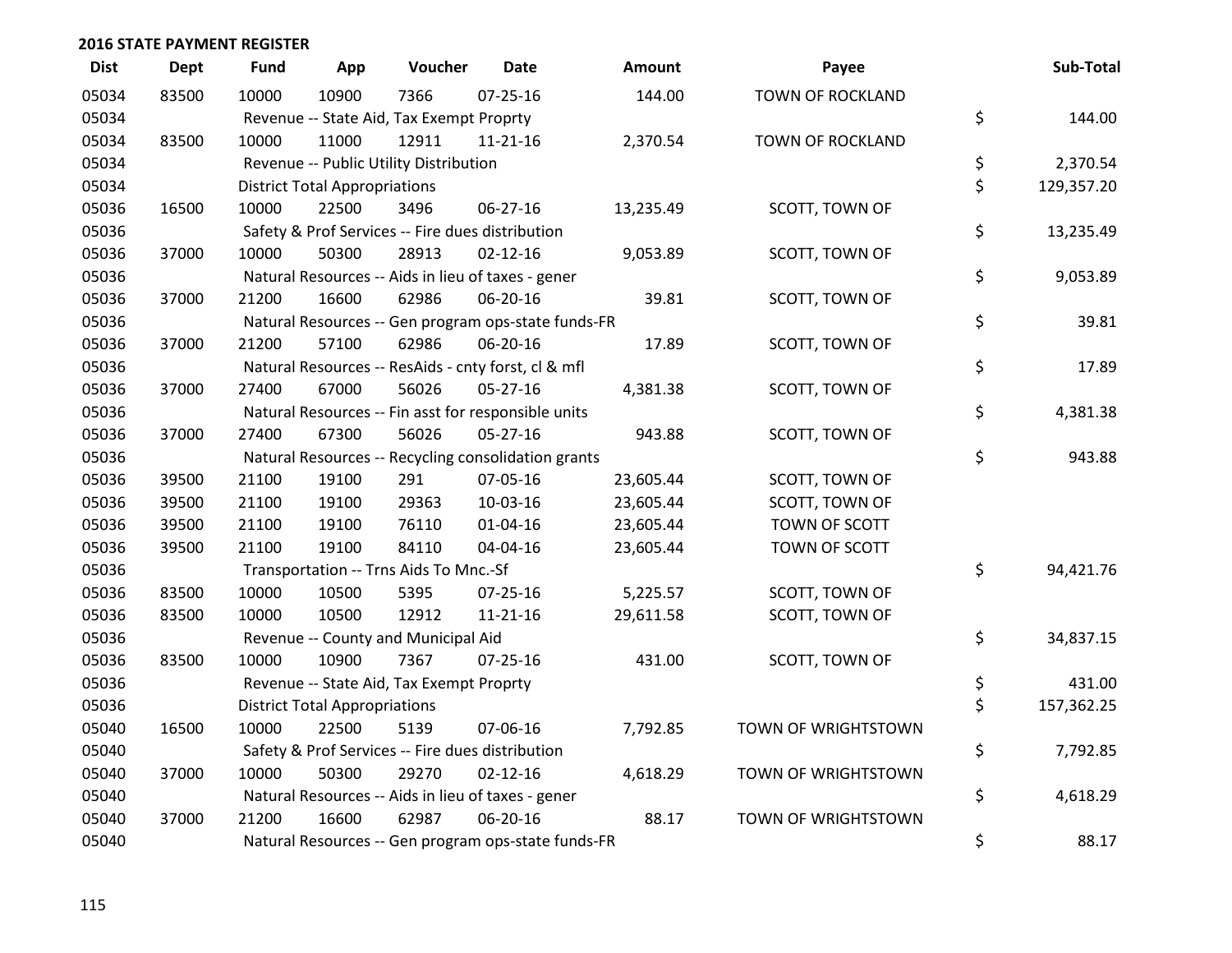| <b>Dist</b> | <b>Dept</b> | <b>Fund</b> | App                                  | Voucher                                         | <b>Date</b>                                         | Amount    | Payee                     | Sub-Total        |
|-------------|-------------|-------------|--------------------------------------|-------------------------------------------------|-----------------------------------------------------|-----------|---------------------------|------------------|
| 05040       | 37000       | 21200       | 57100                                | 62987                                           | 06-20-16                                            | 46.81     | TOWN OF WRIGHTSTOWN       |                  |
| 05040       |             |             |                                      |                                                 | Natural Resources -- ResAids - cnty forst, cl & mfl |           |                           | \$<br>46.81      |
| 05040       | 37000       | 27400       | 67000                                | 55957                                           | $05 - 27 - 16$                                      | 3,820.93  | TOWN OF WRIGHTSTOWN       |                  |
| 05040       |             |             |                                      |                                                 | Natural Resources -- Fin asst for responsible units |           |                           | \$<br>3,820.93   |
| 05040       | 37000       | 27400       | 67300                                | 55957                                           | $05 - 27 - 16$                                      | 590.32    | TOWN OF WRIGHTSTOWN       |                  |
| 05040       |             |             |                                      |                                                 | Natural Resources -- Recycling consolidation grants |           |                           | \$<br>590.32     |
| 05040       | 39500       | 21100       | 19100                                | 292                                             | 07-05-16                                            | 29,941.69 | TOWN OF WRIGHTSTOWN       |                  |
| 05040       | 39500       | 21100       | 19100                                | 29364                                           | 10-03-16                                            | 29,941.71 | TOWN OF WRIGHTSTOWN       |                  |
| 05040       | 39500       | 21100       | 19100                                | 76111                                           | 01-04-16                                            | 29,941.69 | TOWN OF WRIGHTSTOWN       |                  |
| 05040       | 39500       | 21100       | 19100                                | 84111                                           | 04-04-16                                            | 29,941.69 | TOWN OF WRIGHTSTOWN       |                  |
| 05040       |             |             |                                      | Transportation -- Trns Aids To Mnc.-Sf          |                                                     |           |                           | \$<br>119,766.78 |
| 05040       | 50500       | 10000       | 17400                                | 17029                                           | 04-28-16                                            | 6,666.00  | TOWN OF WRIGHTSTOWN       |                  |
| 05040       |             |             |                                      |                                                 | Administration -- HV trans In annual impact fee     |           |                           | \$<br>6,666.00   |
| 05040       | 50500       | 10000       | 17500                                | 36536                                           | 12-19-16                                            | 12,104.00 | TOWN OF WRIGHTSTOWN       |                  |
| 05040       |             |             |                                      |                                                 | Administration -- HV trans In environ impact fee    |           |                           | \$<br>12,104.00  |
| 05040       | 50500       | 10000       | 74300                                | 16289                                           | $04 - 20 - 16$                                      | 23,740.15 | TOWN OF WRIGHTSTOWN       |                  |
| 05040       |             |             |                                      | Administration -- Federal aid, local assistance |                                                     |           |                           | \$<br>23,740.15  |
| 05040       | 83500       | 10000       | 10500                                | 12913                                           | $11 - 21 - 16$                                      | 36,540.06 | TOWN OF WRIGHTSTOWN       |                  |
| 05040       |             |             |                                      | Revenue -- County and Municipal Aid             |                                                     |           |                           | \$<br>36,540.06  |
| 05040       | 83500       | 10000       | 10900                                | 7368                                            | $07 - 25 - 16$                                      | 217.00    | TOWN OF WRIGHTSTOWN       |                  |
| 05040       |             |             |                                      | Revenue -- State Aid, Tax Exempt Proprty        |                                                     |           |                           | \$<br>217.00     |
| 05040       | 83500       | 10000       | 11000                                | 12913                                           | $11 - 21 - 16$                                      | 7,513.47  | TOWN OF WRIGHTSTOWN       |                  |
| 05040       |             |             |                                      | Revenue -- Public Utility Distribution          |                                                     |           |                           | \$<br>7,513.47   |
| 05040       | 83500       | 52100       | 36300                                | 2928                                            | 03-29-16                                            | 2,744.82  | TOWN OF WRIGHTSTOWN       |                  |
| 05040       |             |             |                                      | Revenue -- Lottery & Gaming Credit              |                                                     |           |                           | \$<br>2,744.82   |
| 05040       |             |             | <b>District Total Appropriations</b> |                                                 |                                                     |           |                           | \$<br>226,249.65 |
| 05102       | 16500       | 10000       | 22500                                | 3497                                            | $06 - 27 - 16$                                      | 36,815.32 | VILLAGE OF ALLOUEZ        |                  |
| 05102       |             |             |                                      |                                                 | Safety & Prof Services -- Fire dues distribution    |           |                           | \$<br>36,815.32  |
| 05102       | 37000       | 10000       | 50300                                | 29291                                           | $02 - 12 - 16$                                      | 1,230.15  | VILLAGE OF ALLOUEZ        |                  |
| 05102       |             |             |                                      |                                                 | Natural Resources -- Aids in lieu of taxes - gener  |           |                           | \$<br>1,230.15   |
| 05102       | 37000       | 21200       | 57900                                | 46833                                           | $04 - 21 - 16$                                      | 42.70     | <b>VILLAGE OF ALLOUEZ</b> |                  |
| 05102       |             |             |                                      |                                                 | Natural Resources -- Aids in lieu of taxes - sum s  |           |                           | \$<br>42.70      |
| 05102       | 37000       | 27400       | 67000                                | 56227                                           | $05 - 27 - 16$                                      | 90,092.42 | <b>VILLAGE OF ALLOUEZ</b> |                  |
| 05102       |             |             |                                      |                                                 | Natural Resources -- Fin asst for responsible units |           |                           | \$<br>90,092.42  |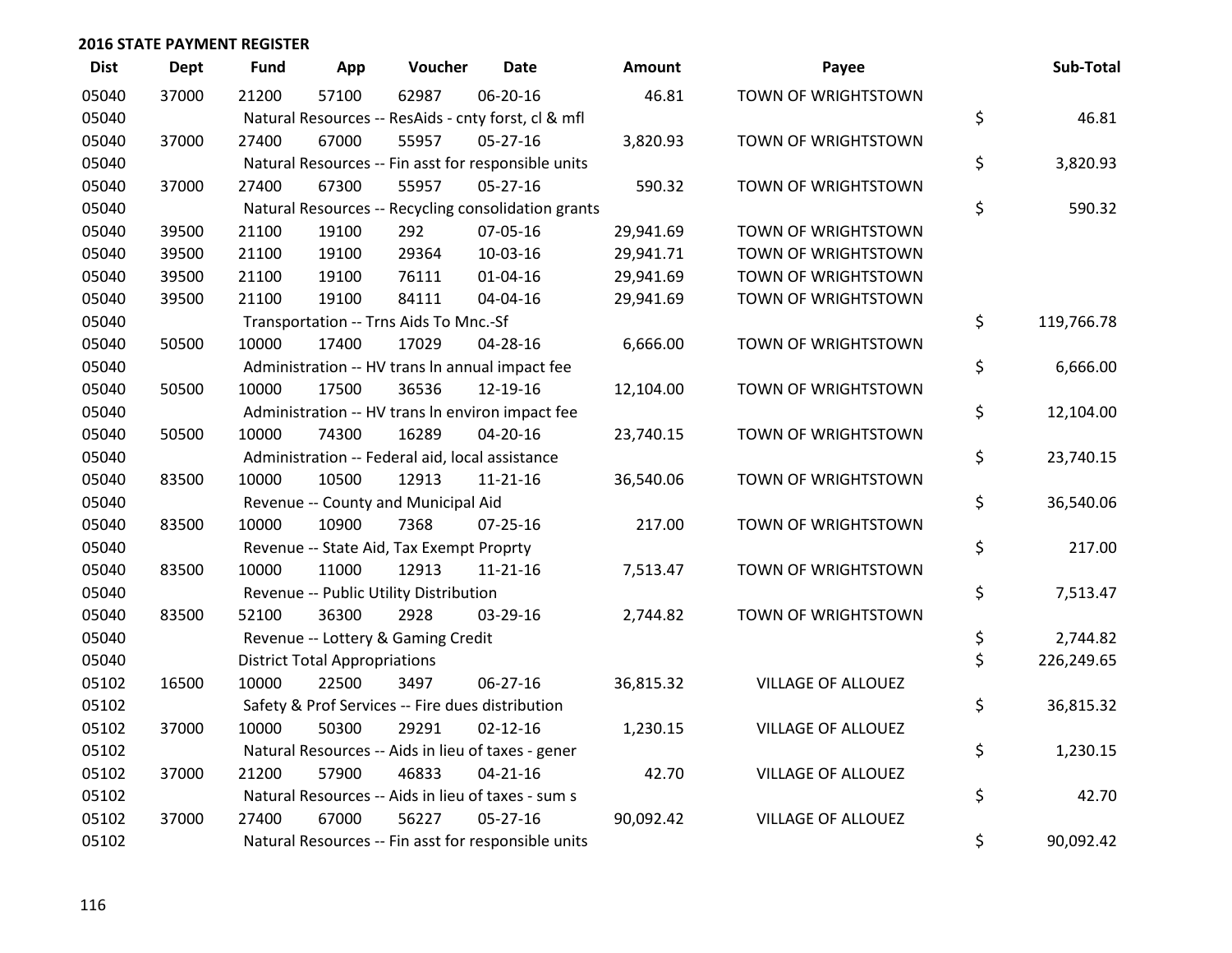| <b>Dist</b> | <b>Dept</b> | <b>Fund</b> | App                                  | Voucher                                       | <b>Date</b>                                         | <b>Amount</b> | Payee                         | Sub-Total          |
|-------------|-------------|-------------|--------------------------------------|-----------------------------------------------|-----------------------------------------------------|---------------|-------------------------------|--------------------|
| 05102       | 37000       | 27400       | 67300                                | 56227                                         | $05 - 27 - 16$                                      | 3,611.58      | <b>VILLAGE OF ALLOUEZ</b>     |                    |
| 05102       |             |             |                                      |                                               | Natural Resources -- Recycling consolidation grants |               |                               | \$<br>3,611.58     |
| 05102       | 39500       | 21100       | 19100                                | 293                                           | 07-05-16                                            | 87,941.50     | VILLAGE OF ALLOUEZ            |                    |
| 05102       | 39500       | 21100       | 19100                                | 29365                                         | 10-03-16                                            | 87,941.53     | <b>VILLAGE OF ALLOUEZ</b>     |                    |
| 05102       | 39500       | 21100       | 19100                                | 76112                                         | $01 - 04 - 16$                                      | 87,941.50     | <b>VILLAGE OF ALLOUEZ</b>     |                    |
| 05102       | 39500       | 21100       | 19100                                | 84112                                         | 04-04-16                                            | 87,941.50     | VILLAGE OF ALLOUEZ            |                    |
| 05102       |             |             |                                      | Transportation -- Trns Aids To Mnc.-Sf        |                                                     |               |                               | \$<br>351,766.03   |
| 05102       | 83500       | 10000       | 10500                                | 5396                                          | $07 - 25 - 16$                                      | 184,946.31    | <b>VILLAGE OF ALLOUEZ</b>     |                    |
| 05102       | 83500       | 10000       | 10500                                | 12914                                         | 11-21-16                                            | 317,034.23    | <b>VILLAGE OF ALLOUEZ</b>     |                    |
| 05102       |             |             |                                      | Revenue -- County and Municipal Aid           |                                                     |               |                               | \$<br>501,980.54   |
| 05102       | 83500       | 10000       | 10900                                | 7369                                          | $07 - 25 - 16$                                      | 15,911.00     | <b>VILLAGE OF ALLOUEZ</b>     |                    |
| 05102       | 83500       | 10000       | 10900                                | 9550                                          | $07 - 25 - 16$                                      | 49,469.00     | <b>VILLAGE OF ALLOUEZ</b>     |                    |
| 05102       |             |             |                                      | Revenue -- State Aid, Tax Exempt Proprty      |                                                     |               |                               | \$<br>65,380.00    |
| 05102       | 83500       | 10000       | 50100                                | 2433                                          | $01-29-16$                                          | 69,197.12     | <b>VILLAGE OF ALLOUEZ</b>     |                    |
| 05102       |             |             |                                      | Revenue -- Payments for municipal svcs        |                                                     |               |                               | \$<br>69,197.12    |
| 05102       |             |             | <b>District Total Appropriations</b> |                                               |                                                     |               |                               | \$<br>1,120,115.86 |
| 05104       | 16500       | 10000       | 22500                                | 3498                                          | 06-27-16                                            | 82,781.11     | VILLAGE OF ASHWAUBENON        |                    |
| 05104       |             |             |                                      |                                               | Safety & Prof Services -- Fire dues distribution    |               |                               | \$<br>82,781.11    |
| 05104       | 37000       | 21200       | 58300                                | 78338                                         | $07 - 25 - 16$                                      | 25,000.00     | VILLAGE OF ASHWAUBENON        |                    |
| 05104       |             |             |                                      | Natural Resources -- Rec & resource aids, fed |                                                     |               |                               | \$<br>25,000.00    |
| 05104       | 37000       | 27400       | 65800                                | 32025                                         | $02 - 22 - 16$                                      | 16,364.40     | VILLAGE OF ASHWAUBENON        |                    |
| 05104       | 37000       | 27400       | 65800                                | 44790                                         | $04-19-16$                                          | 6,004.33      | <b>VILLAGE OF ASHWAUBENON</b> |                    |
| 05104       | 37000       | 27400       | 65800                                | 77122                                         | $07 - 20 - 16$                                      | 35,946.08     | VILLAGE OF ASHWAUBENON        |                    |
| 05104       |             |             |                                      |                                               | Natural Resources -- EA - urban nonpoint source     |               |                               | \$<br>58,314.81    |
| 05104       | 37000       | 27400       | 67000                                | 56091                                         | 05-27-16                                            | 68,613.84     | VILLAGE OF ASHWAUBENON        |                    |
| 05104       |             |             |                                      |                                               | Natural Resources -- Fin asst for responsible units |               |                               | \$<br>68,613.84    |
| 05104       | 37000       | 36300       | TH100                                | 44791                                         | 04-19-16                                            | 131,898.16    | <b>VILLAGE OF ASHWAUBENON</b> |                    |
| 05104       | 37000       | 36300       | TH100                                | 44793                                         | 04-19-16                                            | 7,575.00      | <b>VILLAGE OF ASHWAUBENON</b> |                    |
| 05104       | 37000       | 36300       | TH100                                | 84070                                         | 08-15-16                                            | 18,101.84     | <b>VILLAGE OF ASHWAUBENON</b> |                    |
| 05104       | 37000       | 36300       | <b>TH100</b>                         | 85048                                         | 08-18-16                                            | 68,190.35     | VILLAGE OF ASHWAUBENON        |                    |
| 05104       |             |             |                                      |                                               | Natural Resources -- URBAN NONPOINT SOURCE COST-SHA |               |                               | \$<br>225,765.35   |
| 05104       | 39500       | 21100       | 18500                                | 26465                                         | 11-18-16                                            | 2,659.96      | <b>VILLAGE OF ASHWAUBENON</b> |                    |
| 05104       | 39500       | 21100       | 18500                                | 35832                                         | $10-11-16$                                          | 5,297.85      | VILLAGE OF ASHWAUBENON        |                    |
| 05104       | 39500       | 21100       | 18500                                | 58825                                         | 12-05-16                                            | 3,013.34      | <b>VILLAGE OF ASHWAUBENON</b> |                    |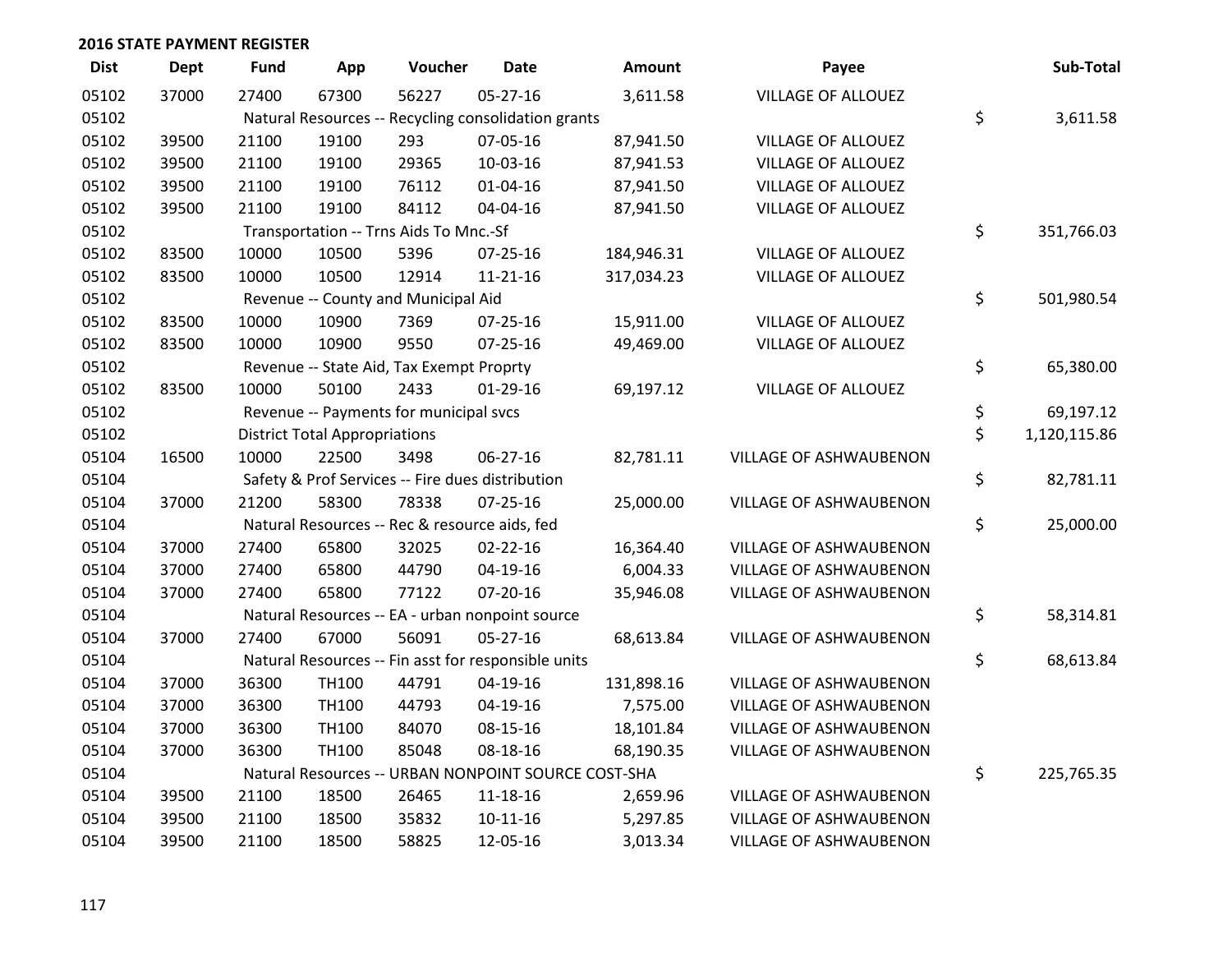| <b>Dist</b> | <b>Dept</b> | <b>Fund</b> | App                                  | Voucher                                   | <b>Date</b>                                         | Amount     | Payee                         | Sub-Total          |
|-------------|-------------|-------------|--------------------------------------|-------------------------------------------|-----------------------------------------------------|------------|-------------------------------|--------------------|
| 05104       |             |             |                                      | Transportation -- Hwy Sfty Loc Aid Ffd    |                                                     |            |                               | \$<br>10,971.15    |
| 05104       | 39500       | 21100       | 19100                                | 294                                       | 07-05-16                                            | 221,893.69 | <b>VILLAGE OF ASHWAUBENON</b> |                    |
| 05104       | 39500       | 21100       | 19100                                | 29366                                     | 10-03-16                                            | 221,893.70 | VILLAGE OF ASHWAUBENON        |                    |
| 05104       |             |             |                                      | Transportation -- Trns Aids To Mnc.-Sf    |                                                     |            |                               | \$<br>443,787.39   |
| 05104       | 39500       | 21100       | 18500                                | 77808                                     | 03-29-16                                            | 3,795.56   | TREAS VIL ASHWAUBENON         |                    |
| 05104       | 39500       | 21100       | 18500                                | 81487                                     | 05-10-16                                            | 3,192.00   | TREAS VIL ASHWAUBENON         |                    |
| 05104       | 39500       | 21100       | 18500                                | 84250                                     | 06-13-16                                            | 2,563.14   | TREAS VIL ASHWAUBENON         |                    |
| 05104       | 39500       | 21100       | 18500                                | 84653                                     | 06-16-16                                            | 3,488.15   | TREAS VIL ASHWAUBENON         |                    |
| 05104       |             |             |                                      | Transportation -- Hwy Sfty Loc Aid Ffd    |                                                     |            |                               | \$<br>13,038.85    |
| 05104       | 39500       | 21100       | 19100                                | 76113                                     | $01 - 04 - 16$                                      | 221,893.69 | VILLAGE OF ASHWAUBENON        |                    |
| 05104       | 39500       | 21100       | 19100                                | 84113                                     | 04-04-16                                            | 221,893.69 | VILLAGE OF ASHWAUBENON        |                    |
| 05104       |             |             |                                      | Transportation -- Trns Aids To Mnc.-Sf    |                                                     |            |                               | \$<br>443,787.38   |
| 05104       | 43500       | 10000       | 11900                                | 72305                                     | 09-02-16                                            | 6,856.66   | <b>VILLAGE OF ASHWAUBENON</b> |                    |
| 05104       |             |             |                                      |                                           | Health Services -- Emergency medical services, ai   |            |                               | \$<br>6,856.66     |
| 05104       | 45500       | 10000       | 23100                                | 18523                                     | $10 - 31 - 16$                                      | 7,520.00   | VILLAGE OF ASHWAUBENON        |                    |
| 05104       |             |             |                                      | Justice -- Law enforcement train, local   |                                                     |            |                               | \$<br>7,520.00     |
| 05104       | 45500       | 10000       | 28400                                | 19803                                     | 11-25-16                                            | 851.28     | <b>VILLAGE OF ASHWAUBENON</b> |                    |
| 05104       |             |             |                                      | Justice -- Internet Crimes Against Childr |                                                     |            |                               | \$<br>851.28       |
| 05104       | 83500       | 10000       | 10500                                | 5397                                      | 07-25-16                                            | 84,120.78  | VILLAGE OF ASHWAUBENON        |                    |
| 05104       | 83500       | 10000       | 10500                                | 12915                                     | $11 - 21 - 16$                                      | 173,174.91 | <b>VILLAGE OF ASHWAUBENON</b> |                    |
| 05104       |             |             |                                      | Revenue -- County and Municipal Aid       |                                                     |            |                               | \$<br>257,295.69   |
| 05104       | 83500       | 10000       | 10900                                | 7370                                      | 07-25-16                                            | 317,750.00 | VILLAGE OF ASHWAUBENON        |                    |
| 05104       | 83500       | 10000       | 10900                                | 9551                                      | 07-25-16                                            | 84,807.00  | VILLAGE OF ASHWAUBENON        |                    |
| 05104       |             |             |                                      | Revenue -- State Aid, Tax Exempt Proprty  |                                                     |            |                               | \$<br>402,557.00   |
| 05104       | 83500       | 10000       | 11000                                | 12915                                     | $11 - 21 - 16$                                      | 140,062.39 | VILLAGE OF ASHWAUBENON        |                    |
| 05104       |             |             |                                      | Revenue -- Public Utility Distribution    |                                                     |            |                               | \$<br>140,062.39   |
| 05104       | 83500       | 10000       | 50100                                | 2434                                      | $01-29-16$                                          | 6,359.52   | VILLAGE OF ASHWAUBENON        |                    |
| 05104       |             |             |                                      | Revenue -- Payments for municipal svcs    |                                                     |            |                               | \$<br>6,359.52     |
| 05104       |             |             | <b>District Total Appropriations</b> |                                           |                                                     |            |                               | \$<br>2,193,562.42 |
| 05106       | 16500       | 10000       | 22500                                | 3499                                      | $06 - 27 - 16$                                      | 48,514.49  | VILLAGE OF BELLEVUE           |                    |
| 05106       |             |             |                                      |                                           | Safety & Prof Services -- Fire dues distribution    |            |                               | \$<br>48,514.49    |
| 05106       | 37000       | 21200       | 57100                                | 62988                                     | 06-20-16                                            | 3.60       | <b>VILLAGE OF BELLEVUE</b>    |                    |
| 05106       |             |             |                                      |                                           | Natural Resources -- ResAids - cnty forst, cl & mfl |            |                               | \$<br>3.60         |
| 05106       | 37000       | 21200       | 58700                                | 44592                                     | 04-18-16                                            | 11,880.71  | <b>VILLAGE OF BELLEVUE</b>    |                    |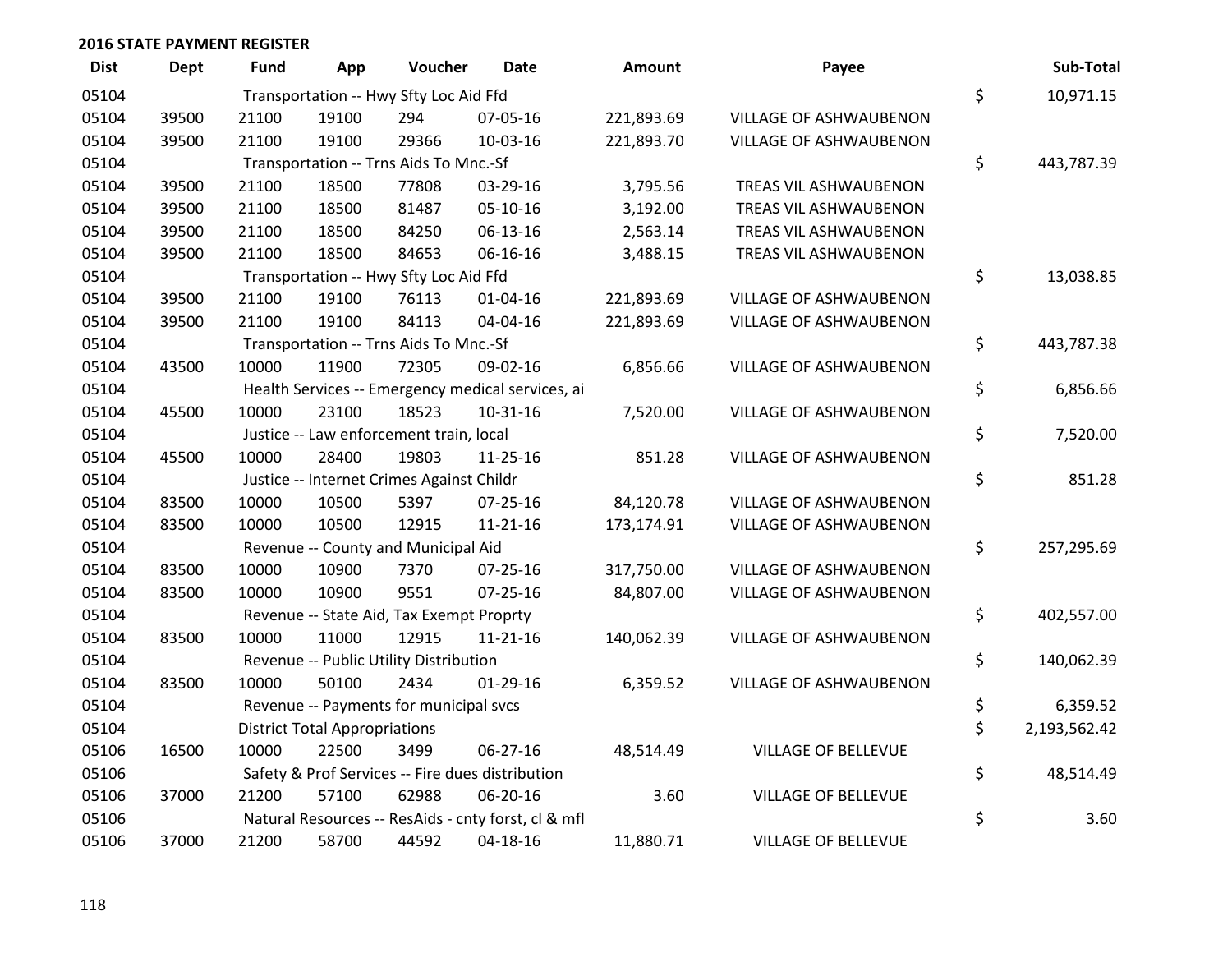| <b>Dist</b> | Dept  | Fund  | App                                  | Voucher                                             | <b>Date</b>    | Amount     | Payee                      | Sub-Total          |
|-------------|-------|-------|--------------------------------------|-----------------------------------------------------|----------------|------------|----------------------------|--------------------|
| 05106       |       |       |                                      | Natural Resources -- ResAids - urban forestry grant |                |            |                            | \$<br>11,880.71    |
| 05106       | 37000 | 27400 | 65800                                | 20707                                               | $01 - 11 - 16$ | 10,997.07  | VILLAGE OF BELLEVUE        |                    |
| 05106       |       |       |                                      | Natural Resources -- EA - urban nonpoint source     |                |            |                            | \$<br>10,997.07    |
| 05106       | 37000 | 27400 | 67000                                | 55564                                               | $05 - 27 - 16$ | 39,806.88  | <b>VILLAGE OF BELLEVUE</b> |                    |
| 05106       |       |       |                                      | Natural Resources -- Fin asst for responsible units |                |            |                            | \$<br>39,806.88    |
| 05106       | 37000 | 36300 | <b>TA100</b>                         | 41918                                               | 04-07-16       | 82,710.00  | <b>VILLAGE OF BELLEVUE</b> |                    |
| 05106       | 37000 | 36300 | <b>TA100</b>                         | 48147                                               | 04-28-16       | 10,787.50  | <b>VILLAGE OF BELLEVUE</b> |                    |
| 05106       |       |       |                                      | Natural Resources -- LAND ACQUISITION               |                |            |                            | \$<br>93,497.50    |
| 05106       | 37000 | 36300 | TH100                                | 39332                                               | 03-24-16       | 77,390.00  | <b>VILLAGE OF BELLEVUE</b> |                    |
| 05106       |       |       |                                      | Natural Resources -- URBAN NONPOINT SOURCE COST-SHA |                |            |                            | \$<br>77,390.00    |
| 05106       | 39500 | 21100 | 19100                                | 295                                                 | 07-05-16       | 107,647.35 | VILLAGE OF BELLEVUE        |                    |
| 05106       | 39500 | 21100 | 19100                                | 29367                                               | 10-03-16       | 107,647.38 | <b>VILLAGE OF BELLEVUE</b> |                    |
| 05106       | 39500 | 21100 | 19100                                | 76114                                               | $01 - 04 - 16$ | 107,647.35 | <b>VILLAGE OF BELLEVUE</b> |                    |
| 05106       | 39500 | 21100 | 19100                                | 84114                                               | 04-04-16       | 107,647.35 | VILLAGE OF BELLEVUE        |                    |
| 05106       |       |       |                                      | Transportation -- Trns Aids To Mnc.-Sf              |                |            |                            | \$<br>430,589.43   |
| 05106       | 50500 | 10000 | 14200                                | 9240                                                | 02-04-16       | 21,575.00  | VILLAGE OF BELLEVUE        |                    |
| 05106       |       |       | Administration -- Federal aid        |                                                     |                |            |                            | \$<br>21,575.00    |
| 05106       | 83500 | 10000 | 10500                                | 5398                                                | $07 - 25 - 16$ | 50,708.25  | VILLAGE OF BELLEVUE        |                    |
| 05106       | 83500 | 10000 | 10500                                | 12916                                               | $11 - 21 - 16$ | 265,606.84 | <b>VILLAGE OF BELLEVUE</b> |                    |
| 05106       |       |       |                                      | Revenue -- County and Municipal Aid                 |                |            |                            | \$<br>316,315.09   |
| 05106       | 83500 | 10000 | 10900                                | 7371                                                | $07 - 25 - 16$ | 13,098.00  | <b>VILLAGE OF BELLEVUE</b> |                    |
| 05106       | 83500 | 10000 | 10900                                | 9552                                                | $07 - 25 - 16$ | 7,051.00   | <b>VILLAGE OF BELLEVUE</b> |                    |
| 05106       |       |       |                                      | Revenue -- State Aid, Tax Exempt Proprty            |                |            |                            | \$<br>20,149.00    |
| 05106       | 83500 | 10000 | 11000                                | 12916                                               | $11 - 21 - 16$ | 21,846.24  | VILLAGE OF BELLEVUE        |                    |
| 05106       |       |       |                                      | Revenue -- Public Utility Distribution              |                |            |                            | \$<br>21,846.24    |
| 05106       | 83500 | 52100 | 36300                                | 2929                                                | 03-28-16       | 64,874.52  | VILLAGE OF BELLEVUE        |                    |
| 05106       |       |       |                                      | Revenue -- Lottery & Gaming Credit                  |                |            |                            | \$<br>64,874.52    |
| 05106       |       |       | <b>District Total Appropriations</b> |                                                     |                |            |                            | \$<br>1,157,439.53 |
| 05116       | 16500 | 10000 | 22500                                | 3500                                                | 06-27-16       | 6,143.05   | DENMARK, VILLAGE OF        |                    |
| 05116       |       |       |                                      | Safety & Prof Services -- Fire dues distribution    |                |            |                            | \$<br>6,143.05     |
| 05116       | 37000 | 10000 | 50300                                | 29274                                               | $02 - 12 - 16$ | 3,219.17   | DENMARK, VILLAGE OF        |                    |
| 05116       |       |       |                                      | Natural Resources -- Aids in lieu of taxes - gener  |                |            |                            | \$<br>3,219.17     |
| 05116       | 37000 | 27400 | 67000                                | 56098                                               | $05 - 27 - 16$ | 6,545.77   | DENMARK, VILLAGE OF        |                    |
| 05116       |       |       |                                      | Natural Resources -- Fin asst for responsible units |                |            |                            | \$<br>6,545.77     |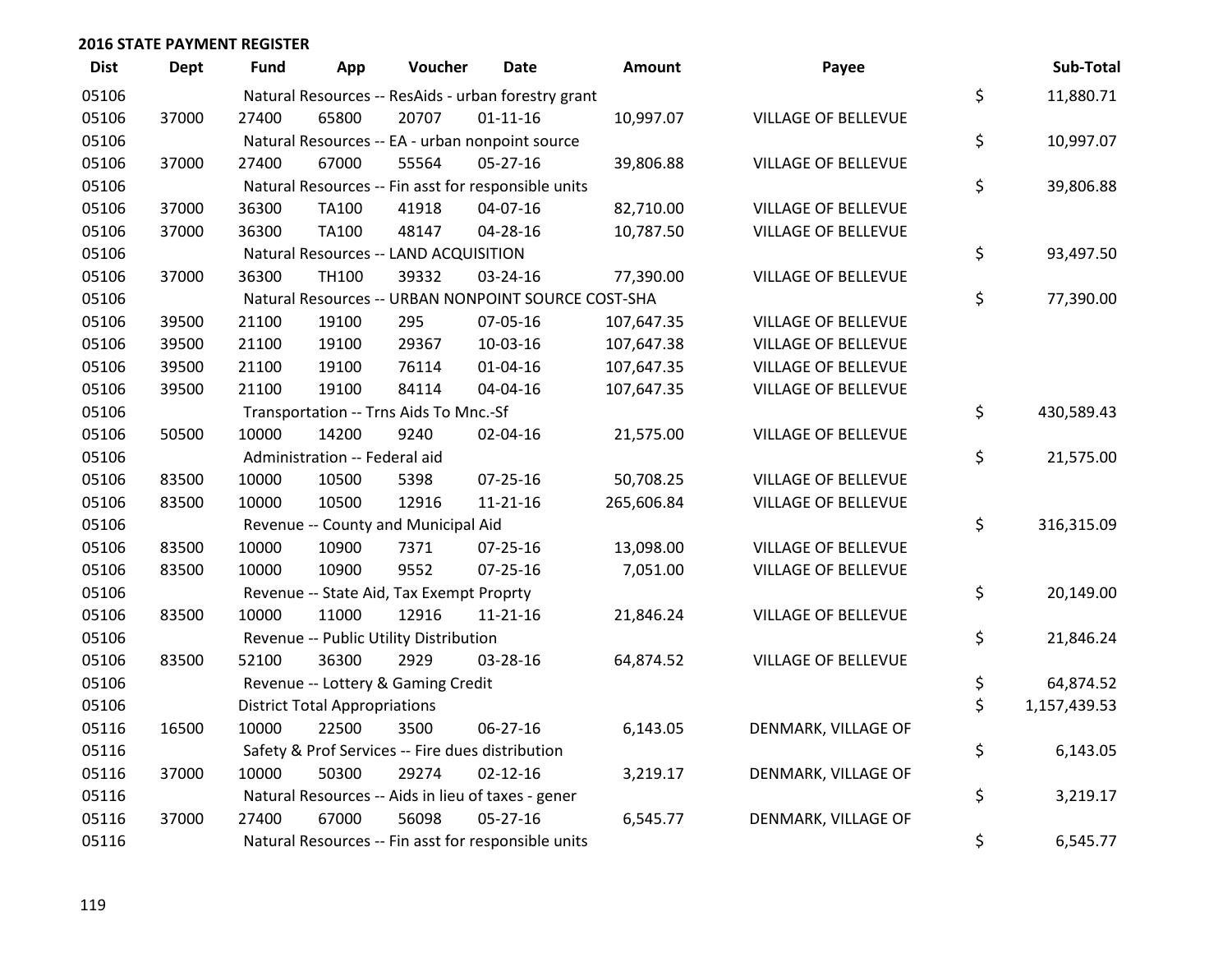| <b>Dist</b> | <b>Dept</b> | <b>Fund</b> | App                                  | Voucher                                          | <b>Date</b>                                         | <b>Amount</b> | Payee                     | Sub-Total        |
|-------------|-------------|-------------|--------------------------------------|--------------------------------------------------|-----------------------------------------------------|---------------|---------------------------|------------------|
| 05116       | 39500       | 21100       | 19100                                | 296                                              | 07-05-16                                            | 32,765.97     | DENMARK, VILLAGE OF       |                  |
| 05116       | 39500       | 21100       | 19100                                | 29368                                            | 10-03-16                                            | 32,766.00     | DENMARK, VILLAGE OF       |                  |
| 05116       | 39500       | 21100       | 19100                                | 76115                                            | $01 - 04 - 16$                                      | 32,765.97     | <b>VILLAGE OF DENMARK</b> |                  |
| 05116       | 39500       | 21100       | 19100                                | 84115                                            | 04-04-16                                            | 32,765.97     | <b>VILLAGE OF DENMARK</b> |                  |
| 05116       |             |             |                                      | Transportation -- Trns Aids To Mnc.-Sf           |                                                     |               |                           | \$<br>131,063.91 |
| 05116       | 83500       | 10000       | 10500                                | 5399                                             | 07-25-16                                            | 39,724.24     | DENMARK, VILLAGE OF       |                  |
| 05116       | 83500       | 10000       | 10500                                | 12917                                            | $11 - 21 - 16$                                      | 208,938.21    | DENMARK, VILLAGE OF       |                  |
| 05116       |             |             |                                      | Revenue -- County and Municipal Aid              |                                                     |               |                           | \$<br>248,662.45 |
| 05116       | 83500       | 10000       | 10900                                | 7372                                             | $07 - 25 - 16$                                      | 1,059.00      | DENMARK, VILLAGE OF       |                  |
| 05116       | 83500       | 10000       | 10900                                | 9553                                             | 07-25-16                                            | 4,441.00      | DENMARK, VILLAGE OF       |                  |
| 05116       |             |             |                                      | Revenue -- State Aid, Tax Exempt Proprty         |                                                     |               |                           | \$<br>5,500.00   |
| 05116       | 83500       | 10000       | 11000                                | 12917                                            | $11 - 21 - 16$                                      | 4,028.45      | DENMARK, VILLAGE OF       |                  |
| 05116       |             |             |                                      | Revenue -- Public Utility Distribution           |                                                     |               |                           | \$<br>4,028.45   |
| 05116       | 83500       | 52100       | 36300                                | 2930                                             | 03-29-16                                            | 1,357.88      | DENMARK, VILLAGE OF       |                  |
| 05116       |             |             |                                      | Revenue -- Lottery & Gaming Credit               |                                                     |               |                           | \$<br>1,357.88   |
| 05116       |             |             | <b>District Total Appropriations</b> |                                                  |                                                     |               |                           | \$<br>406,520.68 |
| 05126       | 16500       | 10000       | 22500                                | 3501                                             | 06-27-16                                            | 31,699.80     | <b>VILLAGE OF HOBART</b>  |                  |
| 05126       |             |             |                                      | Safety & Prof Services -- Fire dues distribution |                                                     |               |                           | \$<br>31,699.80  |
| 05126       | 37000       | 21200       | 16600                                | 62989                                            | 06-20-16                                            | 32.97         | <b>VILLAGE OF HOBART</b>  |                  |
| 05126       |             |             |                                      |                                                  | Natural Resources -- Gen program ops-state funds-FR |               |                           | \$<br>32.97      |
| 05126       | 37000       | 21200       | 54500                                | 70730                                            | 06-30-16                                            | 3,219.90      | <b>VILLAGE OF HOBART</b>  |                  |
| 05126       |             |             |                                      |                                                  | Natural Resources -- ResAids - fire suppress grant  |               |                           | \$<br>3,219.90   |
| 05126       | 37000       | 21200       | 57100                                | 62989                                            | 06-20-16                                            | 14.81         | <b>VILLAGE OF HOBART</b>  |                  |
| 05126       |             |             |                                      |                                                  | Natural Resources -- ResAids - cnty forst, cl & mfl |               |                           | \$<br>14.81      |
| 05126       | 37000       | 27400       | 67000                                | 56238                                            | 05-27-16                                            | 17,417.46     | <b>VILLAGE OF HOBART</b>  |                  |
| 05126       |             |             |                                      |                                                  | Natural Resources -- Fin asst for responsible units |               |                           | \$<br>17,417.46  |
| 05126       | 39500       | 21100       | 18500                                | 31127                                            | 09-27-16                                            | 5,783.22      | <b>VILLAGE OF HOBART</b>  |                  |
| 05126       | 39500       | 21100       | 18500                                | 58827                                            | 12-05-16                                            | 5,825.28      | <b>VILLAGE OF HOBART</b>  |                  |
| 05126       | 39500       | 21100       | 18500                                | 60558                                            | 12-13-16                                            | 3,279.27      | <b>VILLAGE OF HOBART</b>  |                  |
| 05126       |             |             |                                      | Transportation -- Hwy Sfty Loc Aid Ffd           |                                                     |               |                           | \$<br>14,887.77  |
| 05126       | 39500       | 21100       | 19100                                | 297                                              | 07-05-16                                            | 55,002.78     | <b>VILLAGE OF HOBART</b>  |                  |
| 05126       | 39500       | 21100       | 19100                                | 29369                                            | 10-03-16                                            | 55,002.81     | <b>VILLAGE OF HOBART</b>  |                  |
| 05126       |             |             |                                      | Transportation -- Trns Aids To Mnc.-Sf           |                                                     |               |                           | \$<br>110,005.59 |
| 05126       | 39500       | 21100       | 18500                                | 87591                                            | $07-14-16$                                          | 2,249.03      | <b>TREAS VIL HOBART</b>   |                  |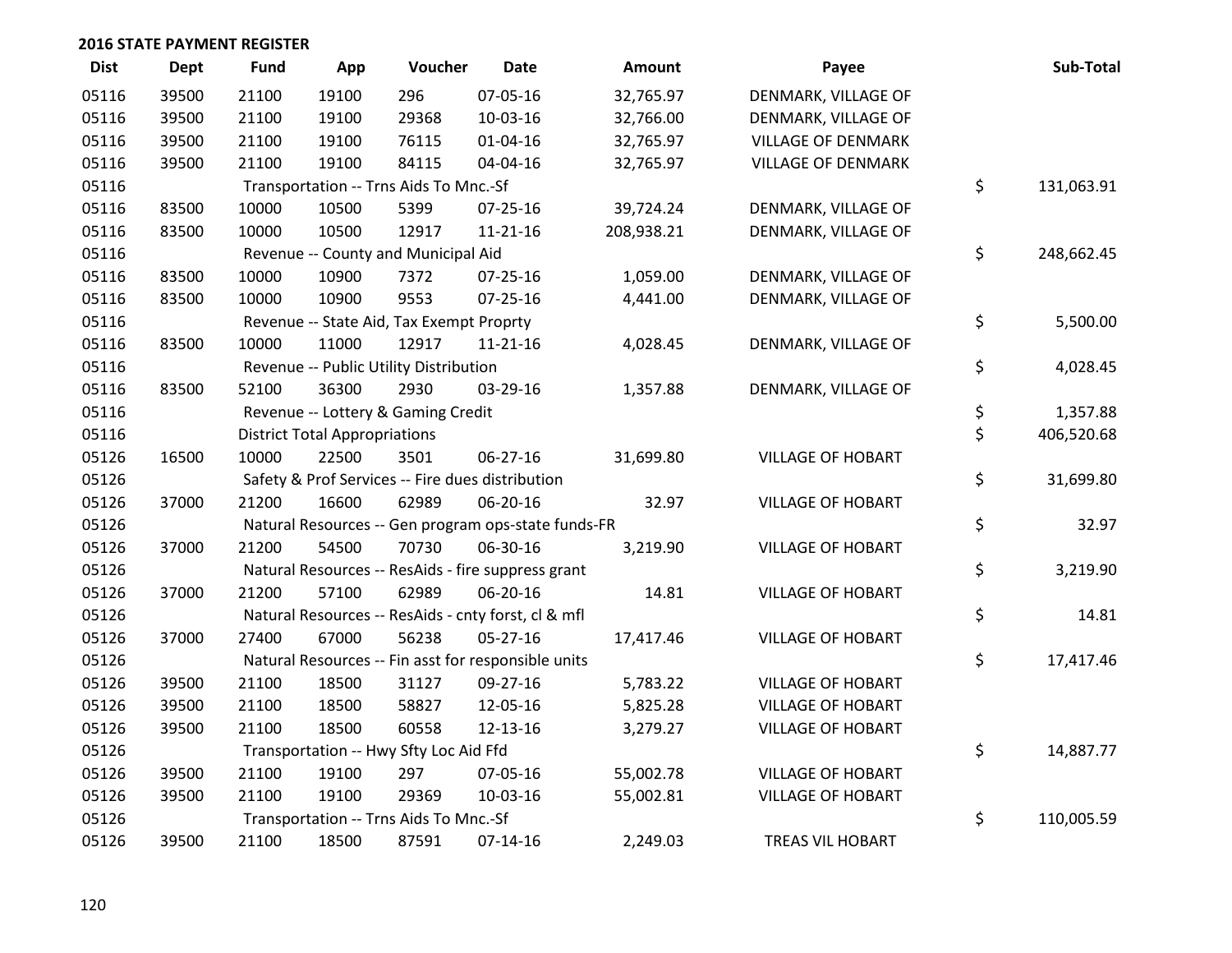| <b>Dist</b> | <b>Dept</b> | <b>Fund</b> | App                                  | Voucher                                  | <b>Date</b>                                         | <b>Amount</b> | Payee                    | Sub-Total        |
|-------------|-------------|-------------|--------------------------------------|------------------------------------------|-----------------------------------------------------|---------------|--------------------------|------------------|
| 05126       | 39500       | 21100       | 18500                                | 87591                                    | $07 - 14 - 16$                                      | 5,783.22      | <b>TREAS VIL HOBART</b>  |                  |
| 05126       |             |             |                                      | Transportation -- Hwy Sfty Loc Aid Ffd   |                                                     |               |                          | \$<br>8,032.25   |
| 05126       | 39500       | 21100       | 19100                                | 76116                                    | 01-04-16                                            | 55,002.78     | <b>VILLAGE OF HOBART</b> |                  |
| 05126       | 39500       | 21100       | 19100                                | 84116                                    | 04-04-16                                            | 55,002.78     | <b>VILLAGE OF HOBART</b> |                  |
| 05126       |             |             |                                      | Transportation -- Trns Aids To Mnc.-Sf   |                                                     |               |                          | \$<br>110,005.56 |
| 05126       | 45500       | 10000       | 23100                                | 21003                                    | 12-19-16                                            | 960.00        | <b>VILLAGE OF HOBART</b> |                  |
| 05126       |             |             |                                      | Justice -- Law enforcement train, local  |                                                     |               |                          | \$<br>960.00     |
| 05126       | 83500       | 10000       | 10500                                | 5400                                     | $07 - 25 - 16$                                      | 9,459.03      | <b>VILLAGE OF HOBART</b> |                  |
| 05126       | 83500       | 10000       | 10500                                | 12918                                    | 11-21-16                                            | 53,601.17     | <b>VILLAGE OF HOBART</b> |                  |
| 05126       |             |             |                                      | Revenue -- County and Municipal Aid      |                                                     |               |                          | \$<br>63,060.20  |
| 05126       | 83500       | 10000       | 10900                                | 7373                                     | 07-25-16                                            | 1,614.00      | <b>VILLAGE OF HOBART</b> |                  |
| 05126       | 83500       | 10000       | 10900                                | 9554                                     | $07 - 25 - 16$                                      | 2,371.00      | <b>VILLAGE OF HOBART</b> |                  |
| 05126       |             |             |                                      | Revenue -- State Aid, Tax Exempt Proprty |                                                     |               |                          | \$<br>3,985.00   |
| 05126       |             |             | <b>District Total Appropriations</b> |                                          |                                                     |               |                          | \$<br>363,321.31 |
| 05136       | 16500       | 10000       | 22500                                | 3502                                     | $06 - 27 - 16$                                      | 63,287.29     | <b>VILLAGE OF HOWARD</b> |                  |
| 05136       |             |             |                                      |                                          | Safety & Prof Services -- Fire dues distribution    |               |                          | \$<br>63,287.29  |
| 05136       | 37000       | 10000       | 50300                                | 28836                                    | $02 - 12 - 16$                                      | 13,949.51     | <b>VILLAGE OF HOWARD</b> |                  |
| 05136       | 37000       | 10000       | 50300                                | 28837                                    | $02 - 12 - 16$                                      | 4,500.48      | <b>VILLAGE OF HOWARD</b> |                  |
| 05136       | 37000       | 10000       | 50300                                | 28838                                    | $02 - 12 - 16$                                      | 30,703.99     | <b>VILLAGE OF HOWARD</b> |                  |
| 05136       | 37000       | 10000       | 50300                                | 45460                                    | $04 - 21 - 16$                                      | 205.18        | <b>VILLAGE OF HOWARD</b> |                  |
| 05136       |             |             |                                      |                                          | Natural Resources -- Aids in lieu of taxes - gener  |               |                          | \$<br>49,359.16  |
| 05136       | 37000       | 21200       | 16600                                | 62990                                    | 06-20-16                                            | 28.93         | VILLAGE OF HOWARD        |                  |
| 05136       |             |             |                                      |                                          | Natural Resources -- Gen program ops-state funds-FR |               |                          | \$<br>28.93      |
| 05136       | 37000       | 21200       | 57100                                | 62990                                    | 06-20-16                                            | 19.00         | VILLAGE OF HOWARD        |                  |
| 05136       |             |             |                                      |                                          | Natural Resources -- ResAids - cnty forst, cl & mfl |               |                          | \$<br>19.00      |
| 05136       | 37000       | 21200       | 57900                                | 45461                                    | $04 - 21 - 16$                                      | 2.45          | VILLAGE OF HOWARD        |                  |
| 05136       |             |             |                                      |                                          | Natural Resources -- Aids in lieu of taxes - sum s  |               |                          | \$<br>2.45       |
| 05136       | 37000       | 27400       | 67000                                | 55660                                    | $05 - 27 - 16$                                      | 41,931.84     | VILLAGE OF HOWARD        |                  |
| 05136       |             |             |                                      |                                          | Natural Resources -- Fin asst for responsible units |               |                          | \$<br>41,931.84  |
| 05136       | 39500       | 21100       | 16200                                | 2036                                     | 07-05-16                                            | 11,396.91     | <b>VILLAGE OF HOWARD</b> |                  |
| 05136       | 39500       | 21100       | 16200                                | 29138                                    | 10-03-16                                            | 11,396.94     | VILLAGE OF HOWARD        |                  |
| 05136       |             |             |                                      | Transportation -- Conn Hwy Aids St Fds   |                                                     |               |                          | \$<br>22,793.85  |
| 05136       | 39500       | 21100       | 19100                                | 298                                      | 07-05-16                                            | 152,579.97    | <b>VILLAGE OF HOWARD</b> |                  |
| 05136       | 39500       | 21100       | 19100                                | 29370                                    | 10-03-16                                            | 152,579.98    | <b>VILLAGE OF HOWARD</b> |                  |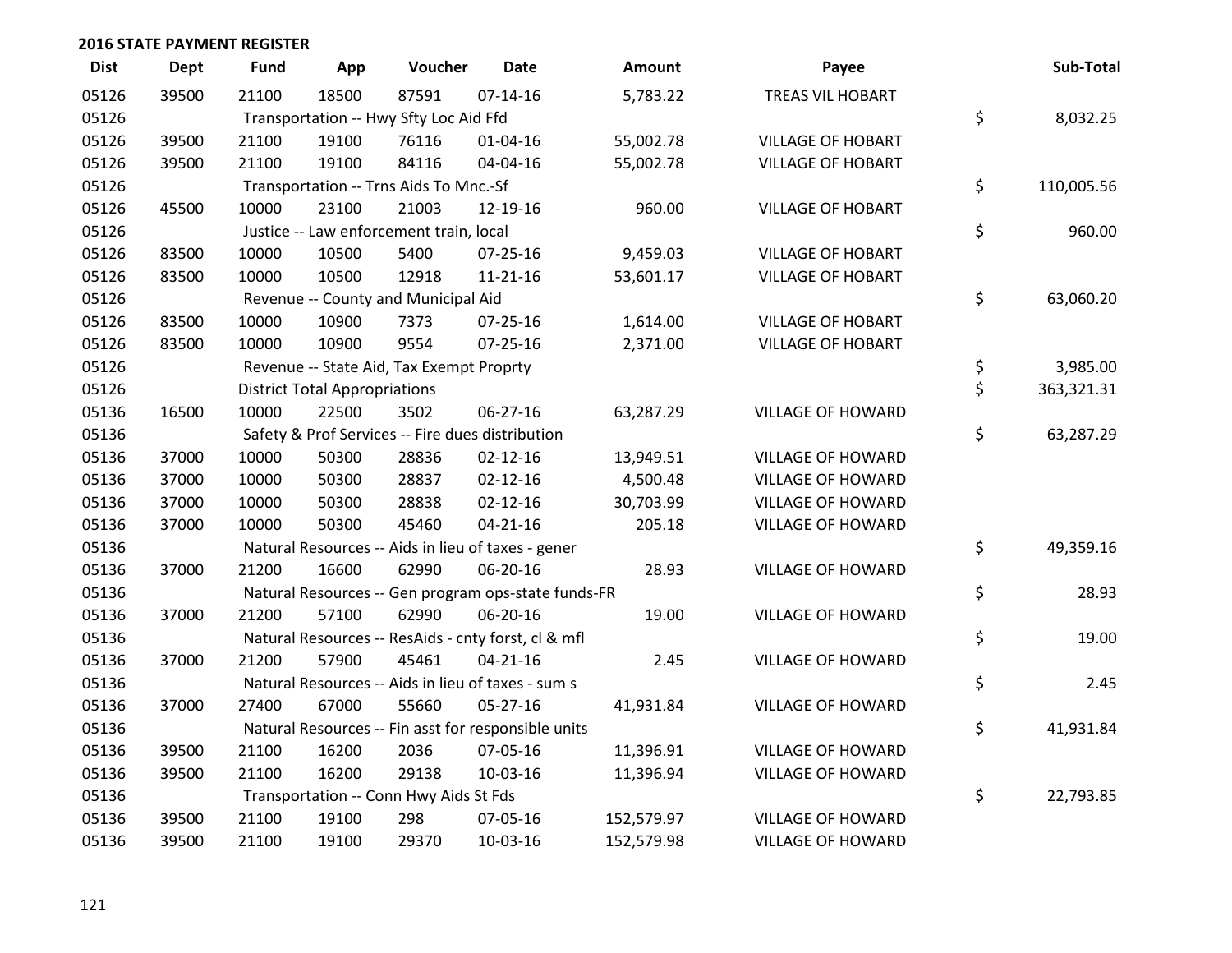| <b>Dist</b> | <b>Dept</b> | <b>Fund</b> | App                                  | Voucher                                  | <b>Date</b>                                         | Amount     | Payee                     | Sub-Total          |
|-------------|-------------|-------------|--------------------------------------|------------------------------------------|-----------------------------------------------------|------------|---------------------------|--------------------|
| 05136       |             |             |                                      | Transportation -- Trns Aids To Mnc.-Sf   |                                                     |            |                           | \$<br>305,159.95   |
| 05136       | 39500       | 21100       | 16200                                | 78003                                    | 01-04-16                                            | 11,396.91  | <b>VILLAGE OF HOWARD</b>  |                    |
| 05136       | 39500       | 21100       | 16200                                | 82003                                    | 04-04-16                                            | 11,396.91  | <b>VILLAGE OF HOWARD</b>  |                    |
| 05136       |             |             |                                      | Transportation -- Conn Hwy Aids St Fds   |                                                     |            |                           | \$<br>22,793.82    |
| 05136       | 39500       | 21100       | 19100                                | 76117                                    | $01 - 04 - 16$                                      | 152,579.97 | <b>VILLAGE OF HOWARD</b>  |                    |
| 05136       | 39500       | 21100       | 19100                                | 84117                                    | 04-04-16                                            | 152,579.97 | <b>VILLAGE OF HOWARD</b>  |                    |
| 05136       |             |             |                                      | Transportation -- Trns Aids To Mnc.-Sf   |                                                     |            |                           | \$<br>305,159.94   |
| 05136       | 83500       | 10000       | 10500                                | 5401                                     | $07 - 25 - 16$                                      | 83,386.58  | <b>VILLAGE OF HOWARD</b>  |                    |
| 05136       | 83500       | 10000       | 10500                                | 12919                                    | $11 - 21 - 16$                                      | 452,729.46 | <b>VILLAGE OF HOWARD</b>  |                    |
| 05136       |             |             |                                      | Revenue -- County and Municipal Aid      |                                                     |            |                           | \$<br>536,116.04   |
| 05136       | 83500       | 10000       | 10900                                | 7374                                     | 07-25-16                                            | 20,469.00  | <b>VILLAGE OF HOWARD</b>  |                    |
| 05136       | 83500       | 10000       | 10900                                | 9555                                     | 07-25-16                                            | 63,115.00  | <b>VILLAGE OF HOWARD</b>  |                    |
| 05136       |             |             |                                      | Revenue -- State Aid, Tax Exempt Proprty |                                                     |            |                           | \$<br>83,584.00    |
| 05136       | 83500       | 10000       | 11000                                | 12919                                    | $11 - 21 - 16$                                      | 20,823.98  | <b>VILLAGE OF HOWARD</b>  |                    |
| 05136       |             |             |                                      | Revenue -- Public Utility Distribution   |                                                     |            |                           | \$<br>20,823.98    |
| 05136       | 83500       | 10000       | 50100                                | 2435                                     | $01-29-16$                                          | 7,572.76   | <b>VILLAGE OF HOWARD</b>  |                    |
| 05136       |             |             |                                      | Revenue -- Payments for municipal svcs   |                                                     |            |                           | \$<br>7,572.76     |
| 05136       |             |             | <b>District Total Appropriations</b> |                                          |                                                     |            |                           | \$<br>1,458,633.01 |
| 05171       | 16500       | 10000       | 22500                                | 3503                                     | 06-27-16                                            | 8,263.30   | <b>VILLAGE OF PULASKI</b> |                    |
| 05171       |             |             |                                      |                                          | Safety & Prof Services -- Fire dues distribution    |            |                           | \$<br>8,263.30     |
| 05171       | 37000       | 10000       | 50300                                | 29280                                    | $02 - 12 - 16$                                      | 602.85     | <b>VILLAGE OF PULASKI</b> |                    |
| 05171       | 37000       | 10000       | 50300                                | 30863                                    | $02 - 17 - 16$                                      | 138.90     | <b>VILLAGE OF PULASKI</b> |                    |
| 05171       |             |             |                                      |                                          | Natural Resources -- Aids in lieu of taxes - gener  |            |                           | \$<br>741.75       |
| 05171       | 37000       | 27400       | 67000                                | 55682                                    | $05 - 27 - 16$                                      | 9,262.34   | <b>VILLAGE OF PULASKI</b> |                    |
| 05171       |             |             |                                      |                                          | Natural Resources -- Fin asst for responsible units |            |                           | \$<br>9,262.34     |
| 05171       | 39500       | 21100       | 19100                                | 299                                      | 07-05-16                                            | 43,016.79  | <b>VILLAGE OF PULASKI</b> |                    |
| 05171       | 39500       | 21100       | 19100                                | 29371                                    | 10-03-16                                            | 43,016.82  | <b>VILLAGE OF PULASKI</b> |                    |
| 05171       | 39500       | 21100       | 19100                                | 76118                                    | $01 - 04 - 16$                                      | 43,016.79  | <b>VILLAGE OF PULASKI</b> |                    |
| 05171       | 39500       | 21100       | 19100                                | 84118                                    | 04-04-16                                            | 43,016.79  | <b>VILLAGE OF PULASKI</b> |                    |
| 05171       |             |             |                                      | Transportation -- Trns Aids To Mnc.-Sf   |                                                     |            |                           | \$<br>172,067.19   |
| 05171       | 39500       | 21100       | 27800                                | 80414                                    | 04-26-16                                            | 46,772.84  | TREAS VIL PULASKI         |                    |
| 05171       |             |             |                                      | Transportation -- Loc Rd Imp Prg St Fd   |                                                     |            |                           | \$<br>46,772.84    |
| 05171       | 45500       | 10000       | 23100                                | 18904                                    | 11-08-16                                            | 640.00     | <b>VILLAGE OF PULASKI</b> |                    |
| 05171       |             |             |                                      | Justice -- Law enforcement train, local  |                                                     |            |                           | \$<br>640.00       |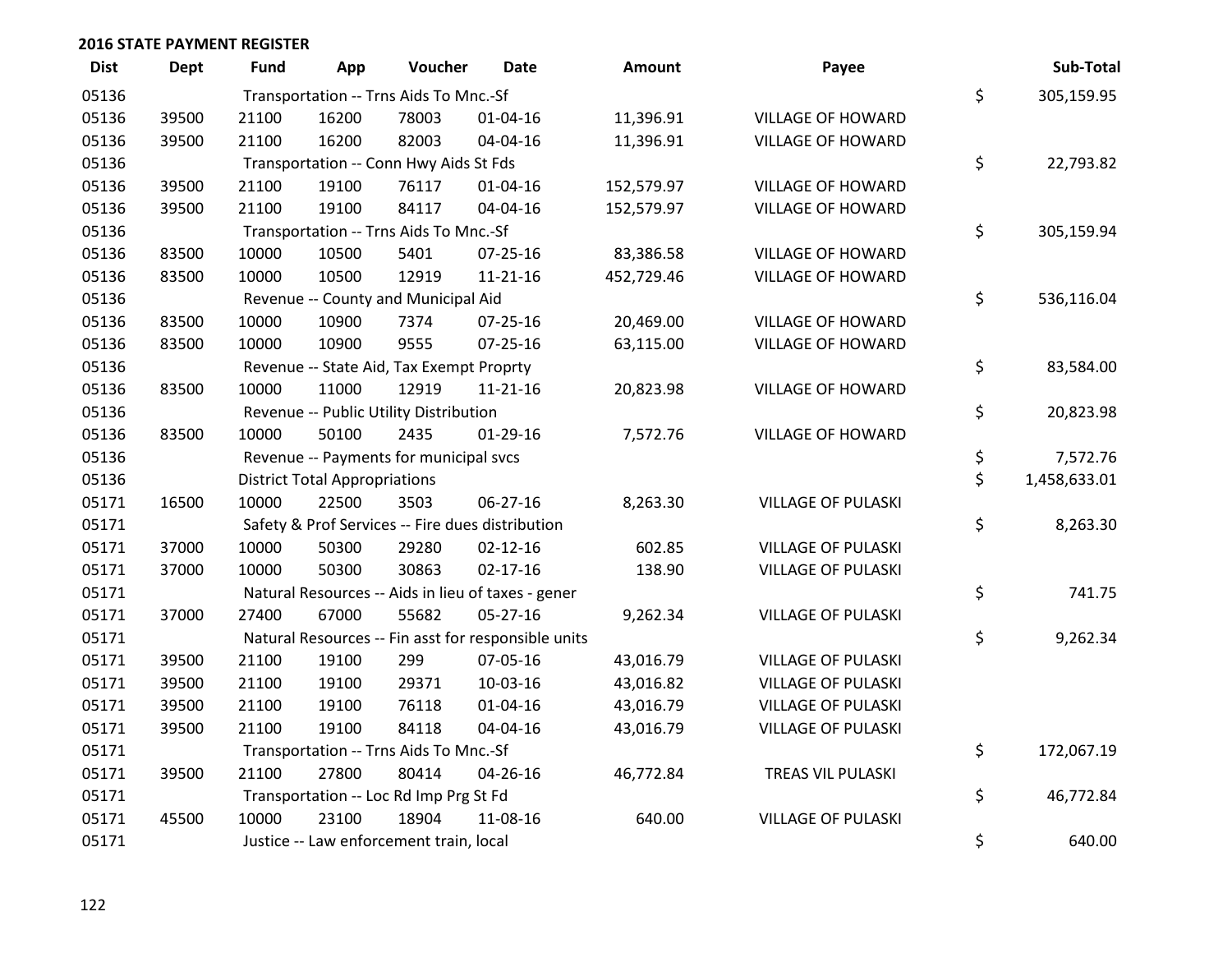| <b>Dist</b> | <b>Dept</b> | <b>Fund</b> | App                                  | Voucher                                             | <b>Date</b>    | Amount     | Payee                     | Sub-Total        |
|-------------|-------------|-------------|--------------------------------------|-----------------------------------------------------|----------------|------------|---------------------------|------------------|
| 05171       | 83500       | 10000       | 10500                                | 5402                                                | 07-25-16       | 75,220.21  | <b>VILLAGE OF PULASKI</b> |                  |
| 05171       | 83500       | 10000       | 10500                                | 12920                                               | $11 - 21 - 16$ | 416,679.86 | <b>VILLAGE OF PULASKI</b> |                  |
| 05171       |             |             |                                      | Revenue -- County and Municipal Aid                 |                |            |                           | \$<br>491,900.07 |
| 05171       | 83500       | 10000       | 10900                                | 7375                                                | 07-25-16       | 3,556.00   | <b>VILLAGE OF PULASKI</b> |                  |
| 05171       | 83500       | 10000       | 10900                                | 9556                                                | $07 - 25 - 16$ | 3,936.00   | <b>VILLAGE OF PULASKI</b> |                  |
| 05171       |             |             |                                      | Revenue -- State Aid, Tax Exempt Proprty            |                |            |                           | \$<br>7,492.00   |
| 05171       | 83500       | 10000       | 11000                                | 12920                                               | $11 - 21 - 16$ | 9,556.57   | <b>VILLAGE OF PULASKI</b> |                  |
| 05171       |             |             |                                      | Revenue -- Public Utility Distribution              |                |            |                           | \$<br>9,556.57   |
| 05171       | 83500       | 52100       | 36300                                | 2931                                                | 03-29-16       | 6,002.99   | <b>VILLAGE OF PULASKI</b> |                  |
| 05171       |             |             |                                      | Revenue -- Lottery & Gaming Credit                  |                |            |                           | \$<br>6,002.99   |
| 05171       |             |             | <b>District Total Appropriations</b> |                                                     |                |            |                           | \$<br>752,699.05 |
| 05178       | 16500       | 10000       | 22500                                | 3504                                                | 06-27-16       | 46,113.33  | SUAMICO, VILLAGE OF       |                  |
| 05178       |             |             |                                      | Safety & Prof Services -- Fire dues distribution    |                |            |                           | \$<br>46,113.33  |
| 05178       | 37000       | 10000       | 50300                                | 28911                                               | $02 - 12 - 16$ | 10,355.06  | SUAMICO, VILLAGE OF       |                  |
| 05178       | 37000       | 10000       | 50300                                | 28912                                               | $02 - 12 - 16$ | 17,555.87  | SUAMICO, VILLAGE OF       |                  |
| 05178       | 37000       | 10000       | 50300                                | 45715                                               | $04 - 21 - 16$ | 476.40     | SUAMICO, VILLAGE OF       |                  |
| 05178       |             |             |                                      | Natural Resources -- Aids in lieu of taxes - gener  |                |            |                           | \$<br>28,387.33  |
| 05178       | 37000       | 21200       | 16600                                | 62991                                               | 06-20-16       | 252.59     | SUAMICO, VILLAGE OF       |                  |
| 05178       |             |             |                                      | Natural Resources -- Gen program ops-state funds-FR |                |            |                           | \$<br>252.59     |
| 05178       | 37000       | 21200       | 57100                                | 62991                                               | 06-20-16       | 113.50     | SUAMICO, VILLAGE OF       |                  |
| 05178       |             |             |                                      | Natural Resources -- ResAids - cnty forst, cl & mfl |                |            |                           | \$<br>113.50     |
| 05178       | 37000       | 21200       | 57900                                | 45714                                               | $04 - 21 - 16$ | 486.70     | SUAMICO, VILLAGE OF       |                  |
| 05178       |             |             |                                      | Natural Resources -- Aids in lieu of taxes - sum s  |                |            |                           | \$<br>486.70     |
| 05178       | 37000       | 27400       | 67000                                | 55413                                               | $05 - 27 - 16$ | 19,444.99  | SUAMICO, VILLAGE OF       |                  |
| 05178       |             |             |                                      | Natural Resources -- Fin asst for responsible units |                |            |                           | \$<br>19,444.99  |
| 05178       | 39500       | 21100       | 19100                                | 300                                                 | 07-05-16       | 129,159.38 | SUAMICO, VILLAGE OF       |                  |
| 05178       | 39500       | 21100       | 19100                                | 29372                                               | 10-03-16       | 129,159.38 | SUAMICO, VILLAGE OF       |                  |
| 05178       | 39500       | 21100       | 19100                                | 76119                                               | $01 - 04 - 16$ | 129,159.38 | VILLAGE OF SUAMICO        |                  |
| 05178       | 39500       | 21100       | 19100                                | 84119                                               | 04-04-16       | 129,159.38 | VILLAGE OF SUAMICO        |                  |
| 05178       |             |             |                                      | Transportation -- Trns Aids To Mnc.-Sf              |                |            |                           | \$<br>516,637.52 |
| 05178       | 83500       | 10000       | 10500                                | 5403                                                | 07-25-16       | 16,523.94  | SUAMICO, VILLAGE OF       |                  |
| 05178       | 83500       | 10000       | 10500                                | 12921                                               | 11-21-16       | 85,959.85  | SUAMICO, VILLAGE OF       |                  |
| 05178       |             |             |                                      | Revenue -- County and Municipal Aid                 |                |            |                           | \$<br>102,483.79 |
| 05178       | 83500       | 10000       | 10900                                | 7376                                                | 07-25-16       | 1,290.00   | SUAMICO, VILLAGE OF       |                  |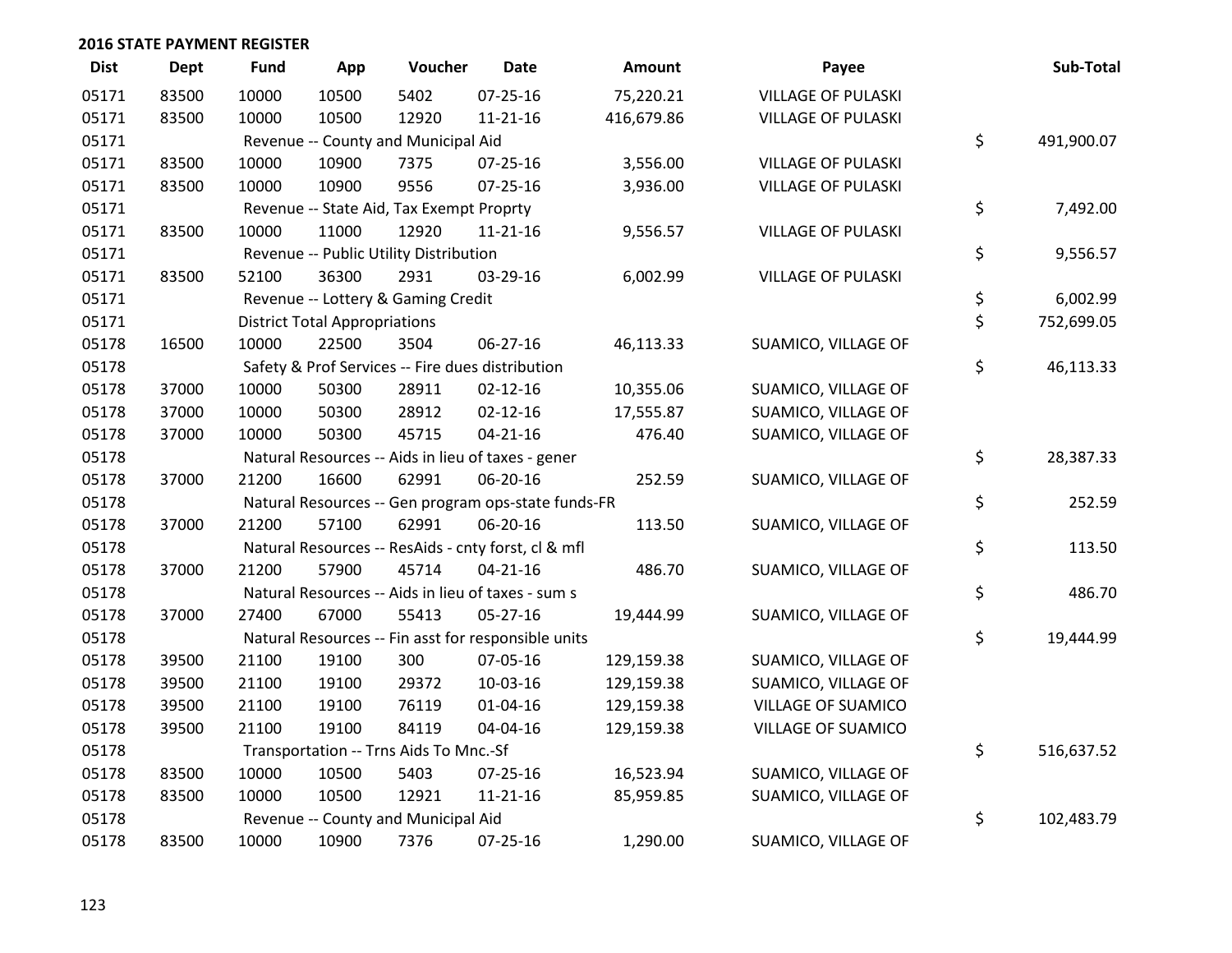| <b>Dist</b> | <b>Dept</b> | Fund  | App                                  | Voucher                                  | <b>Date</b>                                         | Amount     | Payee                   | Sub-Total          |
|-------------|-------------|-------|--------------------------------------|------------------------------------------|-----------------------------------------------------|------------|-------------------------|--------------------|
| 05178       | 83500       | 10000 | 10900                                | 9557                                     | $07 - 25 - 16$                                      | 10,724.00  | SUAMICO, VILLAGE OF     |                    |
| 05178       |             |       |                                      | Revenue -- State Aid, Tax Exempt Proprty |                                                     |            |                         | \$<br>12,014.00    |
| 05178       | 83500       | 10000 | 11000                                | 12921                                    | $11 - 21 - 16$                                      | 7,836.91   | SUAMICO, VILLAGE OF     |                    |
| 05178       |             |       |                                      | Revenue -- Public Utility Distribution   |                                                     |            |                         | \$<br>7,836.91     |
| 05178       |             |       | <b>District Total Appropriations</b> |                                          |                                                     |            |                         | \$<br>733,770.66   |
| 05191       | 16500       | 10000 | 22500                                | 3505                                     | 06-27-16                                            | 9,173.17   | WRIGHTSTOWN, VILLAGE OF |                    |
| 05191       |             |       |                                      |                                          | Safety & Prof Services -- Fire dues distribution    |            |                         | \$<br>9,173.17     |
| 05191       | 37000       | 27400 | 67000                                | 55623                                    | $05 - 27 - 16$                                      | 5,112.36   | WRIGHTSTOWN, VILLAGE OF |                    |
| 05191       |             |       |                                      |                                          | Natural Resources -- Fin asst for responsible units |            |                         | \$<br>5,112.36     |
| 05191       | 39500       | 21100 | 18500                                | 58259                                    | 12-05-16                                            | 2,147.00   | WRIGHTSTOWN, VILLAGE OF |                    |
| 05191       | 39500       | 21100 | 18500                                | 58260                                    | 12-05-16                                            | 2,607.50   | WRIGHTSTOWN, VILLAGE OF |                    |
| 05191       | 39500       | 21100 | 18500                                | 60559                                    | 12-22-16                                            | 1,503.00   | WRIGHTSTOWN, VILLAGE OF |                    |
| 05191       |             |       |                                      | Transportation -- Hwy Sfty Loc Aid Ffd   |                                                     |            |                         | \$<br>6,257.50     |
| 05191       | 39500       | 21100 | 19100                                | 301                                      | 07-05-16                                            | 24,457.70  | WRIGHTSTOWN, VILLAGE OF |                    |
| 05191       | 39500       | 21100 | 19100                                | 29373                                    | 10-03-16                                            | 24,457.72  | WRIGHTSTOWN, VILLAGE OF |                    |
| 05191       |             |       |                                      | Transportation -- Trns Aids To Mnc.-Sf   |                                                     |            |                         | \$<br>48,915.42    |
| 05191       | 39500       | 21100 | 18500                                | 86800                                    | 07-08-16                                            | 2,030.00   | TREAS VIL WRIGHTSTOWN   |                    |
| 05191       | 39500       | 21100 | 18500                                | 86800                                    | 07-08-16                                            | 2,051.50   | TREAS VIL WRIGHTSTOWN   |                    |
| 05191       |             |       |                                      | Transportation -- Hwy Sfty Loc Aid Ffd   |                                                     |            |                         | \$<br>4,081.50     |
| 05191       | 39500       | 21100 | 19100                                | 76120                                    | $01 - 04 - 16$                                      | 24,457.70  | VILLAGE OF WRIGHTSTOWN  |                    |
| 05191       | 39500       | 21100 | 19100                                | 84120                                    | 04-04-16                                            | 24,457.70  | VILLAGE OF WRIGHTSTOWN  |                    |
| 05191       |             |       |                                      | Transportation -- Trns Aids To Mnc.-Sf   |                                                     |            |                         | \$<br>48,915.40    |
| 05191       | 83500       | 10000 | 10500                                | 5404                                     | $07 - 25 - 16$                                      | 141,822.11 | WRIGHTSTOWN, VILLAGE OF |                    |
| 05191       | 83500       | 10000 | 10500                                | 12922                                    | $11 - 21 - 16$                                      | 102,223.28 | WRIGHTSTOWN, VILLAGE OF |                    |
| 05191       |             |       |                                      | Revenue -- County and Municipal Aid      |                                                     |            |                         | \$<br>244,045.39   |
| 05191       | 83500       | 10000 | 10900                                | 7377                                     | $07 - 25 - 16$                                      | 11,847.00  | WRIGHTSTOWN, VILLAGE OF |                    |
| 05191       |             |       |                                      | Revenue -- State Aid, Tax Exempt Proprty |                                                     |            |                         | \$<br>11,847.00    |
| 05191       | 83500       | 10000 | 11000                                | 12922                                    | $11 - 21 - 16$                                      | 701,417.29 | WRIGHTSTOWN, VILLAGE OF |                    |
| 05191       |             |       |                                      | Revenue -- Public Utility Distribution   |                                                     |            |                         | \$<br>701,417.29   |
| 05191       |             |       | <b>District Total Appropriations</b> |                                          |                                                     |            |                         | \$<br>1,079,765.03 |
| 05216       | 16500       | 10000 | 22500                                | 3506                                     | 06-27-16                                            | 79,989.79  | CITY OF DE PERE         |                    |
| 05216       |             |       |                                      |                                          | Safety & Prof Services -- Fire dues distribution    |            |                         | \$<br>79,989.79    |
| 05216       | 37000       | 10000 | 50300                                | 29097                                    | $02 - 12 - 16$                                      | 2,743.48   | CITY OF DE PERE         |                    |
| 05216       | 37000       | 10000 | 50300                                | 46212                                    | $04 - 21 - 16$                                      | 507.41     | CITY OF DE PERE         |                    |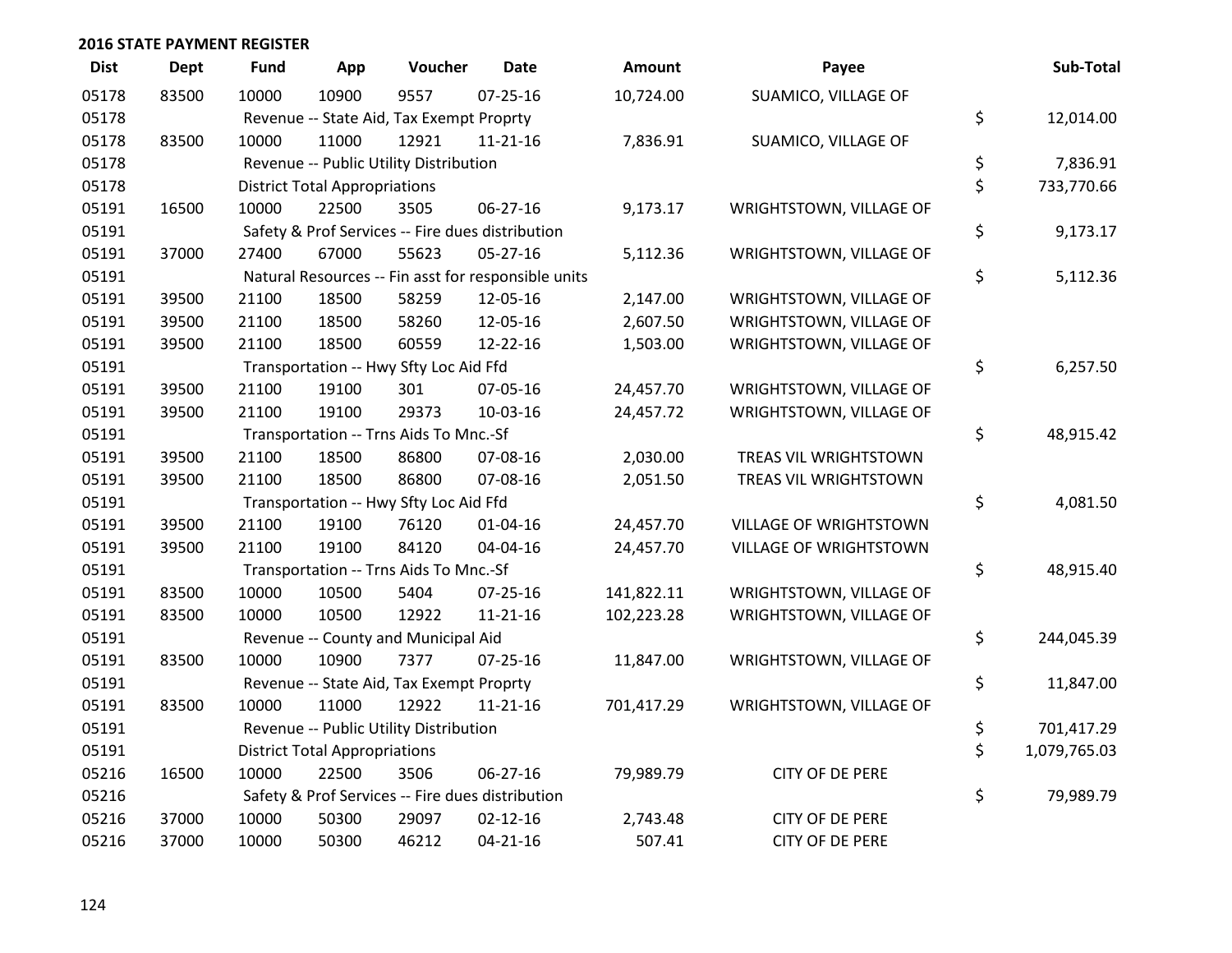| <b>Dist</b> | <b>Dept</b> | Fund  | App   | Voucher                                 | Date                                                | Amount     | Payee                  | Sub-Total        |
|-------------|-------------|-------|-------|-----------------------------------------|-----------------------------------------------------|------------|------------------------|------------------|
| 05216       |             |       |       |                                         | Natural Resources -- Aids in lieu of taxes - gener  |            |                        | \$<br>3,250.89   |
| 05216       | 37000       | 27400 | 67000 | 56051                                   | 05-27-16                                            | 86,590.77  | CITY OF DE PERE        |                  |
| 05216       |             |       |       |                                         | Natural Resources -- Fin asst for responsible units |            |                        | \$<br>86,590.77  |
| 05216       | 37000       | 27400 | 67300 | 56051                                   | $05 - 27 - 16$                                      | 6,402.63   | CITY OF DE PERE        |                  |
| 05216       |             |       |       |                                         | Natural Resources -- Recycling consolidation grants |            |                        | \$<br>6,402.63   |
| 05216       | 39500       | 21100 | 16200 | 2037                                    | 07-05-16                                            | 18,252.58  | CITY OF DE PERE        |                  |
| 05216       | 39500       | 21100 | 16200 | 29139                                   | 10-03-16                                            | 18,252.61  | CITY OF DE PERE        |                  |
| 05216       |             |       |       | Transportation -- Conn Hwy Aids St Fds  |                                                     |            |                        | \$<br>36,505.19  |
| 05216       | 39500       | 21100 | 19100 | 302                                     | 07-05-16                                            | 234,157.13 | CITY OF DE PERE        |                  |
| 05216       | 39500       | 21100 | 19100 | 29374                                   | 10-03-16                                            | 234,157.14 | CITY OF DE PERE        |                  |
| 05216       |             |       |       | Transportation -- Trns Aids To Mnc.-Sf  |                                                     |            |                        | \$<br>468,314.27 |
| 05216       | 39500       | 21100 | 16200 | 78004                                   | $01 - 04 - 16$                                      | 18,252.58  | CITY OF DE PERE        |                  |
| 05216       | 39500       | 21100 | 16200 | 82004                                   | 04-04-16                                            | 18,252.58  | CITY OF DE PERE        |                  |
| 05216       |             |       |       | Transportation -- Conn Hwy Aids St Fds  |                                                     |            |                        | \$<br>36,505.16  |
| 05216       | 39500       | 21100 | 19100 | 76121                                   | $01 - 04 - 16$                                      | 234,157.13 | CITY OF DE PERE        |                  |
| 05216       | 39500       | 21100 | 19100 | 84121                                   | 04-04-16                                            | 234,157.13 | CITY OF DE PERE        |                  |
| 05216       |             |       |       | Transportation -- Trns Aids To Mnc.-Sf  |                                                     |            |                        | \$<br>468,314.26 |
| 05216       | 43500       | 10000 | 00000 | 90613                                   | $01-02-16$                                          | 2,870.00   | CITY OF DE PERE        |                  |
| 05216       | 43500       | 10000 | 00000 | 90616                                   | 02-01-16                                            | 8,401.00   | CITY OF DE PERE        |                  |
| 05216       | 43500       | 10000 | 00000 | 90618                                   | 03-01-16                                            | 4,921.00   | <b>CITY OF DE PERE</b> |                  |
| 05216       | 43500       | 10000 | 00000 | 90622                                   | $04 - 01 - 16$                                      | 5,894.00   | CITY OF DE PERE        |                  |
| 05216       | 43500       | 10000 | 00000 | 90624                                   | 05-02-16                                            | 6,619.00   | CITY OF DE PERE        |                  |
| 05216       | 43500       | 10000 | 00000 | 90627                                   | 06-01-16                                            | 7,253.00   | CITY OF DE PERE        |                  |
| 05216       | 43500       | 10000 | 00000 | 90700                                   | $07 - 01 - 16$                                      | 2,992.00   | <b>CITY OF DE PERE</b> |                  |
| 05216       | 43500       | 10000 | 00000 | 90701                                   | 08-01-16                                            | 5,296.00   | CITY OF DE PERE        |                  |
| 05216       | 43500       | 10000 | 00000 | 90702                                   | 09-01-16                                            | 667.00     | CITY OF DE PERE        |                  |
| 05216       | 43500       | 10000 | 00000 | 90704                                   | $10 - 01 - 16$                                      | 2,274.00   | CITY OF DE PERE        |                  |
| 05216       | 43500       | 10000 | 00000 | 90705                                   | $11 - 01 - 16$                                      | 3,065.00   | <b>CITY OF DE PERE</b> |                  |
| 05216       | 43500       | 10000 | 00000 | 90706                                   | 12-01-16                                            | 2,866.00   | CITY OF DE PERE        |                  |
| 05216       |             |       |       | Health Services -- State/Fed Aids       |                                                     |            |                        | \$<br>53,118.00  |
| 05216       | 45500       | 10000 | 23100 | 21088                                   | 12-21-16                                            | 5,600.00   | CITY OF DE PERE        |                  |
| 05216       |             |       |       | Justice -- Law enforcement train, local |                                                     |            |                        | \$<br>5,600.00   |
| 05216       | 45500       | 10000 | 28400 | 17528                                   | 10-06-16                                            | 1,597.17   | CITY OF DE PERE        |                  |
| 05216       | 45500       | 10000 | 28400 | 17542                                   | 10-06-16                                            | 113.84     | <b>CITY OF DE PERE</b> |                  |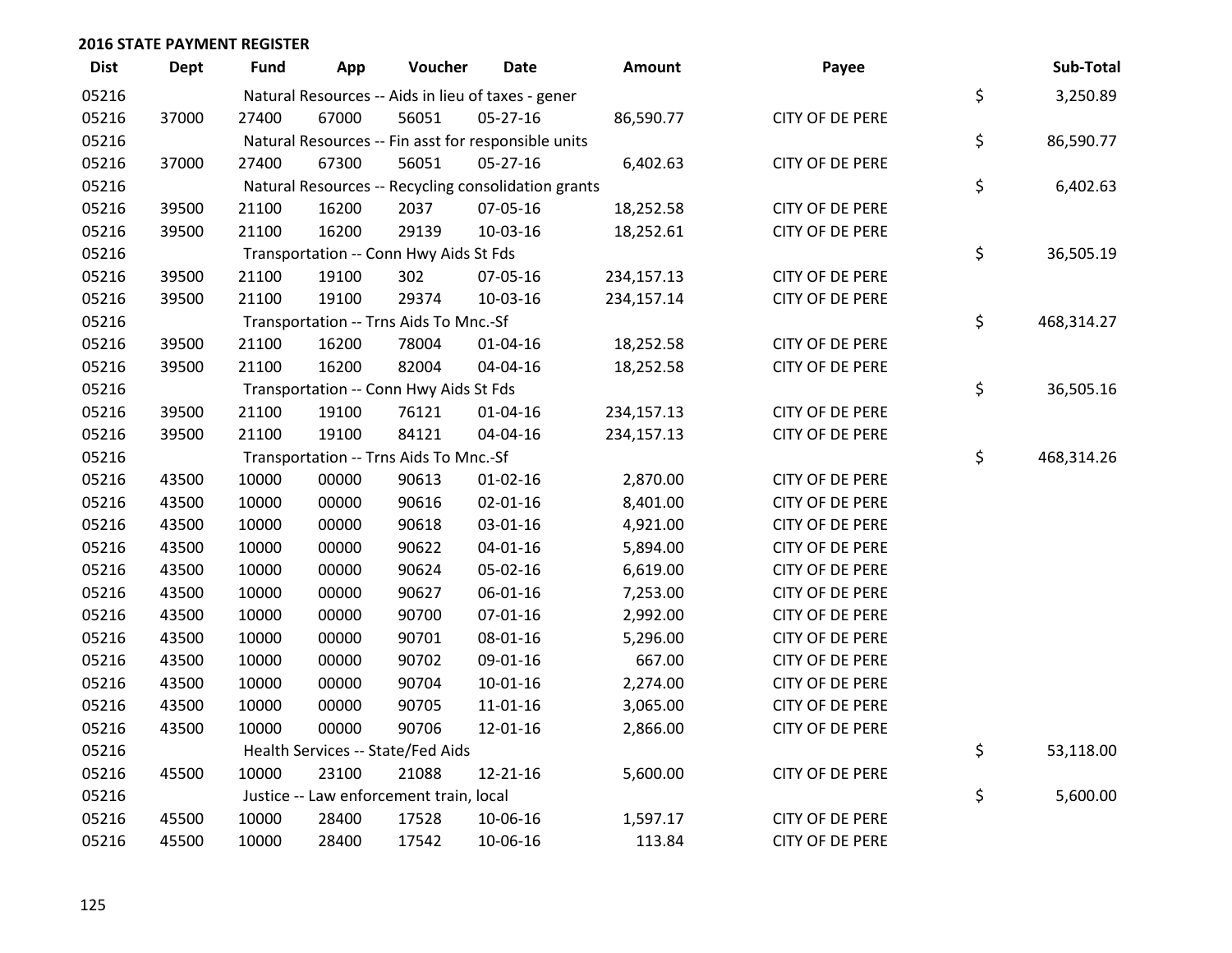| <b>Dist</b> | Dept  | <b>Fund</b>                               | App                                  | Voucher                                             | <b>Date</b>    | Amount       | Payee                     | Sub-Total          |
|-------------|-------|-------------------------------------------|--------------------------------------|-----------------------------------------------------|----------------|--------------|---------------------------|--------------------|
| 05216       | 45500 | 10000                                     | 28400                                | 19804                                               | $11 - 25 - 16$ | 739.96       | <b>CITY OF DE PERE</b>    |                    |
| 05216       |       | Justice -- Internet Crimes Against Childr | \$<br>2,450.97                       |                                                     |                |              |                           |                    |
| 05216       | 83500 | 10000                                     | 10500                                | 5405                                                | 07-25-16       | 408,877.78   | CITY OF DE PERE           |                    |
| 05216       | 83500 | 10000                                     | 10500                                | 12923                                               | $11 - 21 - 16$ | 940,906.36   | <b>CITY OF DE PERE</b>    |                    |
| 05216       |       |                                           |                                      | Revenue -- County and Municipal Aid                 |                |              |                           | \$<br>1,349,784.14 |
| 05216       | 83500 | 10000                                     | 10900                                | 7378                                                | 07-25-16       | 122,645.00   | CITY OF DE PERE           |                    |
| 05216       | 83500 | 10000                                     | 10900                                | 9558                                                | $07 - 25 - 16$ | 246,643.00   | CITY OF DE PERE           |                    |
| 05216       |       |                                           |                                      | Revenue -- State Aid, Tax Exempt Proprty            |                |              |                           | \$<br>369,288.00   |
| 05216       | 83500 | 10000                                     | 11000                                | 12923                                               | $11 - 21 - 16$ | 232,191.08   | CITY OF DE PERE           |                    |
| 05216       |       |                                           |                                      | Revenue -- Public Utility Distribution              |                |              |                           | \$<br>232,191.08   |
| 05216       | 83500 | 10000                                     | 30200                                | 4997                                                | 07-25-16       | 531,883.90   | <b>CITY OF DE PERE</b>    |                    |
| 05216       | 83500 | 10000                                     | 30200                                | 5141                                                | $07 - 25 - 16$ | 3,481,076.37 | CITY OF DE PERE           |                    |
| 05216       |       |                                           |                                      | Revenue -- School Lvy Tx/First Dollar Cr            |                |              |                           | \$<br>4,012,960.27 |
| 05216       | 83500 | 52100                                     | 36300                                | 2932                                                | 03-28-16       | 2,462.94     | CITY OF DE PERE           |                    |
| 05216       | 83500 | 52100                                     | 36300                                | 3400                                                | 03-28-16       | 627,368.50   | CITY OF DE PERE           |                    |
| 05216       |       |                                           |                                      | Revenue -- Lottery & Gaming Credit                  |                |              |                           | \$<br>629,831.44   |
| 05216       |       |                                           | <b>District Total Appropriations</b> |                                                     |                |              |                           | \$<br>7,841,096.86 |
| 05231       | 16500 | 10000                                     | 22500                                | 3507                                                | 06-27-16       | 244,383.25   | <b>GREEN BAY, CITY OF</b> |                    |
| 05231       |       |                                           |                                      | Safety & Prof Services -- Fire dues distribution    |                |              |                           | \$<br>244,383.25   |
| 05231       | 37000 | 10000                                     | 50300                                | 29099                                               | $02 - 12 - 16$ | 440.66       | <b>GREEN BAY, CITY OF</b> |                    |
| 05231       |       |                                           |                                      | Natural Resources -- Aids in lieu of taxes - gener  |                |              |                           | \$<br>440.66       |
| 05231       | 37000 | 10000                                     | 94100                                | 48191                                               | 04-28-16       | 44,762.50    | <b>GREEN BAY, CITY OF</b> |                    |
| 05231       |       |                                           |                                      | Natural Resources -- GPO - federal funds            |                |              |                           | \$<br>44,762.50    |
| 05231       | 37000 | 21200                                     | 16600                                | 62992                                               | 06-20-16       | 35.19        | <b>GREEN BAY, CITY OF</b> |                    |
| 05231       |       |                                           |                                      | Natural Resources -- Gen program ops-state funds-FR |                |              |                           | \$<br>35.19        |
| 05231       | 37000 | 21200                                     | 38100                                | 37619                                               | 03-22-16       | 6,432.43     | <b>GREEN BAY, CITY OF</b> |                    |
| 05231       |       |                                           |                                      | Natural Resources -- GPO -federal funds             |                |              |                           | \$<br>6,432.43     |
| 05231       | 37000 | 21200                                     | 55000                                | 37619                                               | 03-22-16       | 22,288.38    | <b>GREEN BAY, CITY OF</b> |                    |
| 05231       |       |                                           |                                      | Natural Resources -- Enf A - boating enforcement    |                |              |                           | \$<br>22,288.38    |
| 05231       | 37000 | 21200                                     | 57100                                | 62992                                               | 06-20-16       | 15.81        | <b>GREEN BAY, CITY OF</b> |                    |
| 05231       |       |                                           |                                      | Natural Resources -- ResAids - cnty forst, cl & mfl |                |              |                           | \$<br>15.81        |
| 05231       | 37000 | 21200                                     | 58300                                | 48767                                               | 05-04-16       | 55,000.00    | <b>GREEN BAY, CITY OF</b> |                    |
| 05231       |       |                                           |                                      | Natural Resources -- Rec & resource aids, fed       |                |              |                           | \$<br>55,000.00    |
| 05231       | 37000 | 27400                                     | 67000                                | 55759                                               | 05-27-16       | 385,448.80   | <b>GREEN BAY, CITY OF</b> |                    |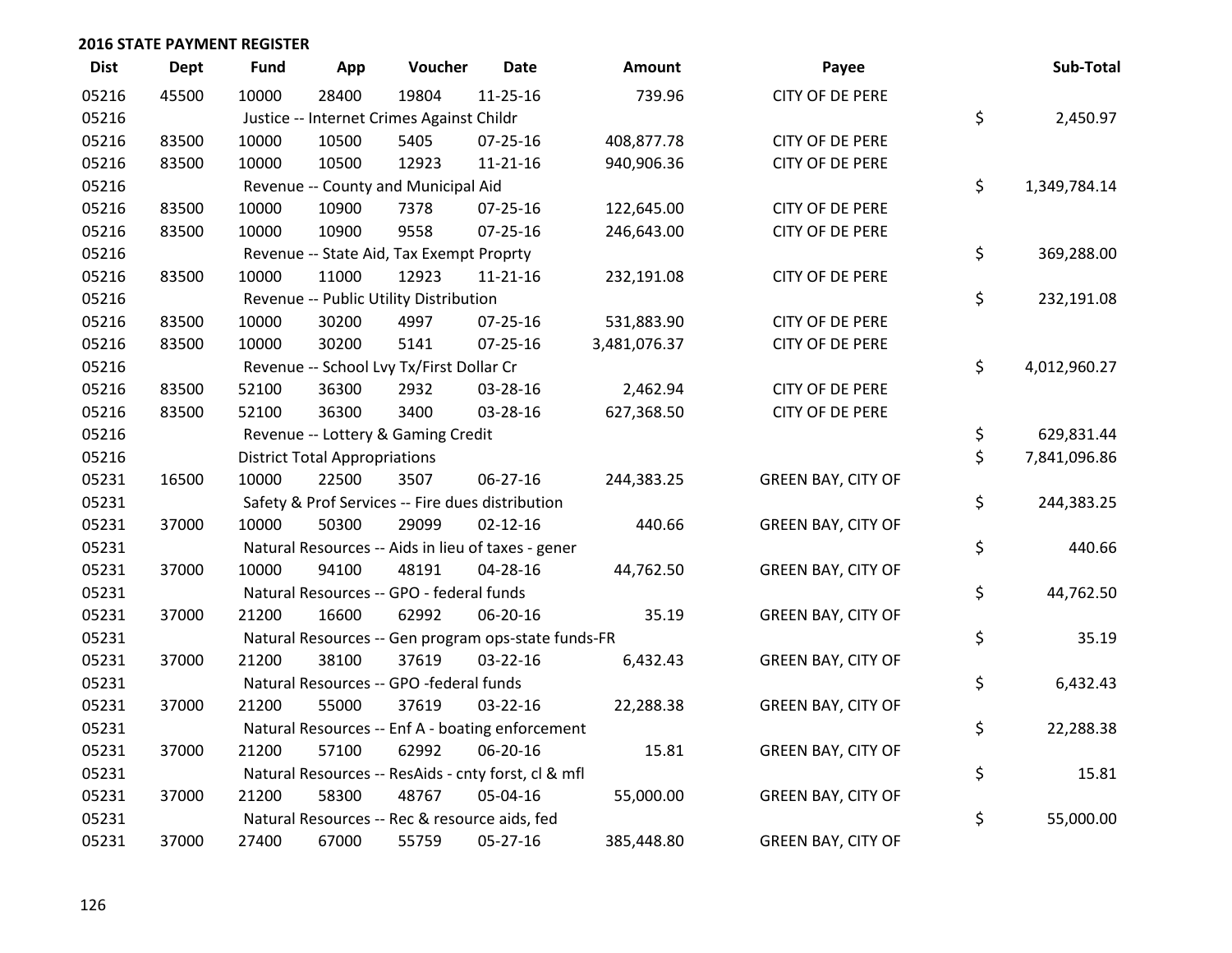| <b>Dist</b> | <b>Dept</b> | Fund  | App          | Voucher                                             | <b>Date</b> | Amount     | Payee                     | Sub-Total          |
|-------------|-------------|-------|--------------|-----------------------------------------------------|-------------|------------|---------------------------|--------------------|
| 05231       |             |       |              | Natural Resources -- Fin asst for responsible units |             |            |                           | \$<br>385,448.80   |
| 05231       | 37000       | 27400 | 67300        | 55759                                               | 05-27-16    | 27,512.71  | <b>GREEN BAY, CITY OF</b> |                    |
| 05231       |             |       |              | Natural Resources -- Recycling consolidation grants |             |            |                           | \$<br>27,512.71    |
| 05231       | 37000       | 36300 | <b>TA200</b> | 39908                                               | 03-30-16    | 115,687.50 | <b>GREEN BAY, CITY OF</b> |                    |
| 05231       | 37000       | 36300 | <b>TA200</b> | 39909                                               | 03-30-16    | 36,677.50  | <b>GREEN BAY, CITY OF</b> |                    |
| 05231       |             |       |              | Natural Resources -- PROPERTY DEVELOP/LOCAL ASSIST  |             |            |                           | \$<br>152,365.00   |
| 05231       | 39500       | 21100 | 16200        | 2038                                                | 07-05-16    | 162,817.94 | <b>GREEN BAY, CITY OF</b> |                    |
| 05231       | 39500       | 21100 | 16200        | 29140                                               | 10-03-16    | 162,817.95 | <b>GREEN BAY, CITY OF</b> |                    |
| 05231       |             |       |              | Transportation -- Conn Hwy Aids St Fds              |             |            |                           | \$<br>325,635.89   |
| 05231       | 39500       | 21100 | 17600        | 6059                                                | 07-29-16    | 650,032.00 | <b>GREEN BAY, CITY OF</b> |                    |
| 05231       | 39500       | 21100 | 17600        | 32889                                               | 10-05-16    | 650,032.00 | <b>GREEN BAY, CITY OF</b> |                    |
| 05231       | 39500       | 21100 | 17600        | 68145                                               | 12-29-16    | 390,019.00 | <b>GREEN BAY, CITY OF</b> |                    |
| 05231       |             |       |              | Transportation -- Tb, Trns Oper Aid Sf              |             |            |                           | \$<br>1,690,083.00 |
| 05231       | 39500       | 21100 | 18500        | 31119                                               | 09-27-16    | 8,881.07   | <b>GREEN BAY, CITY OF</b> |                    |
| 05231       | 39500       | 21100 | 18500        | 31124                                               | 09-27-16    | 4,131.92   | <b>GREEN BAY, CITY OF</b> |                    |
| 05231       | 39500       | 21100 | 18500        | 31126                                               | 09-27-16    | 6,422.18   | <b>GREEN BAY, CITY OF</b> |                    |
| 05231       | 39500       | 21100 | 18500        | 31133                                               | 09-27-16    | 13,510.65  | <b>GREEN BAY, CITY OF</b> |                    |
| 05231       | 39500       | 21100 | 18500        | 57046                                               | 12-01-16    | 10,022.57  | <b>GREEN BAY, CITY OF</b> |                    |
| 05231       | 39500       | 21100 | 18500        | 57047                                               | 12-01-16    | 7,903.90   | <b>GREEN BAY, CITY OF</b> |                    |
| 05231       | 39500       | 21100 | 18500        | 57071                                               | 12-01-16    | 1,845.77   | <b>GREEN BAY, CITY OF</b> |                    |
| 05231       | 39500       | 21100 | 18500        | 57076                                               | 12-01-16    | 5,384.32   | <b>GREEN BAY, CITY OF</b> |                    |
| 05231       | 39500       | 21100 | 18500        | 57100                                               | 12-01-16    | 13,656.02  | <b>GREEN BAY, CITY OF</b> |                    |
| 05231       | 39500       | 21100 | 18500        | 57104                                               | 12-01-16    | 6,861.18   | <b>GREEN BAY, CITY OF</b> |                    |
| 05231       | 39500       | 21100 | 18500        | 58752                                               | 12-05-16    | 8,108.54   | <b>GREEN BAY, CITY OF</b> |                    |
| 05231       | 39500       | 21100 | 18500        | 58804                                               | 12-05-16    | 9,474.58   | <b>GREEN BAY, CITY OF</b> |                    |
| 05231       | 39500       | 21100 | 18500        | 58813                                               | 12-05-16    | 1,645.52   | <b>GREEN BAY, CITY OF</b> |                    |
| 05231       | 39500       | 21100 | 18500        | 58826                                               | 12-05-16    | 5,565.08   | <b>GREEN BAY, CITY OF</b> |                    |
| 05231       | 39500       | 21100 | 18500        | 58884                                               | 12-05-16    | 11,640.84  | GREEN BAY, CITY OF        |                    |
| 05231       | 39500       | 21100 | 18500        | 60473                                               | 12-13-16    | 3,393.52   | <b>GREEN BAY, CITY OF</b> |                    |
| 05231       | 39500       | 21100 | 18500        | 60543                                               | 12-13-16    | 7,098.89   | <b>GREEN BAY, CITY OF</b> |                    |
| 05231       | 39500       | 21100 | 18500        | 60546                                               | 12-13-16    | 3,575.14   | <b>GREEN BAY, CITY OF</b> |                    |
| 05231       | 39500       | 21100 | 18500        | 60557                                               | 12-12-16    | 2,224.34   | <b>GREEN BAY, CITY OF</b> |                    |
| 05231       | 39500       | 21100 | 18500        | 60630                                               | 12-13-16    | 6,544.81   | <b>GREEN BAY, CITY OF</b> |                    |
| 05231       |             |       |              | Transportation -- Hwy Sfty Loc Aid Ffd              |             |            |                           | \$<br>137,890.84   |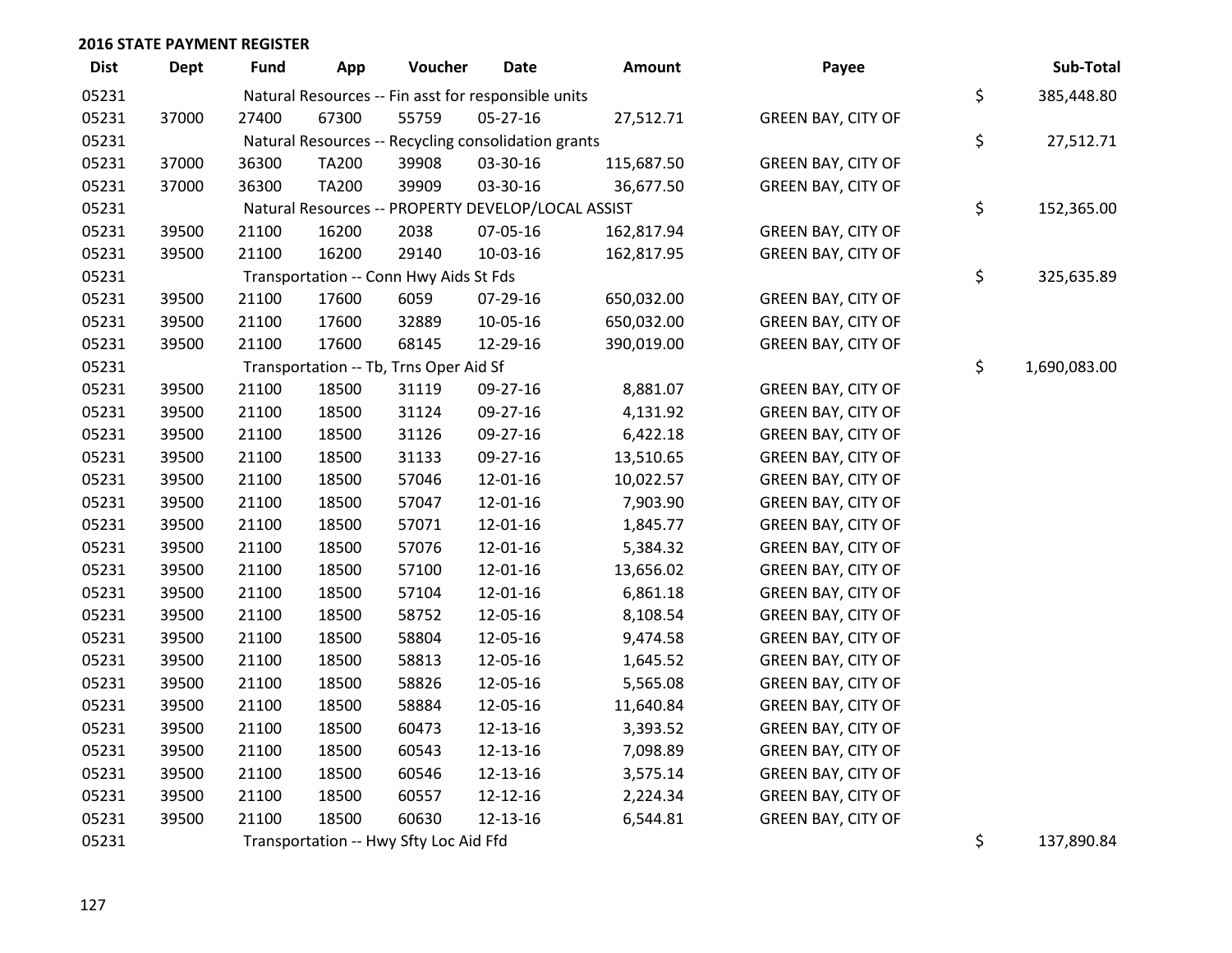| <b>Dist</b> | Dept  | <b>Fund</b> | App   | Voucher                                | <b>Date</b>    | Amount     | Payee                     | Sub-Total          |
|-------------|-------|-------------|-------|----------------------------------------|----------------|------------|---------------------------|--------------------|
| 05231       | 39500 | 21100       | 19100 | 303                                    | 07-05-16       | 739,042.21 | <b>GREEN BAY, CITY OF</b> |                    |
| 05231       | 39500 | 21100       | 19100 | 29375                                  | 10-03-16       | 739,042.21 | <b>GREEN BAY, CITY OF</b> |                    |
| 05231       |       |             |       | Transportation -- Trns Aids To Mnc.-Sf |                |            |                           | \$<br>1,478,084.42 |
| 05231       | 39500 | 21100       | 16200 | 78005                                  | $01 - 04 - 16$ | 162,817.94 | <b>CITY OF GREEN BAY</b>  |                    |
| 05231       | 39500 | 21100       | 16200 | 82005                                  | 04-04-16       | 162,817.94 | <b>CITY OF GREEN BAY</b>  |                    |
| 05231       |       |             |       | Transportation -- Conn Hwy Aids St Fds |                |            |                           | \$<br>325,635.88   |
| 05231       | 39500 | 21100       | 16400 | 85488                                  | 06-23-16       | 222,593.89 | TREAS CITY GREEN BAY      |                    |
| 05231       |       |             |       | Transportation -- Lift Bridge State Fd |                |            |                           | \$<br>222,593.89   |
| 05231       | 39500 | 21100       | 17500 | 82588                                  | 05-23-16       | 74,513.00  | TREAS CITY GREEN BAY      |                    |
| 05231       |       |             |       | Transportation -- Paratransit Aids, Sf |                |            |                           | \$<br>74,513.00    |
| 05231       | 39500 | 21100       | 17600 | 72002                                  | 01-04-16       | 362,427.00 | <b>CITY OF GREEN BAY</b>  |                    |
| 05231       | 39500 | 21100       | 17600 | 90002                                  | 05-27-16       | 650,032.00 | <b>CITY OF GREEN BAY</b>  |                    |
| 05231       |       |             |       | Transportation -- Tb, Trns Oper Aid Sf |                |            |                           | \$<br>1,012,459.00 |
| 05231       | 39500 | 21100       | 18200 | 76014                                  | 03-10-16       | 5,513.22   | BAY-LAKE REGIONAL PLAN CO |                    |
| 05231       | 39500 | 21100       | 18200 | 80493                                  | 04-29-16       | 559.88     | BAY-LAKE REGIONAL PLAN CO |                    |
| 05231       |       |             |       | Transportation -- Trnst/Trns-Rel Aid F |                |            |                           | \$<br>6,073.10     |
| 05231       | 39500 | 21100       | 18500 | 71695                                  | $01-22-16$     | 2,186.78   | TREAS CITY GREEN BAY      |                    |
| 05231       | 39500 | 21100       | 18500 | 71695                                  | $01-22-16$     | 6,877.14   | TREAS CITY GREEN BAY      |                    |
| 05231       | 39500 | 21100       | 18500 | 71695                                  | $01 - 22 - 16$ | 13,377.72  | TREAS CITY GREEN BAY      |                    |
| 05231       | 39500 | 21100       | 18500 | 72200                                  | 01-28-16       | 4,563.70   | TREAS CITY GREEN BAY      |                    |
| 05231       | 39500 | 21100       | 18500 | 74784                                  | 02-25-16       | 5,349.72   | TREAS CITY GREEN BAY      |                    |
| 05231       | 39500 | 21100       | 18500 | 74784                                  | $02 - 25 - 16$ | 11,571.30  | TREAS CITY GREEN BAY      |                    |
| 05231       | 39500 | 21100       | 18500 | 76328                                  | 03-14-16       | 2,567.57   | TREAS CITY GREEN BAY      |                    |
| 05231       | 39500 | 21100       | 18500 | 76328                                  | 03-14-16       | 9,403.89   | TREAS CITY GREEN BAY      |                    |
| 05231       | 39500 | 21100       | 18500 | 79731                                  | $04 - 21 - 16$ | 2,139.11   | TREAS CITY GREEN BAY      |                    |
| 05231       | 39500 | 21100       | 18500 | 79731                                  | $04 - 21 - 16$ | 5,653.16   | TREAS CITY GREEN BAY      |                    |
| 05231       | 39500 | 21100       | 18500 | 79731                                  | 04-21-16       | 8,158.18   | TREAS CITY GREEN BAY      |                    |
| 05231       | 39500 | 21100       | 18500 | 82949                                  | 05-26-16       | 8,021.77   | TREAS CITY GREEN BAY      |                    |
| 05231       | 39500 | 21100       | 18500 | 82949                                  | 05-26-16       | 8,246.77   | TREAS CITY GREEN BAY      |                    |
| 05231       | 39500 | 21100       | 18500 | 82949                                  | 05-26-16       | 14,602.49  | TREAS CITY GREEN BAY      |                    |
| 05231       | 39500 | 21100       | 18500 | 84654                                  | 06-16-16       | 13,485.06  | TREAS CITY GREEN BAY      |                    |
| 05231       | 39500 | 21100       | 18500 | 85356                                  | 06-22-16       | 1,328.00   | TREAS CITY GREEN BAY      |                    |
| 05231       | 39500 | 21100       | 18500 | 85767                                  | 06-27-16       | 1,003.42   | TREAS CITY GREEN BAY      |                    |
| 05231       | 39500 | 21100       | 18500 | 85767                                  | 06-27-16       | 3,336.74   | TREAS CITY GREEN BAY      |                    |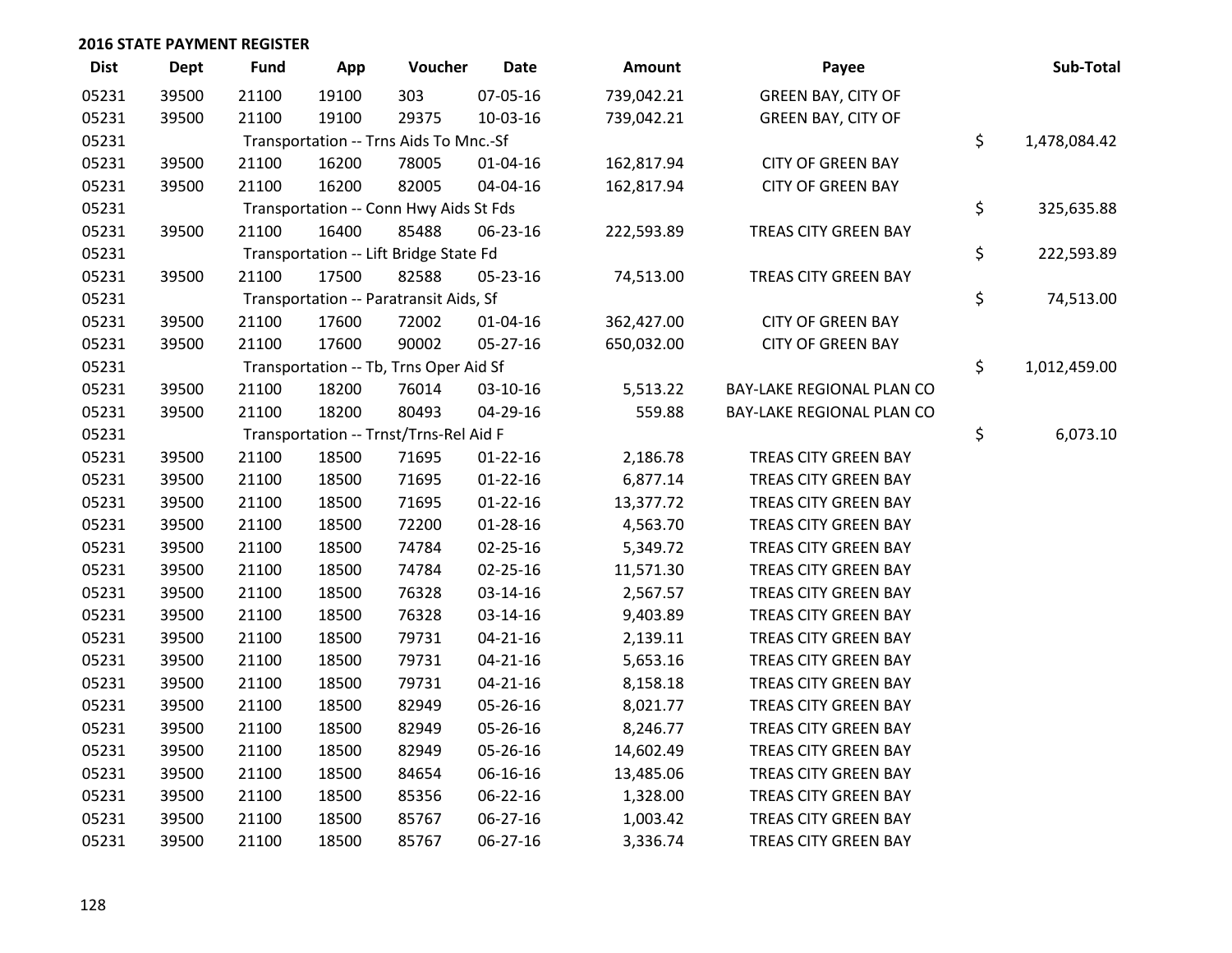| <b>Dist</b> | Dept  | <b>Fund</b> | App   | Voucher                                            | <b>Date</b>    | <b>Amount</b> | Payee                     | Sub-Total           |
|-------------|-------|-------------|-------|----------------------------------------------------|----------------|---------------|---------------------------|---------------------|
| 05231       | 39500 | 21100       | 18500 | 85767                                              | 06-27-16       | 5,329.87      | TREAS CITY GREEN BAY      |                     |
| 05231       | 39500 | 21100       | 18500 | 85767                                              | 06-27-16       | 7,749.47      | TREAS CITY GREEN BAY      |                     |
| 05231       | 39500 | 21100       | 18500 | 85767                                              | 06-27-16       | 14,000.17     | TREAS CITY GREEN BAY      |                     |
| 05231       | 39500 | 21100       | 18500 | 85767                                              | 06-27-16       | 15,360.58     | TREAS CITY GREEN BAY      |                     |
| 05231       |       |             |       | Transportation -- Hwy Sfty Loc Aid Ffd             |                |               |                           | \$<br>164,312.61    |
| 05231       | 39500 | 21100       | 19100 | 76122                                              | 01-04-16       | 739,042.21    | <b>CITY OF GREEN BAY</b>  |                     |
| 05231       | 39500 | 21100       | 19100 | 84122                                              | 04-04-16       | 739,042.21    | <b>CITY OF GREEN BAY</b>  |                     |
| 05231       |       |             |       | Transportation -- Trns Aids To Mnc.-Sf             |                |               |                           | \$<br>1,478,084.42  |
| 05231       | 43500 | 10000       | 11900 | 72510                                              | 09-02-16       | 15,335.13     | <b>GREEN BAY, CITY OF</b> |                     |
| 05231       |       |             |       | Health Services -- Emergency medical services, ai  |                |               |                           | \$<br>15,335.13     |
| 05231       | 45500 | 10000       | 23100 | 18548                                              | $10-31-16$     | 28,320.00     | <b>GREEN BAY, CITY OF</b> |                     |
| 05231       |       |             |       | Justice -- Law enforcement train, local            |                |               |                           | \$<br>28,320.00     |
| 05231       | 45500 | 10000       | 24100 | 12667                                              | 06-16-16       | 1,184.52      | <b>GREEN BAY, CITY OF</b> |                     |
| 05231       | 45500 | 10000       | 24100 | 17331                                              | 09-30-16       | 526.66        | <b>GREEN BAY, CITY OF</b> |                     |
| 05231       |       |             |       | Justice -- Federal aid, state operations           |                |               |                           | \$<br>1,711.18      |
| 05231       | 45500 | 10000       | 25100 | 7564                                               | 03-16-16       | 4,500.00      | <b>GREEN BAY, CITY OF</b> |                     |
| 05231       |       |             |       | Justice -- Federal aid, local assistance           |                |               |                           | \$<br>4,500.00      |
| 05231       | 45500 | 10000       | 27500 | 4908                                               | $01 - 20 - 16$ | 60,717.00     | <b>GREEN BAY, CITY OF</b> |                     |
| 05231       | 45500 | 10000       | 27500 | 11444                                              | 06-09-16       | 60,717.00     | <b>GREEN BAY, CITY OF</b> |                     |
| 05231       |       |             |       | Justice -- Law enf officer suplmnt grants          |                |               |                           | \$<br>121,434.00    |
| 05231       | 46500 | 10000       | 30600 | 5488                                               | 02-04-16       | 11,268.85     | <b>GREEN BAY, CITY OF</b> |                     |
| 05231       | 46500 | 10000       | 30600 | 8220                                               | $04 - 11 - 16$ | 11,268.85     | <b>GREEN BAY, CITY OF</b> |                     |
| 05231       | 46500 | 10000       | 30600 | 11366                                              | 06-15-16       | 11,268.85     | <b>GREEN BAY, CITY OF</b> |                     |
| 05231       | 46500 | 10000       | 30600 | 17741                                              | $11 - 14 - 16$ | 11,268.85     | <b>GREEN BAY, CITY OF</b> |                     |
| 05231       |       |             |       | Military Affairs -- Regional emergency response tm |                |               |                           | \$<br>45,075.40     |
| 05231       | 83500 | 10000       | 10500 | 5406                                               | 07-25-16       | 4,121,493.10  | <b>GREEN BAY, CITY OF</b> |                     |
| 05231       | 83500 | 10000       | 10500 | 12924                                              | $11 - 21 - 16$ | 13,053,905.54 | <b>GREEN BAY, CITY OF</b> |                     |
| 05231       |       |             |       | Revenue -- County and Municipal Aid                |                |               |                           | \$<br>17,175,398.64 |
| 05231       | 83500 | 10000       | 10900 | 7379                                               | 07-25-16       | 641,340.00    | <b>GREEN BAY, CITY OF</b> |                     |
| 05231       | 83500 | 10000       | 10900 | 9559                                               | 07-25-16       | 876,004.00    | <b>GREEN BAY, CITY OF</b> |                     |
| 05231       |       |             |       | Revenue -- State Aid, Tax Exempt Proprty           |                |               |                           | \$<br>1,517,344.00  |
| 05231       | 83500 | 10000       | 11000 | 12924                                              | $11 - 21 - 16$ | 567,675.25    | <b>GREEN BAY, CITY OF</b> |                     |
| 05231       |       |             |       | Revenue -- Public Utility Distribution             |                |               |                           | \$<br>567,675.25    |
| 05231       | 83500 | 10000       | 30200 | 4998                                               | 07-25-16       | 2,092,029.40  | <b>GREEN BAY, CITY OF</b> |                     |